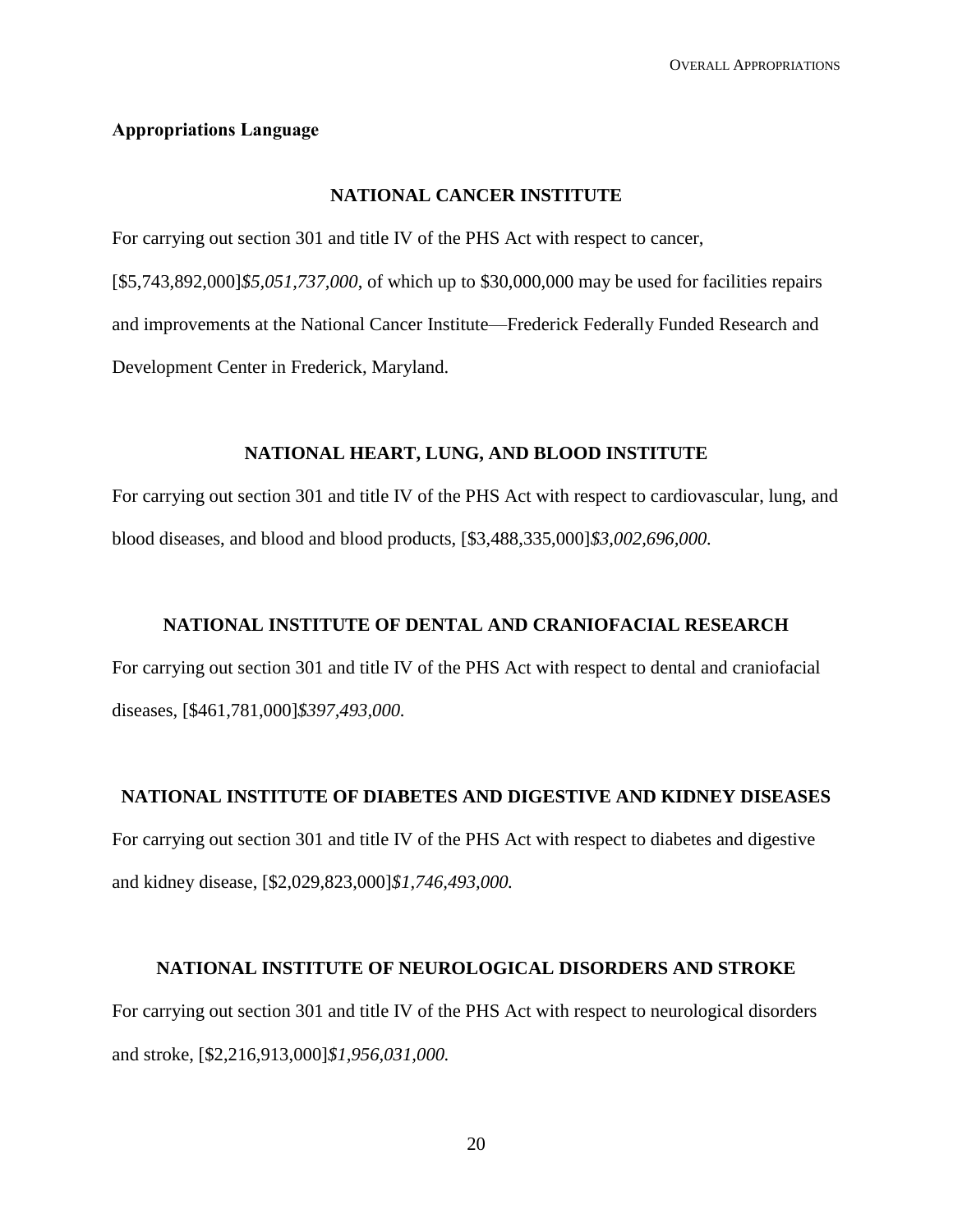#### **NATIONAL INSTITUTE OF ALLERGY AND INFECTIOUS DISEASES**

For carrying out section 301 and title IV of the PHS Act with respect to allergy and infectious diseases, [\$5,523,324,000]*\$4,754,379,000*.

#### **NATIONAL INSTITUTE OF GENERAL MEDICAL SCIENCES**

For carrying out section 301 and title IV of the PHS Act with respect to general medical sciences, [\$2,872,780,000]*\$2,472,838,000*, of which [\$1,146,821,000]*\$741,000,000* shall be from funds available under section 241 of the PHS Act: Provided, That not less than [\$361,573,000]*\$311,236,000* is provided for the Institutional Development Awards program.

# **EUNICE KENNEDY SHRIVER NATIONAL INSTITUTE OF CHILD HEALTH AND HUMAN DEVELOPMENT**

For carrying out section 301 and title IV of the PHS Act with respect to child health and human development, [\$1,506,458,000]*\$1,296,732,000*.

#### **NATIONAL EYE INSTITUTE**

For carrying out section 301 and title IV of the PHS Act with respect to eye diseases and visual disorders, [\$796,536,000]*\$685,644,000*.

#### **NATIONAL INSTITUTE OF ENVIRONMENTAL HEALTH SCIENCES**

For carrying out section 301 and title IV of the PHS Act with respect to environmental health sciences, [\$774,707,000]*\$666,854,000. (Department of Health and Human Services Appropriations Act, 2019.)*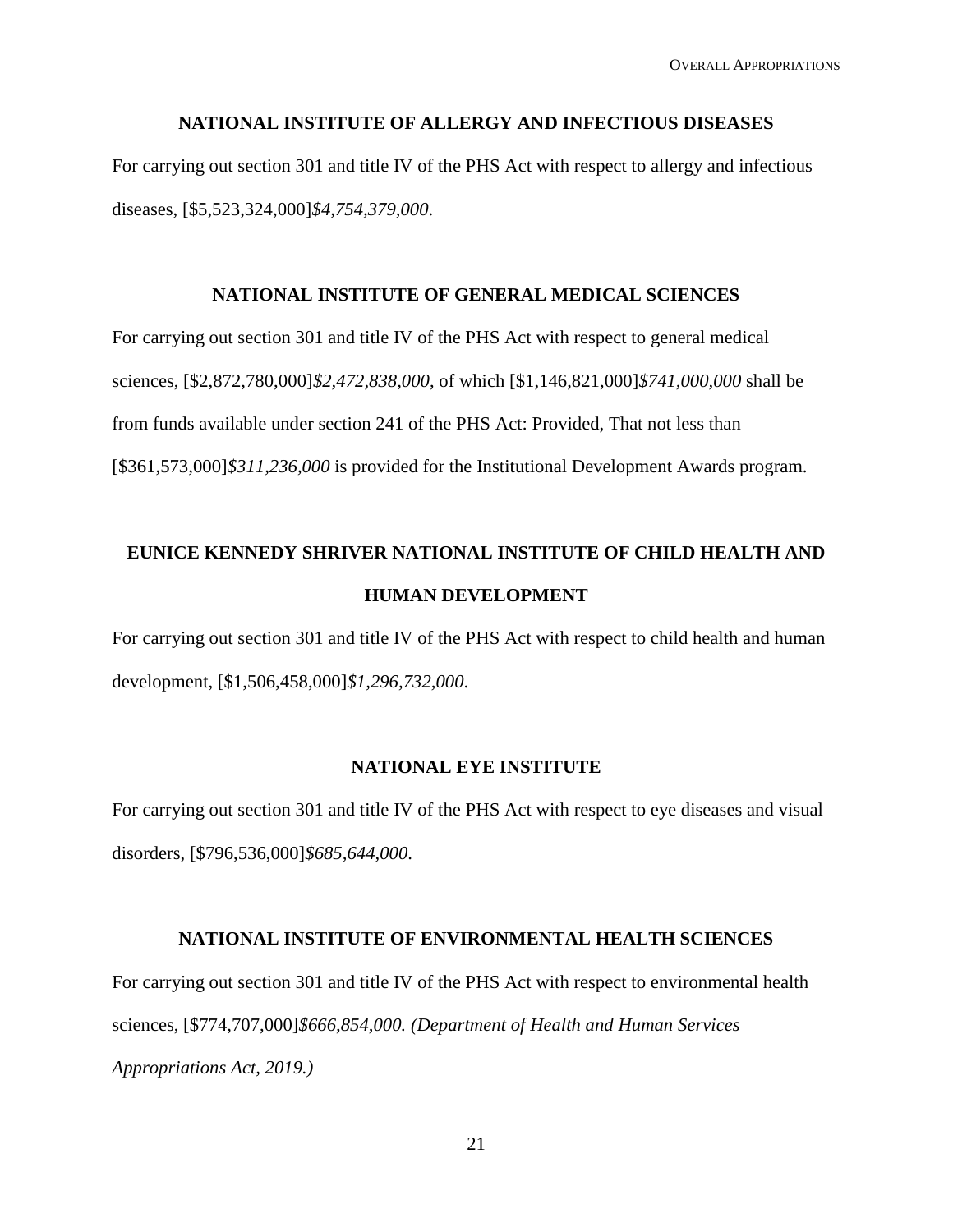OVERALL APPROPRIATIONS

#### **NATIONAL INSTITUTE OF ENVIRONMENTAL HEALTH SCIENCES**

*For necessary expenses for the National Institute of Environmental Health Sciences in carrying out activities set forth in section 311(a) of the Comprehensive Environmental Response, Compensation, and Liability Act of 1980 (42 U.S.C. 9660(a)) and section 126(g) of the Superfund Amendments and Reauthorization Act of 1986, \$66,581,000.* 

Note.—A full-year 2019 appropriation for this account was not enacted at the time the budget was prepared; therefore, the budget assumes this account is operating under the Continuing Appropriations Act, 2019 (Division C of P.L. 115–245, as amended). The amounts included for 2019 reflect the annualized level provided by the continuing resolution.

#### **NATIONAL INSTITUTE ON AGING**

For carrying out section 301 and title IV of the PHS Act with respect to aging, [\$3,083,410,000]*\$2,654,144,000*.

# **NATIONAL INSTITUTE OF ARTHRITIS AND MUSCULOSKELETAL AND SKIN DISEASES**

For carrying out section 301 and title IV of the PHS Act with respect to arthritis and musculoskeletal and skin diseases, [\$605,065,000]*\$520,829,000*.

# **NATIONAL INSTITUTE ON DEAFNESS AND OTHER COMMUNICATION DISORDERS**

For carrying out section 301 and title IV of the PHS Act with respect to deafness and other communication disorders, [\$474,404,000]*\$408,358,000.*

22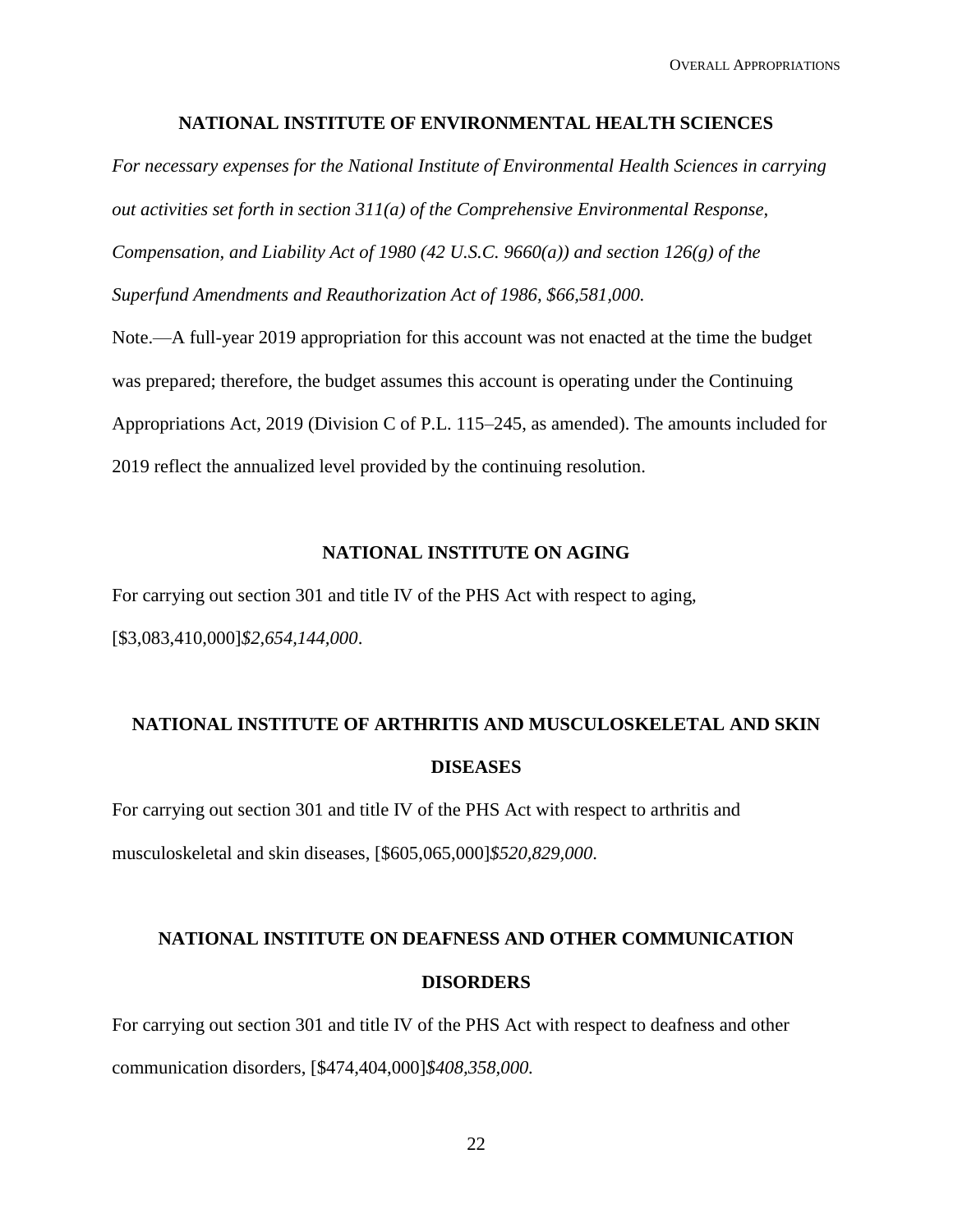#### **NATIONAL INSTITUTE OF NURSING RESEARCH**

For carrying out section 301 and title IV of the PHS Act with respect to nursing research, [\$162,992,000]*\$140,301,000.*

#### **NATIONAL INSTITUTE ON ALCOHOL ABUSE AND ALCOHOLISM**

For carrying out section 301 and title IV of the PHS Act with respect to alcohol abuse and alcoholism, [\$525,591,000]*\$452,419,000.*

#### **NATIONAL INSTITUTE ON DRUG ABUSE**

For carrying out section 301 and title IV of the PHS Act with respect to drug abuse, [\$1,419,844,000]*\$1,296,379,000*

#### **NATIONAL INSTITUTE OF MENTAL HEALTH**

For carrying out section 301 and title IV of the PHS Act with respect to mental health, [\$1,812,796,000]*\$1,560,422,000.*

### **NATIONAL HUMAN GENOME RESEARCH INSTITUTE**

For carrying out section 301 and title IV of the PHS Act with respect to human genome research, [\$575,579,000]*\$495,448,000.*

#### **NATIONAL INSTITUTE OF BIOMEDICAL IMAGING AND BIOENGINEERING**

For carrying out section 301 and title IV of the PHS Act with respect to biomedical imaging and bioengineering research, [\$389,464,000]*\$335,986,000*.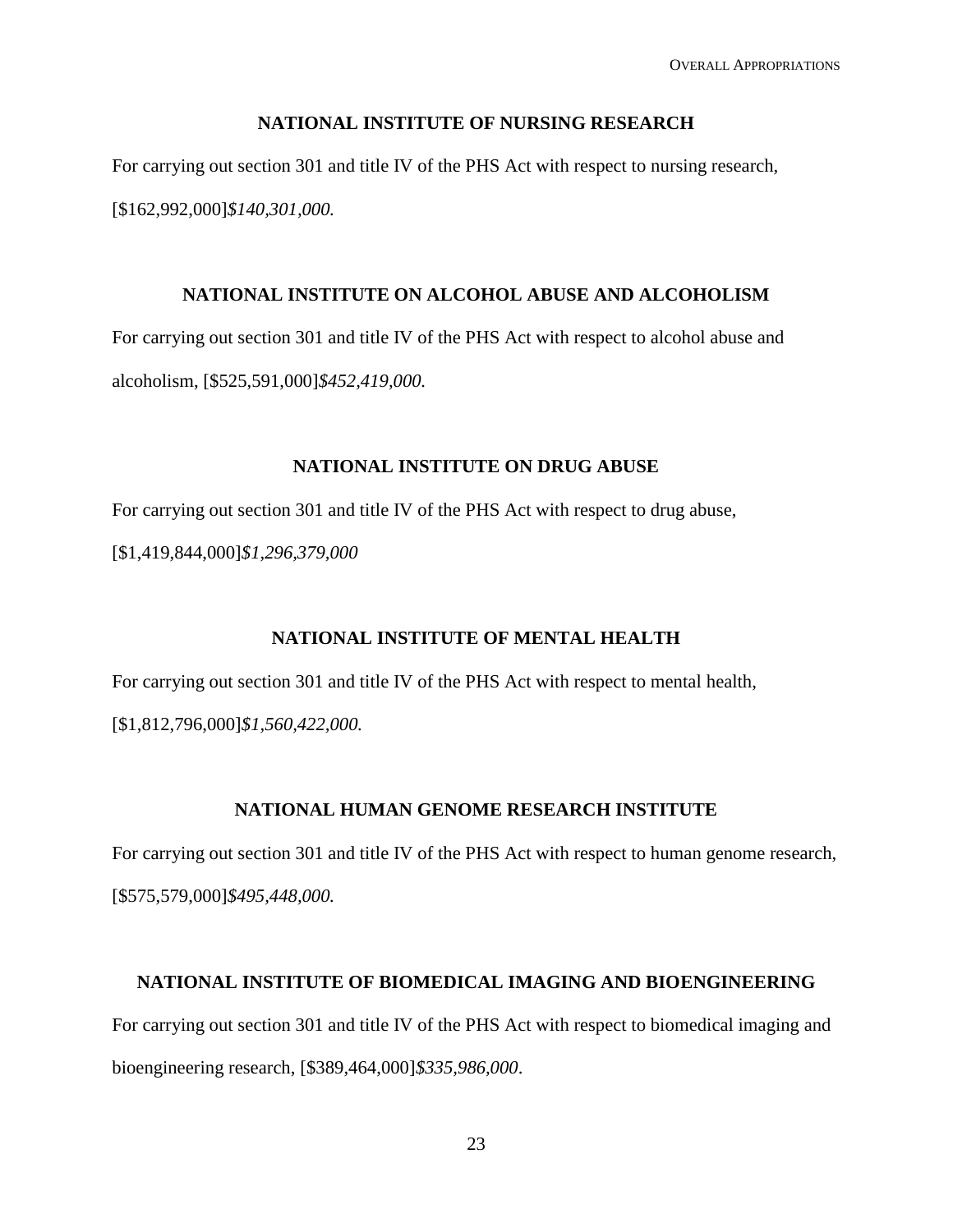#### **NATIONAL CENTER FOR COMPLEMENTARY AND INTEGRATIVE HEALTH**

For carrying out section 301 and title IV of the PHS Act with respect to complementary and integrative health, [\$146,473,000]*\$126,081,000.*

## **NATIONAL INSTITUTE ON MINORITY HEALTH AND HEALTH DISPARITIES**

For carrying out section 301 and title IV of the PHS Act with respect to minority health and health disparities research, [\$314,679,000]*\$270,870,000.*

#### **JOHN E. FOGARTY INTERNATIONAL CENTER**

For carrying out the activities of the John E. Fogarty International Center (described in subpart 2 of part E of title IV of the PHS Act), [\$78,109,000]*\$67,235,000.*

#### **NATIONAL LIBRARY OF MEDICINE**

For carrying out section 301 and title IV of the PHS Act with respect to health information communications, [\$441,997,000]*\$380,463,000: Provided,* That of the amounts available for improvement of information systems, \$4,000,000 shall be available until September 30, [2020]*2021: Provided further,* That in fiscal year [2019]*2020*, the National Library of Medicine may enter into personal services contracts for the provision of services in facilities owned, operated, or constructed under the jurisdiction of the National Institutes of Health (referred to in this title as "NIH").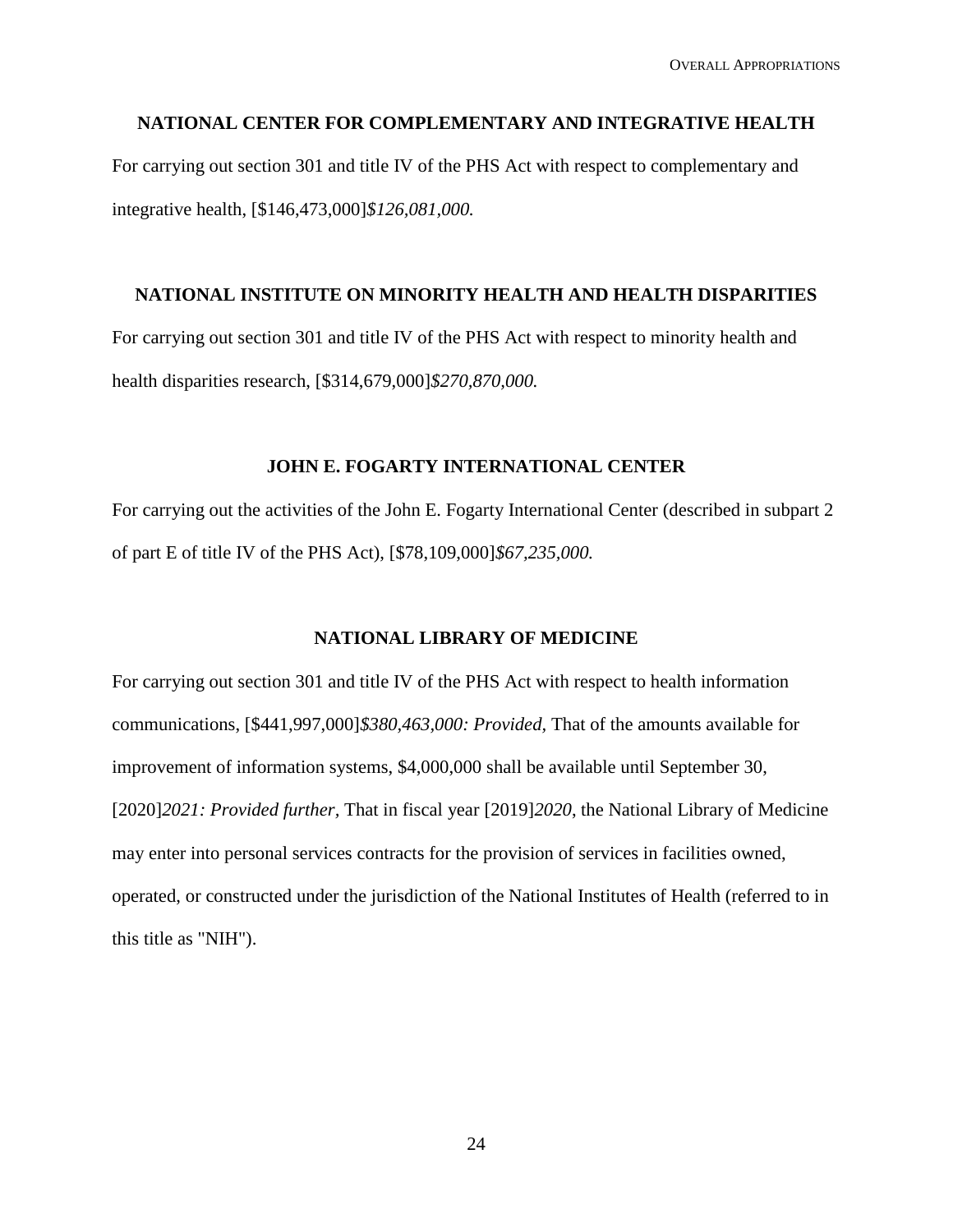#### **NATIONAL CENTER FOR ADVANCING TRANSLATIONAL SCIENCES**

For carrying out section 301 and title IV of the PHS Act with respect to translational sciences, [\$806,373,000]*\$694,112,000: Provided,* That up to [\$80,000,000]*10 percent of the amounts made available under this heading* shall be available to implement section 480 of the PHS Act, relating to the Cures Acceleration Network[: *Provided further,* That at least \$559,736,000 is provided to the Clinical and Translational Sciences Awards program].

#### **OFFICE OF THE DIRECTOR**

#### **(INCLUDING TRANSFER OF FUNDS)**

For carrying out the responsibilities of the Office of the Director, NIH,

[\$1,909,075,000]*\$1,756,544,000: Provided,* That funding shall be available for the purchase of not to exceed 29 passenger motor vehicles for replacement only: *Provided further,* That all funds credited to the NIH Management Fund shall remain available for one fiscal year after the fiscal year in which they are deposited: *Provided further,* That [\$165,000,000]*\$157,065,000* shall be for the Environmental Influences on Child Health Outcomes study: *Provided further,* That [\$606,566,000]*\$520,367,000* shall be available for the Common Fund established under section 402A(c)(1) of the PHS Act: *Provided further,* That of the funds provided, \$10,000 shall be for official reception and representation expenses when specifically approved by the Director of the NIH: *Provided further,* That the Office of AIDS Research within the Office of the Director of the NIH may spend up to \$8,000,000 to make grants for construction or renovation of facilities as provided for in section 2354(a)(5)(B) of the PHS Act[: *Provided further,* That \$50,000,000 shall be used to carry out section 404I of the PHS Act (42 U.S.C. 283K), relating to biomedical and behavioral research facilities][: *Provided further,* That \$5,000,000 shall be transferred to and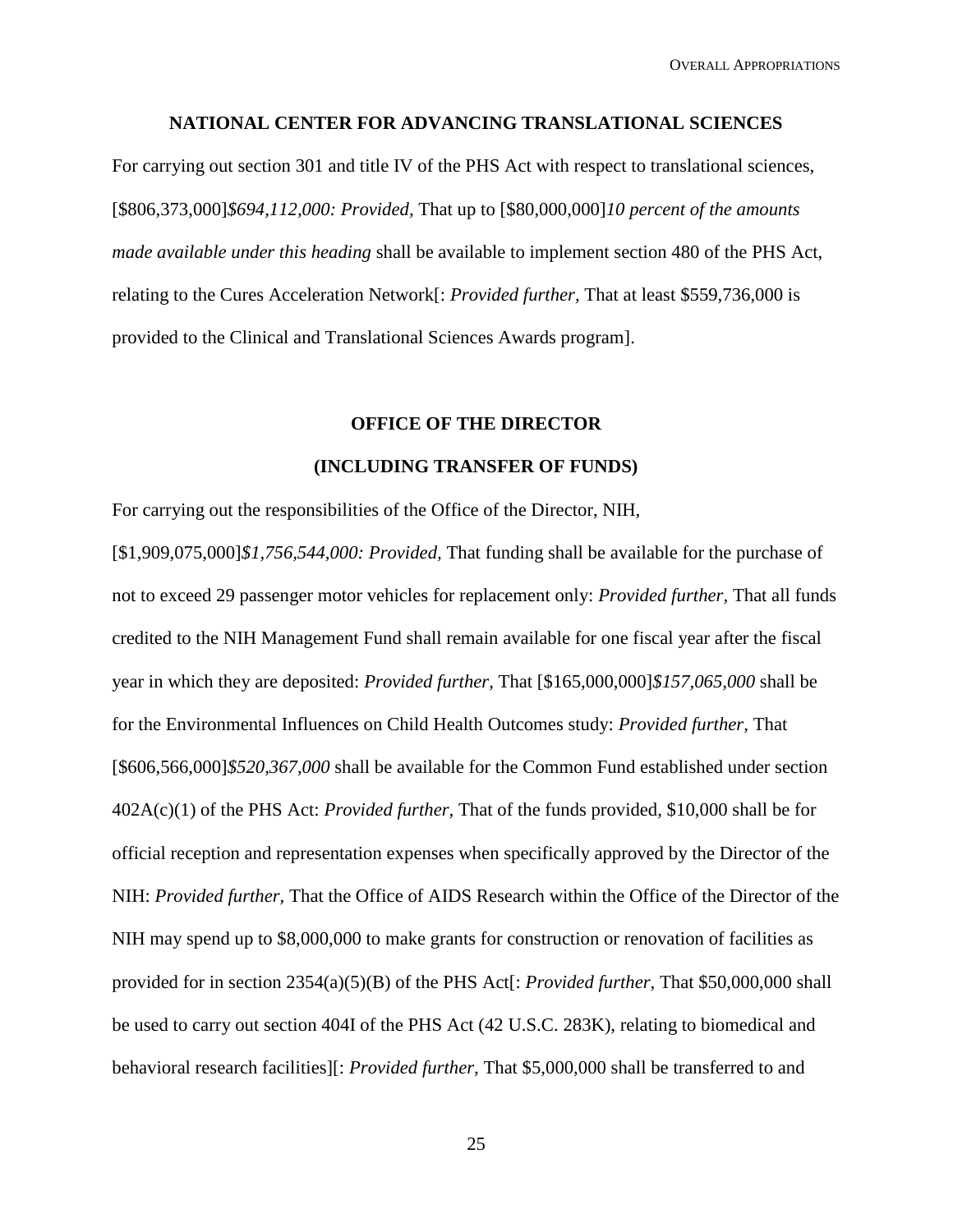OVERALL APPROPRIATIONS

merged with the appropriation for the "Office of Inspector General" for oversight of grant programs and operations of the NIH, including agency efforts to ensure the integrity of its grant application evaluation and selection processes, and shall be in addition to funds otherwise made available for oversight of the NIH: *Provided further,* That the funds provided in the previous proviso may be transferred from one specified activity to another with 15 days prior approval of the Committees on Appropriations of the House of Representatives and the Senate: *Provided further,* That the Inspector General shall consult with the Committees on Appropriations of the House of Representatives and the Senate before submitting to the Committees an audit plan for fiscal years 2019 and 2020 no later than 30 days after the date of enactment of this Act].

In addition to other funds appropriated for the Common Fund established under section 402A(c) of the PHS Act, \$12,600,000 is appropriated to the Common Fund from the 10-year Pediatric Research Initiative Fund described in section 9008 of title 26, United States Code, for the purpose of carrying out section  $402(b)(7)(B)(ii)$  of the PHS Act (relating to pediatric research), as authorized in the Gabriella Miller Kids First Research Act.

#### **BUILDINGS AND FACILITIES**

For the study of, construction of, demolition of, renovation of, and acquisition of equipment for, facilities of or used by NIH, including the acquisition of real property, \$200,000,000, to remain available through September 30, [2023]*2024.*

26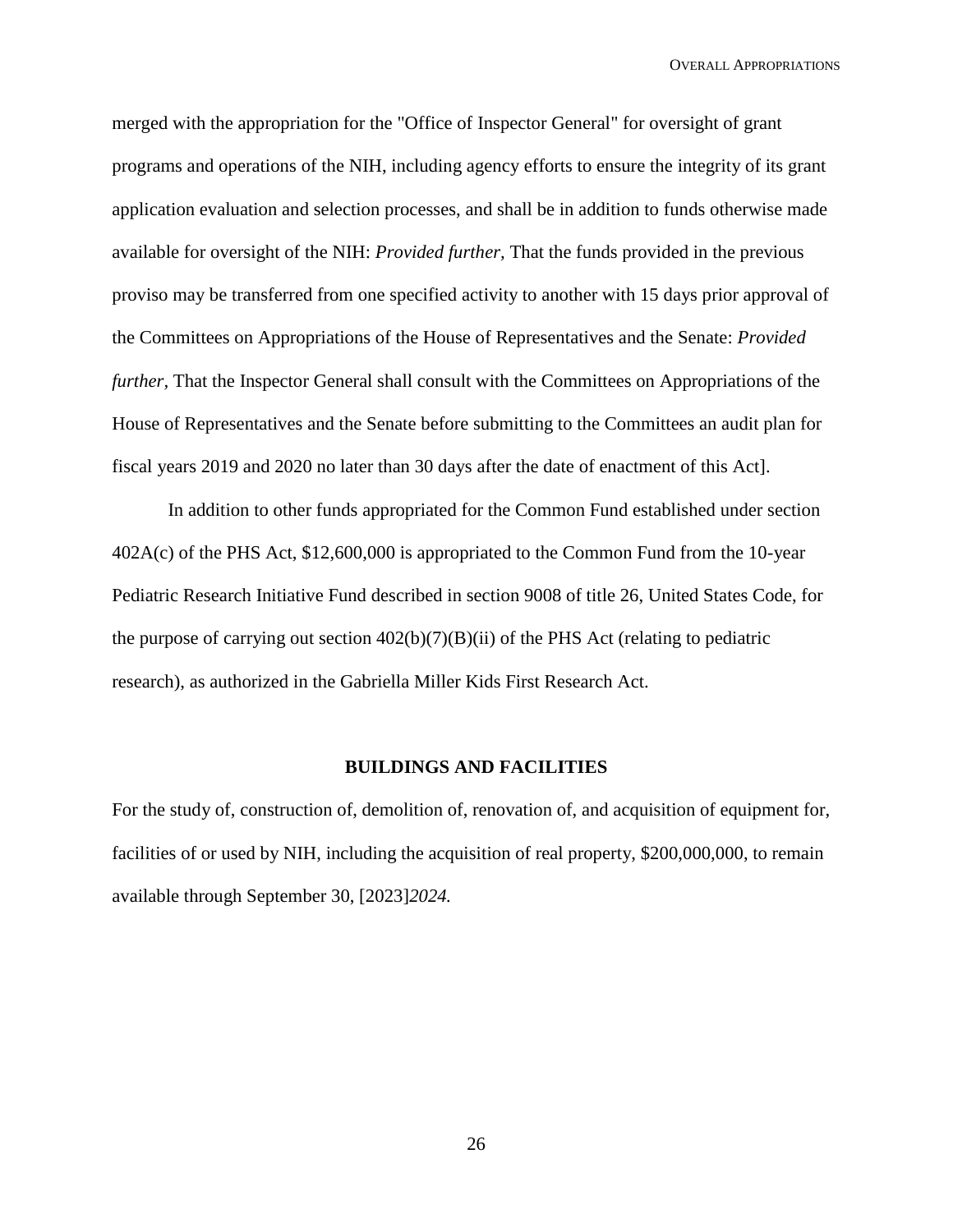#### **NATIONAL INSTITUTE FOR RESEARCH ON SAFETY AND QUALITY**

*For carrying out titles III and IX of the PHS Act, part A of title XI of the Social Security Act, and section 1013 of the Medicare Prescription Drug, Improvement, and Modernization Act of 2003, \$255,960,000: Provided, That section 947(c) of the PHS Act shall not apply in fiscal year 2020: Provided further, That in addition, amounts received from Freedom of Information Act fees, reimbursable and interagency agreements, and the sale of data shall be credited to this appropriation and shall remain available until expended.*

## **NIH INNOVATION ACCOUNT, CURES ACT (INCLUDING TRANSFER OF FUNDS)**

For necessary expenses to carry out the purposes described in section  $1001(b)(4)$  of the 21st Century Cures Act, in addition to amounts available for such purposes in the appropriations provided to the NIH in this Act, [\$711,000,000]*\$492,000,000,* to remain available until expended: *Provided,* That such amounts are appropriated pursuant to section 1001(b)(3) of such Act, are to be derived from amounts transferred under section  $1001(b)(2)(A)$  of such Act, and may be transferred by the Director of the National Institutes of Health to other accounts of the National Institutes of Health solely for the purposes provided in such Act: *Provided further,* That upon a determination by the Director that funds transferred pursuant to the previous proviso are not necessary for the purposes provided, such amounts may be transferred back to the Account: *Provided further,* That the transfer authority provided under this heading is in addition to any other transfer authority provided by law. (Department of Health and Human Services Appropriations Act, 2019.)

27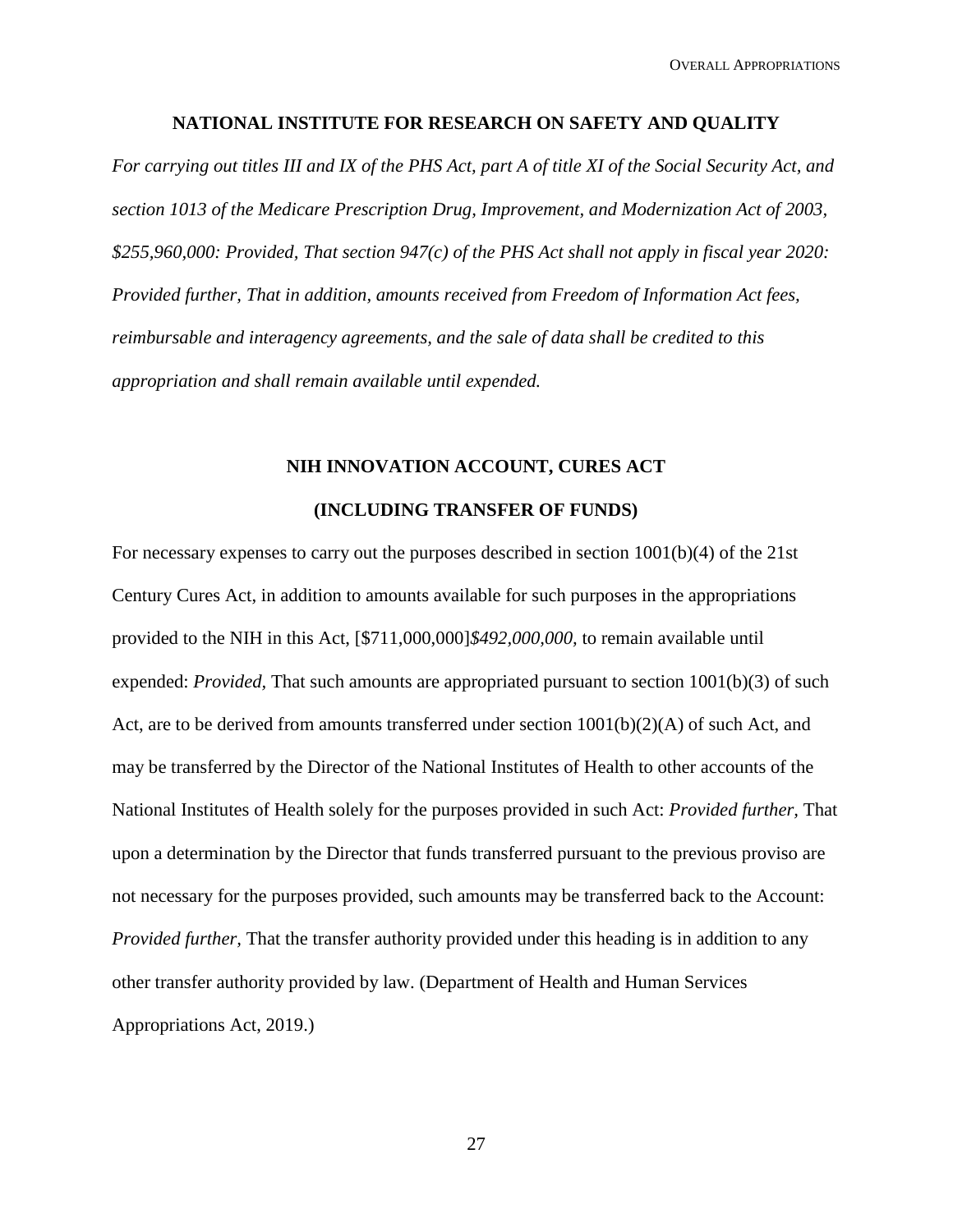## **Language Analysis**

| Language Provision to be Changed                                                                                                                                                                                                                                                                            | Explanation/Justification                                                                                                                                                                                                                                                                                                                                                                                                                                                                                                                                                                                                                                                |
|-------------------------------------------------------------------------------------------------------------------------------------------------------------------------------------------------------------------------------------------------------------------------------------------------------------|--------------------------------------------------------------------------------------------------------------------------------------------------------------------------------------------------------------------------------------------------------------------------------------------------------------------------------------------------------------------------------------------------------------------------------------------------------------------------------------------------------------------------------------------------------------------------------------------------------------------------------------------------------------------------|
| <b>NATIONAL CENTER FOR</b><br><b>ADVANCING TRANSLATIONAL</b><br><b>SCIENCES</b><br>Provided, That up to [\$80,000,000]10 percent<br>of the amounts made available under this<br>heading shall be available to implement<br>section 480 of the PHS Act, relating to the<br><b>Cures Acceleration Network</b> | NIH requests that the provision regarding<br>funding within NCATS for the Cures<br>Acceleration Network (CAN) be structured as<br>a percentage of the NCATS budget level. The<br>unique authorities associated with CAN – use<br>of Other Transactions Authority (OTA) and<br>matching funding - give NCATS flexibility to<br>quickly create or terminate parts of an<br>initiative based on programmatic need and<br>scientific opportunity. Specifying the CAN<br>ceiling as a percentage of the overall NCATS<br>budget ensures that the CAN funding adjusts<br>relative to overall funding levels and enables<br>NCATS to plan CAN activities more<br>strategically. |
| <b>NATIONAL CENTER FOR</b><br><b>ADVANCING TRANSLATIONAL</b><br><b>SCIENCES</b><br>[: Provided further, That at least<br>\$559,736,000 is provided to the Clinical and<br><b>Translational Sciences Awards program]</b>                                                                                     | NIH requests that this provision be removed<br>to provide flexibility in the amounts allocated<br>to the Clinical and Translational Sciences<br>Awards program in order to preserve<br>flexibility for NCATS in managing its budget<br>within the President's Budget request level.                                                                                                                                                                                                                                                                                                                                                                                      |
| <b>OFFICE OF THE DIRECTOR</b><br>[: Provided further, That \$50,000,000 shall be<br>used to carry out section 404I of the PHS Act<br>(42 U.S.C. 283K), relating to biomedical and<br>behavioral research facilities]                                                                                        | NIH requests that this provision be removed<br>as the President's Budget does not request<br>continued funding for construction and<br>renovation of extramural research facilities.                                                                                                                                                                                                                                                                                                                                                                                                                                                                                     |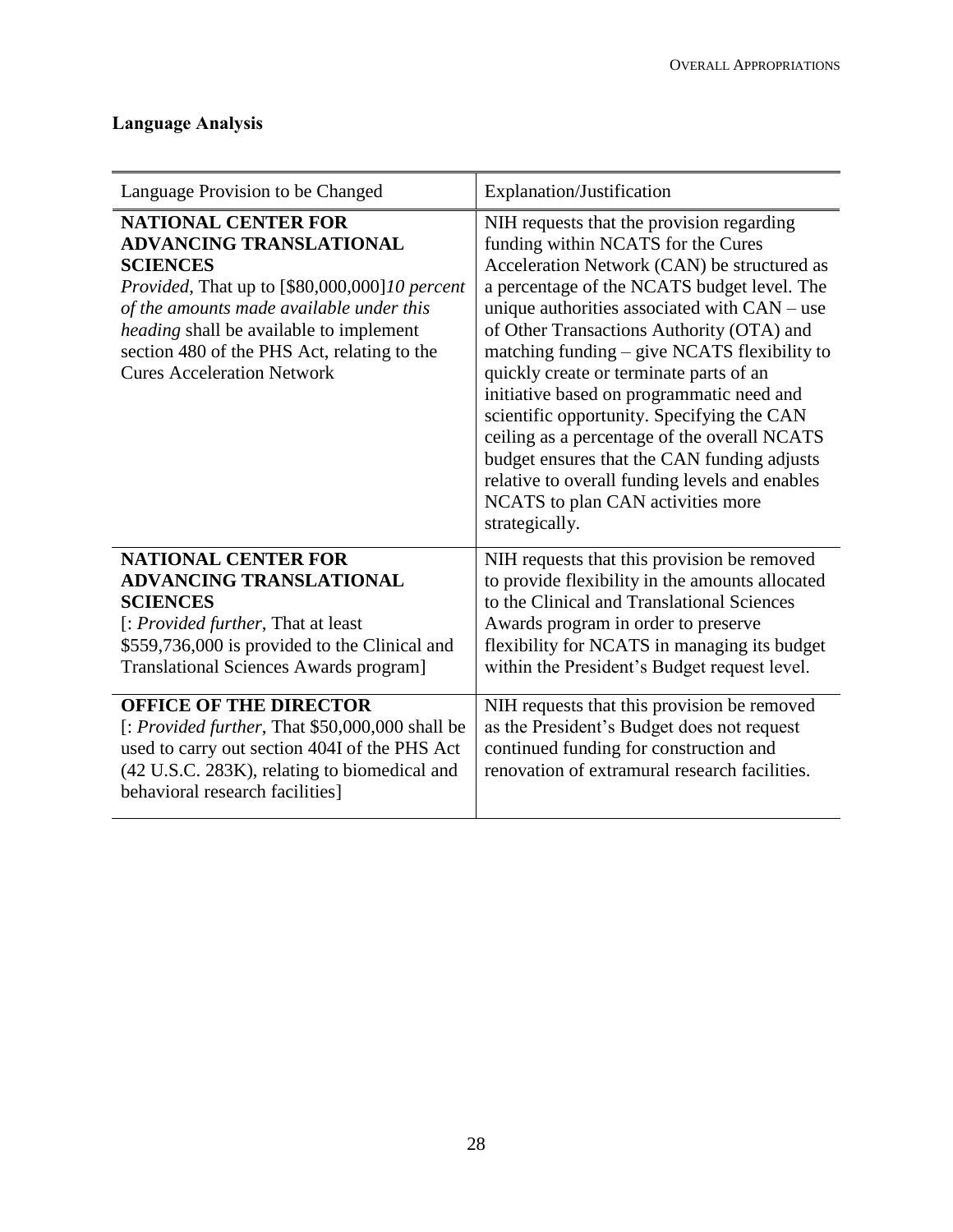| Language Provision to be Changed                                                                                                                                                                                                                                                                                                                                                                                                                                                                                                                                                                                                                                                                                                                                                                                                                                                                                                                                                                                                                           | Explanation/Justification                                                                                                                                                                                |
|------------------------------------------------------------------------------------------------------------------------------------------------------------------------------------------------------------------------------------------------------------------------------------------------------------------------------------------------------------------------------------------------------------------------------------------------------------------------------------------------------------------------------------------------------------------------------------------------------------------------------------------------------------------------------------------------------------------------------------------------------------------------------------------------------------------------------------------------------------------------------------------------------------------------------------------------------------------------------------------------------------------------------------------------------------|----------------------------------------------------------------------------------------------------------------------------------------------------------------------------------------------------------|
| <b>OFFICE OF THE DIRECTOR</b><br>[: Provided further, That \$5,000,000 shall be<br>transferred to and merged with the<br>appropriation for the "Office of Inspector<br>General" for oversight of grant programs and<br>operations of the NIH, including agency<br>efforts to ensure the integrity of its grant<br>application evaluation and selection<br>processes, and shall be in addition to funds<br>otherwise made available for oversight of the<br>NIH: <i>Provided further</i> , That the funds<br>provided in the previous proviso may be<br>transferred from one specified<br>activity to another with 15 days prior approval<br>of the Committees on Appropriations of the<br>House of Representatives and the Senate:<br>Provided further, That the Inspector General<br>shall consult with the Committees on<br>Appropriations of the House of<br>Representatives and the Senate before<br>submitting to the Committees an audit plan<br>for fiscal years 2019 and 2020 no later than<br>30 days after the date of enactment of this<br>Act] | NIH requests these provisions be removed<br>because the President's Budget requests<br>funding for the HHS Office of Inspector<br>General via direct appropriation rather than<br>via transfer from NIH. |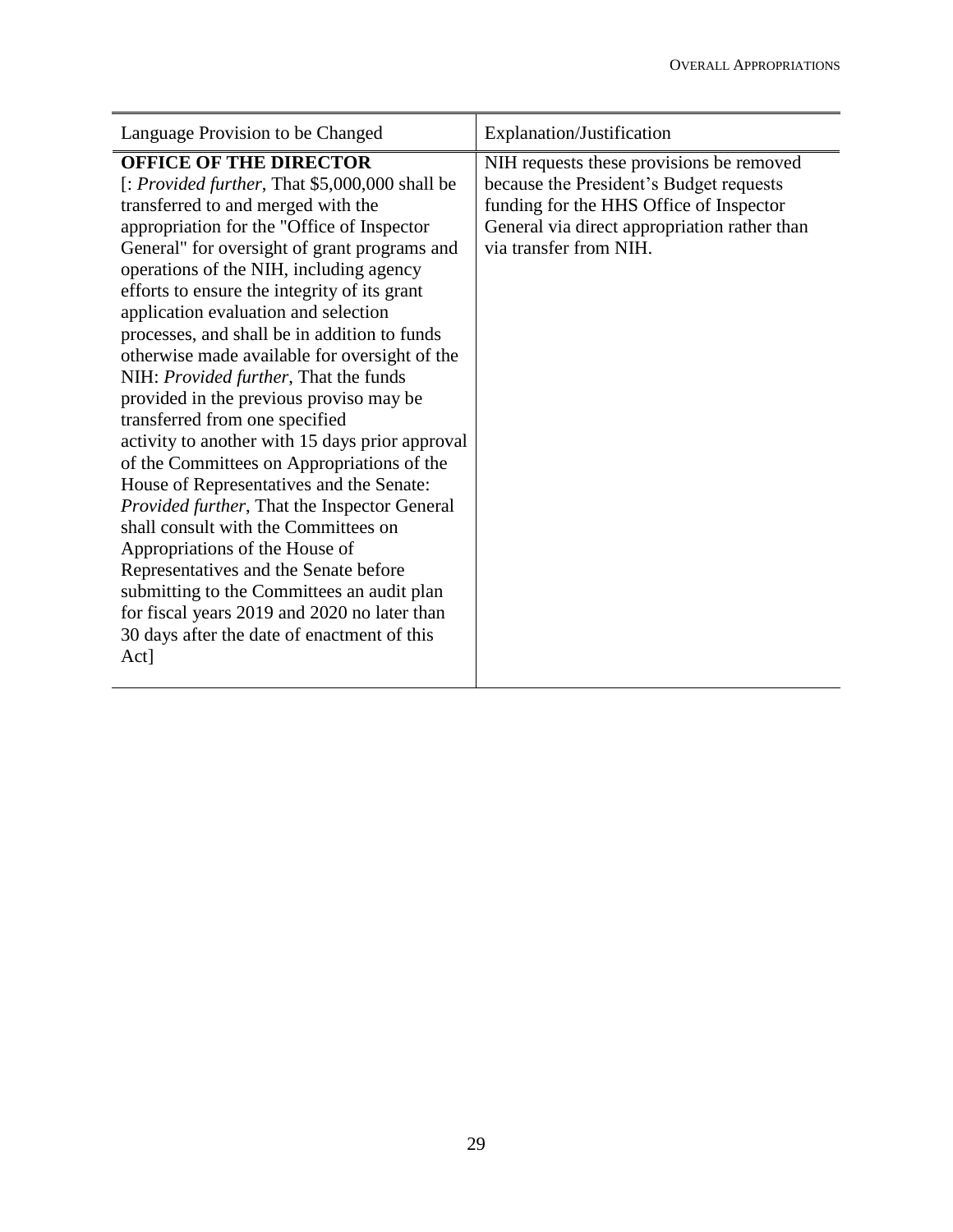## **Budget Mechanism Table**

|                                                               |              |                                   |              |                              |              |                                         | <b>FY 2020</b> |                  |
|---------------------------------------------------------------|--------------|-----------------------------------|--------------|------------------------------|--------------|-----------------------------------------|----------------|------------------|
| (Dollars in Thousands) <sup>1,2,3</sup>                       |              | <b>FY 2018 Final</b> <sup>4</sup> |              | FY 2019 Enacted <sup>5</sup> |              | FY 2020 President's Budget <sup>6</sup> |                | $+/-$<br>FY 2019 |
|                                                               | No.          | Amount                            | No.          | Amount                       | No.          | Amount                                  |                | Amount           |
| Research Projects:                                            |              |                                   |              |                              |              |                                         |                |                  |
| Noncompeting                                                  | 25,858       | \$13,776,726                      | 27,492       | \$14,677,360                 | 28,760       | \$14,536,572                            | 1,268          | $-$140.788$      |
| Administrative Supplements <sup>3</sup>                       | (2,743)      | 483,035                           | (2, 695)     | 506,430                      | (1,858)      | 361,166                                 | $(-837)$       | $-145,264$       |
| Competing                                                     | 11,461       | \$5,943,802                       | 11,675       | \$6,311,423                  | 7,894        | \$3,725,852                             | $-3,781$       | $-$ \$2,585,571  |
| Subtotal, RPGs                                                | 37,319       | \$20,203,562                      | 39,167       | \$21,495,213                 | 36,654       | \$18,623,590                            | $-2,513$       | $-$ \$2,871,623  |
| <b>SBIR/STTR</b>                                              | 2,035        | 1,001,946                         | 2,222        | 1,084,179                    | 1,911        | 921,133                                 | $-311$         | $-163,046$       |
| <b>Research Project Grants</b>                                | 39,354       | \$21,205,508                      | 41,389       | \$22,579,392                 | 38,565       | \$19,544,723                            | $-2,824$       | $-$ \$3,034,669  |
| <b>Research Centers:</b>                                      |              |                                   |              |                              |              |                                         |                |                  |
| Specialized/Comprehensive                                     | 1,003        | \$1,813,976                       | 1,079        | \$1,908,419                  | 924          | \$1,547,608                             | $-155$         | $-$ \$360,811    |
| Clinical Research                                             | 68           | 417,709                           | 66           | 421,640                      | 64           | 362,000                                 | $-2$           | $-59,640$        |
| Biotechnology                                                 | 91           | 159,963                           | 91           | 160,916                      | 80           | 138,518                                 | $-11$          | $-22,398$        |
| Comparative Medicine                                          | 67           | 129,881                           | 79           | 133,759                      | 67           | 115,233                                 | $-12$          | $-18,526$        |
| Research Centers in Minority Institutions                     | 21           | 61,478                            | 20           | 63,407                       | 20           | 54,594                                  | $\epsilon$     | $-8,814$         |
| <b>Research Centers</b>                                       | 1,250        | \$2,583,007                       | 1,335        | \$2,688,141                  | 1,155        | \$2,217,953                             | $-180$         | $-$ \$470,188    |
| Other Research:                                               |              |                                   |              |                              |              |                                         |                |                  |
| <b>Research Careers</b>                                       | 4,040        | \$747,017                         | 4,161        | \$780,492                    | 3,792        | \$708,160                               | $-369$         | $-$72,332$       |
| <b>Cancer Education</b>                                       | 76           | 21,182                            | 85           | 24,857                       | 81           | 23,614                                  | $-4$           | $-1,243$         |
| Cooperative Clinical Research                                 | 229          | 409,660                           | 278          | 497,025                      | 243          | 411,324                                 | $-35$          | $-85,701$        |
| <b>Biomedical Research Support</b>                            | 118          | 85,524                            | 112          | 73,696                       | 95           | 62,825                                  | $-17$          | $-10,872$        |
| Minority Biomedical Research Support                          | 283          | 101,245                           | 294          | 104,359                      | 228          | 81,111                                  | -66            | $-23,248$        |
| Other                                                         | 2,064        | 1,081,442                         | 2,066        | 1,009,259                    | 1,805        | 922,686                                 | $-261$         | $-86,572$        |
| Other Research                                                | 6,810        | \$2,446,070                       | 6,996        | \$2,489,688                  | 6,244        | \$2,209,720                             | $-752$         | $-$ \$279,968    |
| <b>Total Research Grants</b>                                  | 47,414       | \$26,234,584                      | 49,720       | \$27,757,221                 | 45,964       | \$23,972,395                            | $-3,756$       | $- $3,784,825$   |
| Ruth L Kirchstein Training Awards:                            | <b>FTTPs</b> |                                   | <b>FTTPs</b> |                              | <b>FTTPs</b> |                                         | <b>FTTPs</b>   |                  |
| <b>Individual Awards</b>                                      | 3,500        | \$161,753                         | 3,697        | \$173,134                    | 3,335        | \$157,779                               | $-362$         | $-$15,355$       |
| <b>Institutional Awards</b>                                   | 12,697       | 694,093                           | 12,969       | 715,821                      | 11,657       | 644,094                                 | $-1,312$       | $-71,727$        |
| <b>Total Research Training</b>                                | 16,197       | \$855,845                         | 16,666       | \$888,955                    | 14,992       | \$801,873                               | $-1,674$       | $-$ \$87,082     |
|                                                               |              |                                   |              |                              |              |                                         |                |                  |
| Research & Develop. Contracts                                 | 2,212        | \$3,072,532                       | 2,177        | \$3,132,619                  | 1,862        | \$2,795,430                             | $-315$         | $-$ \$337,189    |
| 'SBIR/STTR) (non-add) <sup>3</sup>                            | (85)         | (60, 608)                         | (98)         | (74, 336)                    | (79)         | (64, 122)                               | $(-19)$        | $(-10, 214)$     |
|                                                               |              |                                   |              |                              |              |                                         |                |                  |
| <b>Intramural Research</b>                                    |              | \$3,996,276                       |              | \$4,129,550                  |              | \$3,633,805                             |                | $-$ \$495,745    |
| Res. Management & Support                                     |              | 1,816,210                         |              | 1,898,356                    |              | 1,739,376                               |                | $-158,979$       |
| Res. Management & Support (SBIR Admin) (non-add) <sup>3</sup> |              | (0)                               |              | (5,172)                      |              | (3, 559)                                |                | $(-1, 613)$      |
| Office of the Director - Appropriation <sup>3,7</sup>         |              | (1, 914, 345)                     |              | (2,112,675)                  |              | (1, 926, 144)                           |                | $(-186, 531)$    |
| Office of the Director - Other                                |              | 1,024,420                         |              | 1,204,300                    |              | 1,144,168                               |                | $-60,132$        |
| ORIP (non-add) $3,7$                                          |              | (289, 209)                        |              | (289, 209)                   |              | (249,009)                               |                | $(-40, 200)$     |
| Common Fund (non-add) <sup>3,7</sup>                          |              | (600, 716)                        |              | (619, 166)                   |              | (532, 967)                              |                | $(-86, 199)$     |
|                                                               |              |                                   |              |                              |              |                                         |                |                  |
| Buildings and Facilities <sup>8</sup>                         |              | 146,863                           |              | 218,000                      |              | 214,000                                 |                | $-4,000$         |
| Appropriation <sup>3</sup>                                    |              | (128, 863)                        |              | (200,000)                    |              | (200,000)                               |                | (0)              |
|                                                               |              |                                   |              |                              |              |                                         |                |                  |
| Type 1 Diabetes <sup>9</sup>                                  |              | $-150,000$                        |              | $-150,000$                   |              | $-150,000$                              |                | $\mathbf{0}$     |
| Program Evaluation Financing <sup>9</sup>                     |              | $-922,871$                        |              | $-1,146,821$                 |              | $-741,000$                              |                | 405,821          |
| <b>Subtotal, Labor/HHS Budget Authority</b>                   |              | \$36,073,860                      |              | \$37,932,179                 |              | \$33,410,048                            |                | $-$4,522,131$    |
| Interior Appropriation for Superfund Research <sup>10</sup>   |              | 77,349                            |              | 77,349                       |              | 66,581                                  |                | $-10,768$        |
| <b>Total, NIH Discretionary Budget Authority</b>              |              | \$36,151,209                      |              | \$38,009,528                 |              | \$33,476,629                            |                | -\$4,532,899     |
| Type 1 Diabetes                                               |              | 150,000                           |              | 150,000                      |              | 150,000                                 |                | $\overline{0}$   |
| <b>Total, NIH Budget Authority</b>                            |              | \$36,301,209                      |              | \$38,159,528                 |              | \$33,626,629                            |                | -\$4,532,899     |
| Program Evaluation Financing                                  |              | 922,871                           |              | 1,146,821                    |              | 741,000                                 |                | $-405,821$       |
| <b>Total, Program Level</b>                                   |              | \$37,224,080                      |              | \$39,306,349                 |              | \$34,367,629                            |                | -\$4,938,720     |

1 2 3

All Subtotal and Total numbers may not add due to rounding. Includes 21st Century Cures Act funding and excludes Ebola-related and supplemental financing. All numbers in italics and brackets are non-add.

4 Includes \$63.3 million of 21st Century Cures, \$428.9 million of Opioids, and \$123.7 million of Type 1 Diabetes funding not obligated in FY 2018, and carried over into FY 2019. Numbers of grants and dollars for carryover mechanism.

5 Reflects transfer of \$5.0 million to the HHS OIG.

6 Includes the proposed consolidation of Agency for Healthcare Research and Quality activities into NIH as the National Institute for Research on Safety and Quality (NIRSQ), distributed by mechanism. Number of grants and t

8 Includes B&F appropriation and monies allocated (\$18.0 million in FY 2018, \$18.0 million in FY 2019, and \$14.0 million in FY 2020) pursuant to appropriations acts provisions that funding may be used for facilities repair 0 7 8 9 10

9 Number of grants and dollars for mandatory Type 1 Diabetes (T1D) and NIGMS Program Evaluation financing are distributed by mechanism above; therefore, T1D and Program Evaluation financing amounts are deducted to provide for Labor/HHS Budget Authority.

10 This activity was under a Continuing Resolution at the time the budget estimates were prepared.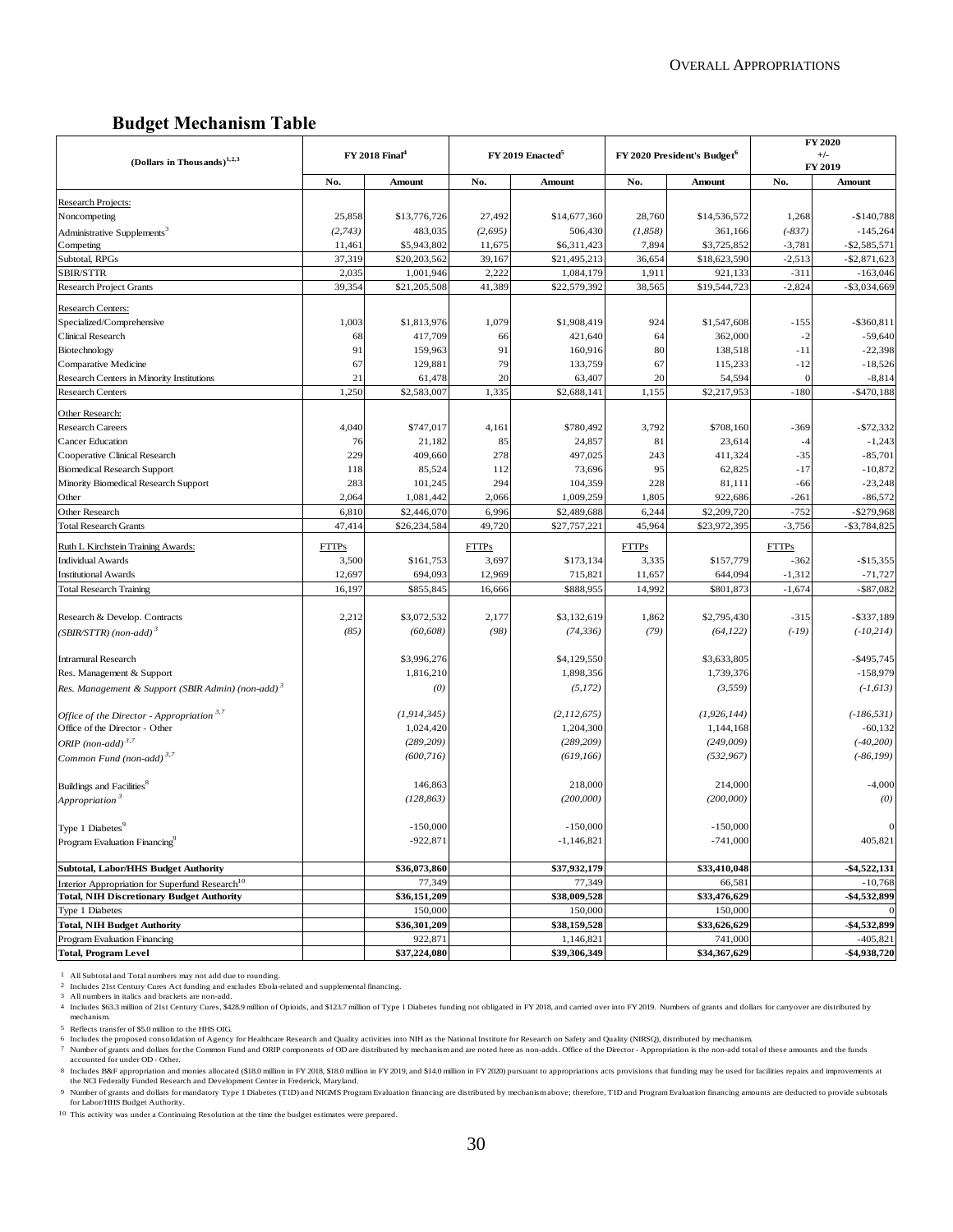## **Authorizing Legislation**

| (Dollars in Thousands)                                                                                                                                                                                                        | FY 2019<br>Amount<br>Authorized | FY 2019<br>Amount<br>Appropriated <sup>1</sup> | FY 2020<br>Amount<br>Authorized | FY 2020<br>President's<br>Budget |
|-------------------------------------------------------------------------------------------------------------------------------------------------------------------------------------------------------------------------------|---------------------------------|------------------------------------------------|---------------------------------|----------------------------------|
| National Institutes of Health<br>Activity:                                                                                                                                                                                    |                                 |                                                |                                 |                                  |
| 1. Biomedical Research under Section 301 and title IV of the PHS Act:<br>General Authorization: Section $402A(a)(1)$ of the PHS Act<br>Pediatric Research Initiative: Section $402A(a)(2)$ of the PHS Act                     | 35,585,871<br>12,600            | 38,360,400<br>12,600                           | 36,472,443<br>12,600            | 33,390,488<br>12,600             |
| 2. Superfund Research Program: Section 311(a) of the Comprehensive<br>Environmental Response, Compensation, and Liability Act of 1980, and<br>Section $126(g)$ of the Superfund Amendments and Reauthorization Act of<br>1986 | Indefinite                      | 77,349                                         | Indefinite                      | 66,581                           |
| 3. 21 <sup>st</sup> Century Cures Act:                                                                                                                                                                                        |                                 |                                                |                                 |                                  |
| Precision Medicine: Section $1001(b)(4)(A)$                                                                                                                                                                                   | 186,000                         | 186,000                                        | 149,000                         | 149,000                          |
| BRAIN Initiative: Section 1001(b)(4)(B)                                                                                                                                                                                       | 115,000                         | 115,000                                        | 140,000                         | 140,000                          |
| Cancer Moonshot: Section 1001(b)(4)(C)                                                                                                                                                                                        | 400,000                         | 400,000                                        | 195,000                         | 195,000                          |
| Regenerative Medicine: Section 1001(b)(4)(D)                                                                                                                                                                                  | 10,000                          | 10,000                                         | 8,000                           | 8,000                            |
| 4. Special Diabetes Programs: Section 330B(b) of the PHS Act                                                                                                                                                                  | 150,000                         | 150,000                                        | 150,000                         | 150,000                          |
| 5. Research on Healthcare and Quality: Titles III and Title IX and Section<br>947(c) of the PHS Act, as amended                                                                                                               | <b>SSAN</b>                     | 338,000                                        | <b>SSAN</b>                     | 255,960                          |

<sup>1</sup>The amount appropriated in FY 2019 for the Superfund Research Program reflects the annualized CR level.

SSAN = Such sums as necessary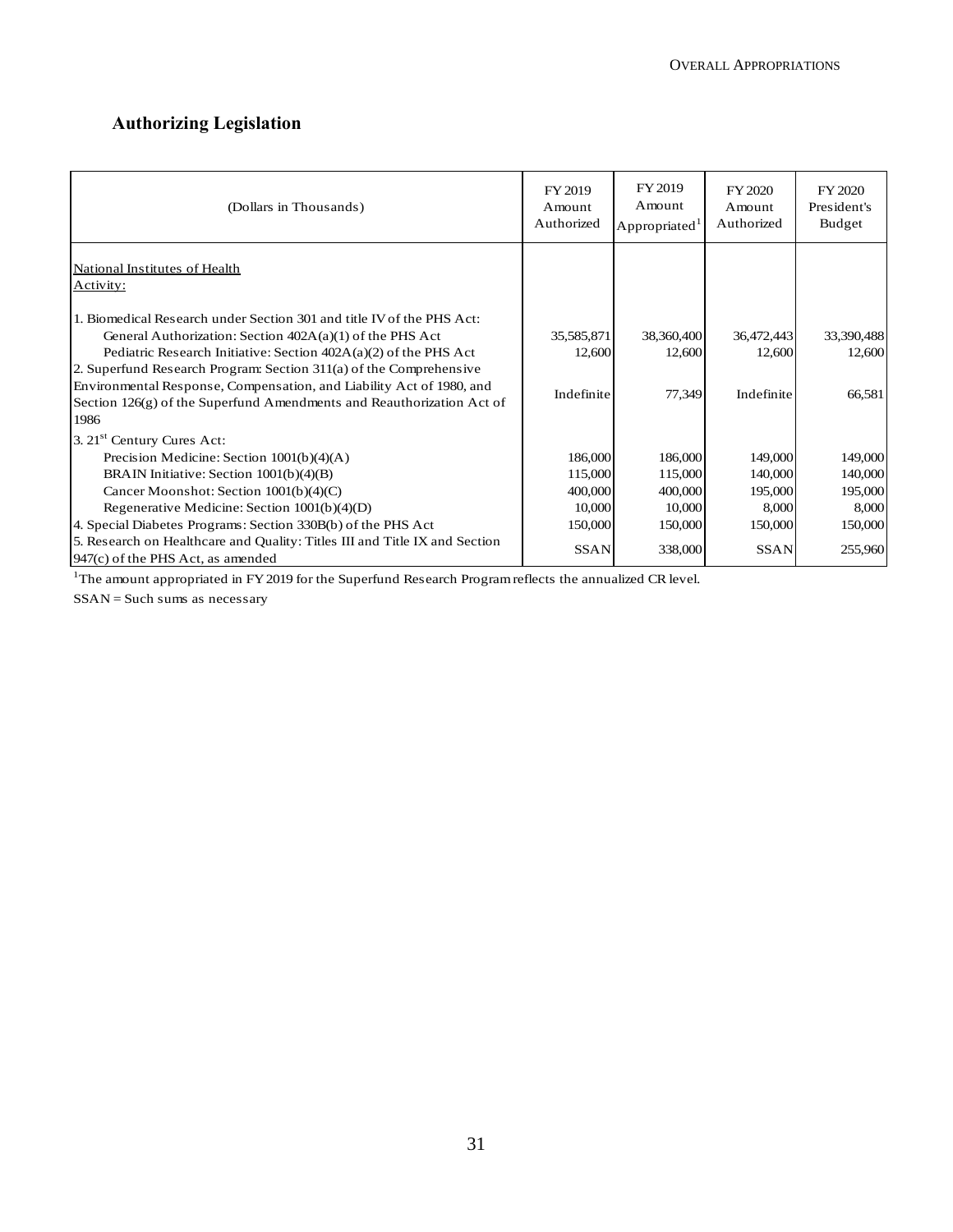## **Appropriations History**

| <b>Fiscal Year</b> | <b>Budget Request</b>              | House            | <b>Senate</b>    |                  |                |
|--------------------|------------------------------------|------------------|------------------|------------------|----------------|
|                    | to Congress                        | <b>Allowance</b> | <b>Allowance</b> | Appropriation    |                |
| FY 2011            | \$32,136,209,000                   |                  | \$31,989,000,000 | \$30,935,000,000 | $\mathbf{2}$   |
| FY 2012            | \$31,979,000,000                   |                  | \$30,630,423,000 | \$30,852,187,000 | $\mathbf{3}$   |
| FY 2013            |                                    |                  |                  |                  |                |
| <b>Base</b>        | \$30,852,187,000                   |                  | \$30,810,387,000 | \$30,929,977,000 |                |
| Sequestration      |                                    |                  |                  | $-1,552,593,211$ |                |
| Subtotal           | \$30,852,187,000                   |                  | \$30,810,387,000 | \$29,377,383,789 |                |
| FY 2014            | \$31,323,187,000                   |                  | \$31,176,187,000 | \$30,142,653,000 |                |
| FY 2015            | \$30,353,453,000                   |                  | \$30,084,304,000 | \$30,311,349,000 | $\mathbf{5}$   |
| FY 2016            | \$31,311,349,000<br>6              | \$31,411,349,000 | \$32,311,349,000 | \$32,311,349,000 | $\overline{7}$ |
| FY 2017            | \$33,136,349,000                   | \$33,463,438,000 | \$34,311,349,000 | \$34,229,139,000 | 9              |
| <b>FY 2018</b>     | \$26,919,710,000<br>10             | \$35,184,000,000 | \$36,084,000,000 | \$37,311,349,000 | 11             |
| FY 2019            | $$34,766,707,000$ <sup>12,13</sup> | \$38,564,000,000 | \$39,312,349,000 | \$39,311,349,000 | 14             |
| <b>FY 2020 PB</b>  | \$34,367,629,000 15,16             |                  |                  |                  |                |

<sup>1</sup> Does not reflect comparability adjustments. Interior appropriation's Superfund Research allocation included for all years. Special type 1 Diabetes Research mandatory funding included. Includes CURES amounts of \$352,000,000 in FY 2017, \$496,000,000 in FY 2018, \$711,000,000 in FY 2019 and \$492,000,000 in FY 2020.

 $2^2$  Reflects: \$3,059,277,000 appropriated to the ICs for HIV research; \$998,000 transfer from HHS to the Interagency Autism Coordinating Committee.

<sup>3</sup> Reflects: \$3,074,921,000 appropriated to the ICs for HIV research; Omnibus across-the-board rescission of \$58,130,567 and the Secretary's transfer of \$8,726,791.

<sup>4</sup> Reflects: Full-year continuing resolution base. Does not include Section 3004 OMB 0.2 percent across-the-board rescission.

<sup>5</sup> Includes Program Evaluation Financing of \$715,000,000. Excludes Ebola-related funding.

6 Includes Program Evaluation Financing of \$847,489,000.

 $^7$  Includes Program Evaluation Financing of \$780,000,000. Excludes Ebola-related and Zika-related funding.

<sup>8</sup> Includes Program Evaluation Financing of \$847,489,000. Includes mandatory financing.

<sup>9</sup> Includes Program Evaluation Financing of \$824,443,000.

 $10$  Includes Program Evaluation Financing of \$780,000,000.

 $11$  Includes Program Evaluation Financing of \$922,871,000. Excludes supplemental hurricane funding of \$50,000,000 to the Office of the Director for extramural construction.

<sup>12</sup> Includes Program Evaluation Financing of \$741,000,000.

<sup>13</sup> Includes funding for National Institute for Research on Safety and Quality (NIRSQ), National Institute for Occupational and Safety Health (NIOSH), and National Institute on Disability, Independent Living, and Rehabilitation Research (NIDILRR) associated with the proposed FY 2019 consolidation as well as Patient-Centered Outcomes Research Trust Fund (PCORTF) and Energy Employee Occupational Illness Compensation Program (EEOICPA) mandatory accounts.

 $14$  Includes Program Evaluation Financing of \$1,146,821,000,000. Reflects Continuing Resolution level for Superfund. Does not reflect \$5,000,000 transfer from NIH to the HHS Office of Inspector General.

<sup>15</sup> Includes Program Evaluation Financing of \$741,000,000.

<sup>16</sup> Includes funding for NIRSQ associated with the proposed FY 2020 consolidation of Agency for Healthcare Research and Quality (AHRQ) activities into NIH. Figures prior to FY 2020 do not include amounts for AHRQ. For information on AHRQ Funding History, see the NIRSQ chapter of the NIH Congressional Justification.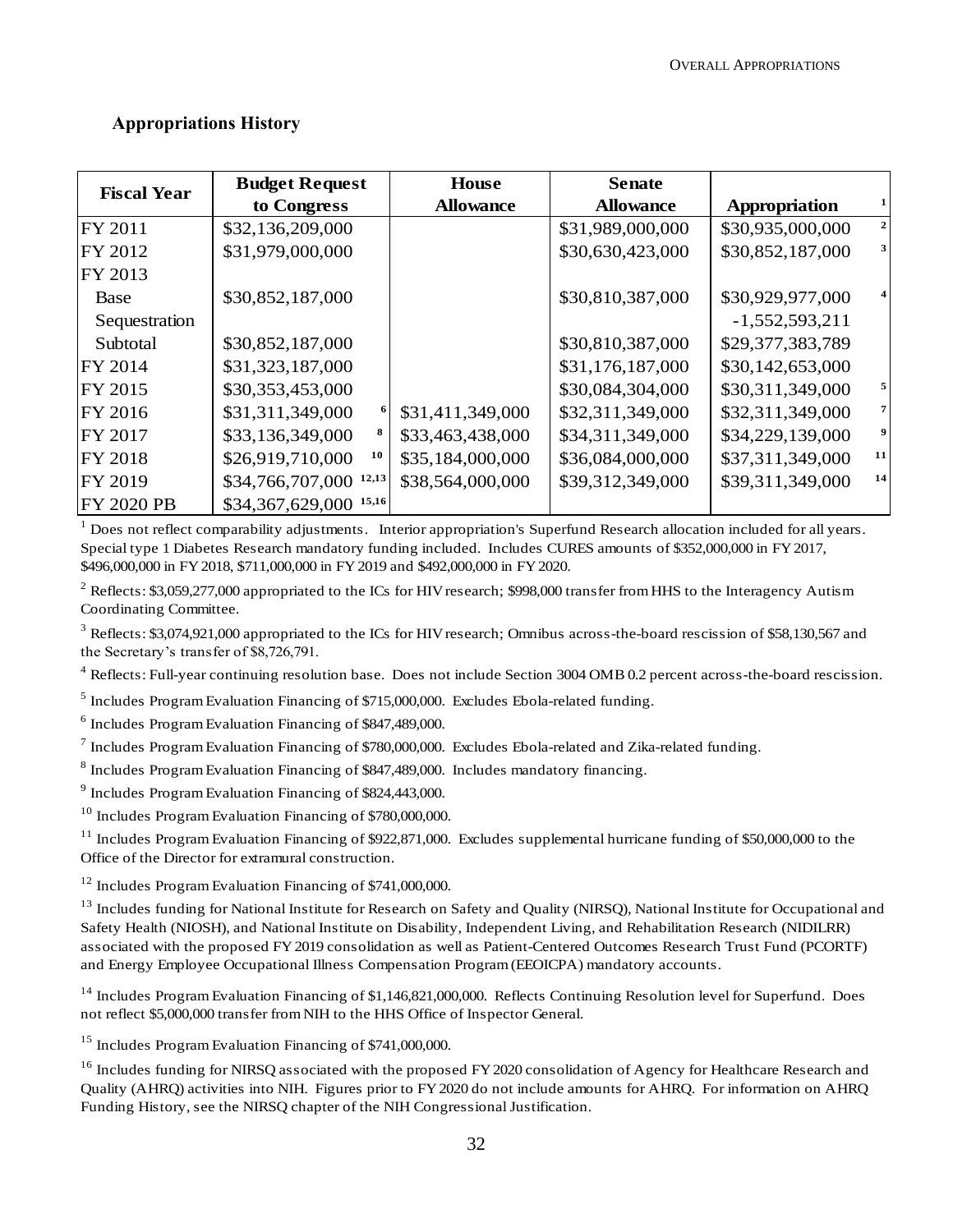## **NARRATIVE BY ACTIVITY TABLE/HEADER TABLE**

| (Dollars in Thousands)       | <b>FY 2018</b><br>Final $1$ | <b>FY 2019</b><br>Enacted <sup>2</sup> | <b>FY 2020</b><br>President's<br><b>Budget</b> | <b>FY2020</b><br>$+/-$<br><b>FY2019</b> |
|------------------------------|-----------------------------|----------------------------------------|------------------------------------------------|-----------------------------------------|
| Program Level <sup>3,4</sup> | \$37,224,080                | \$39,306,349                           | \$34,367,629                                   | $-4,938,720$                            |
| $FTE^{3,5}$                  | 17.536                      | 18,105                                 | 18,350                                         | 245                                     |

<sup>1</sup> Excludes Ebola-related and supplemental financing.

 $2$  Amount for Superfund program for FY 2019 reflects the Annualized CR level at the time the budget estimates were prepared.

- <sup>3</sup> Figures for FY 2020 reflect the proposed consolidation of Agency for Healthcare Research and Quality (AHRQ) activities into NIH as the National Institute for Research on Safety and Quality (NIRSQ). Figures for FY 2018 and FY 2019 do not include AHRQ.
- <sup>4</sup> Includes 21st Century Cures Act funding, Mandatory Type 1 Diabetes, and Superfund in all years; includes NIGMS Program Evaluation funding of \$923 million in FY 2018, \$1,147 million in FY 2019, and \$741 million in FY 2020.
- <sup>5</sup> Represents NIH target FTE level, including direct funded and reimbursable funded FTE.

Authorizing Legislation: For existing NIH program, Section 301 and Title IV of the Public Health Act, as amended. For NIRSQ, Title III and Title IX and Section 947(c) of the Public Health Service Act, as amended, and Section 1013 of the Medicare Prescription Drug, Improvement, and Modernization Act of 2003.

Allocation Methods: Competitive Grants; Contract; Intramural; Other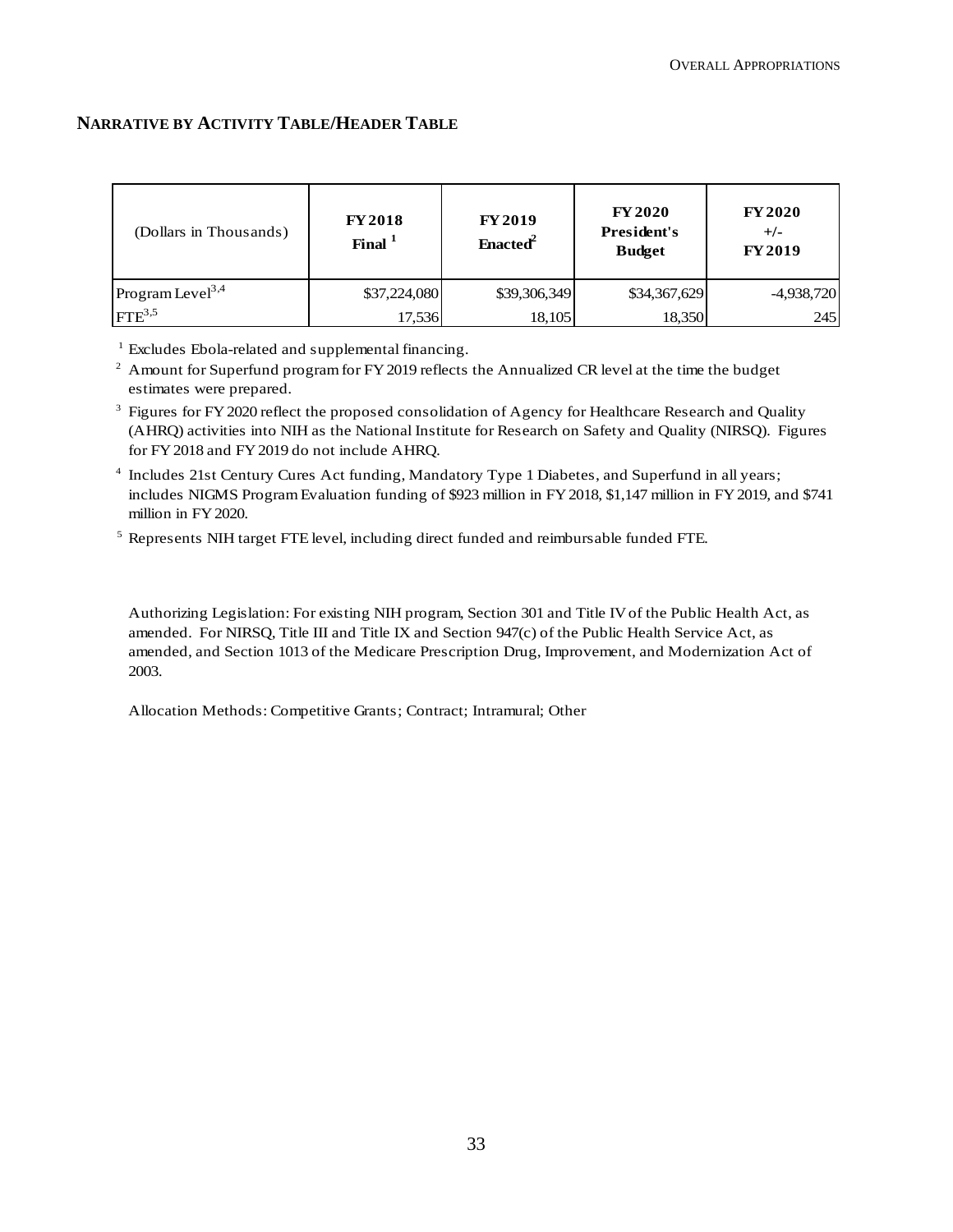## **Program Description and Accomplishments**

## **NIH Contributions to Improvements in Human Health**

Since its establishment more than 100 years ago, NIH has served as the Nation's premier biomedical research agency, supporting and conducting research that has contributed significantly to the extension of healthy lifespans and the reduction of illness and disability. Between 1970 and 2016, the life expectancy of the average American increased by eight years.<sup>19</sup> Further, the yearly death rate for Americans from all causes dropped by 43 percent from 1969 to 2015<sup>20</sup> At age 65, Americans today can expect to live 19.4 more years, nearly 40 percent longer than in 1950.<sup>21</sup> We can attribute these remarkable improvements in longevity in part to NIH research advances leading to a fundamental understanding of health that has resulted in a host of new ways to prevent, treat, and cure a multitude of diseases and conditions.

#### *Improving Health Across the Lifespan*

NIH research has improved health across the lifespan, from the youngest Americans to the oldest. In 1960, 26 of every 1,000 babies born in the U.S. died before their first birthday. By 2016, that rate had fallen to under 6 per 1,000 babies<sup>22</sup> thanks in large part to NIH research to reduce preterm births, neonatal mortality, and other complications.NIH research on preventing and treating HIV/AIDS has resulted in a more than 90 percent decrease since the mid-1990s in the number of children perinatally infected with HIV in the U.S.<sup>23</sup> Because of all these improvements to treatment in the first year of life, infants that survive today will likely live longer, healthier lives than previous generations. In older children and young adults, the leading cause of death is unintentional injuries,  $24$  yet from 1999 to 2016, deaths from unintentional injuries for those aged 10-19 declined by 24 percent, reaching its lowest point in  $2013.^{25}$  Much of this change can be attributed to improvements in clinical care, such as treatment for burns and other traumatic injuries, derived in large part from biomedical research. NIH research advances have also turned the dial for many of the diseases and conditions that can strike throughout the lifespan, including those that cause the greatest disease burden (heart disease and cancer) so that Americans are not only living longer, but are staying healthier. As just one important example in oral health, in the 1960s, almost 50 percent of people had lost all their teeth by age 75. By 2012, that rate was down to 13 percent.<sup>26</sup>

 $\overline{a}$ 

<sup>&</sup>lt;sup>19</sup> Kochanek KD, Murphy SL, Xu J, Arias, E. Mortality in the United States, 2016. NCHS Data Brief, no. 293. National Vital Statistics Report. 2017 Dec;(66):1-73.

<sup>20</sup> Xu J, Murphy SL, Kochanek KD, Arias E. Mortality in the United States, 2015. NCHS Data Brief. 2016 Dec;(267):1-8. https://www.cdc.gov/nchs/products/databriefs/db267.htm

<sup>21</sup> https://www.cdc.gov/nchs/data/hus/hus16.pdf

<sup>22</sup> Kochanek KD, Murphy SL, Xu J, Tejada-Vera B. Deaths: Final Data for 2014.*National Vital Statistics Reports*. 2016;65(4)

<sup>&</sup>lt;sup>23</sup> Taylor AW, Nesheim SR, Zhang X et al., Estimated perinatal HIV infection among infants born in the United States, 2002-2013. JAMA Pediatrics. 2017;171(5):435-442.

 $^{24}$  https://www.cdc.gov/nchs/data/nvsr/nvsr66/nvsr66\_05.pdf

<sup>25</sup> https://www.cdc.gov/nchs/data/nvsr/nvsr67/nvsr67\_04.pdf

<sup>&</sup>lt;sup>26</sup> Dye B, Thornton-Evans G, Li X, Iafolla T[.Dental caries and tooth loss in adults in the United States, 2011-](http://www.cdc.gov/nchs/data/databriefs/db197.pdf) [2012\(link is external\).](http://www.cdc.gov/nchs/data/databriefs/db197.pdf) NCHS data brief. 2015(197):197.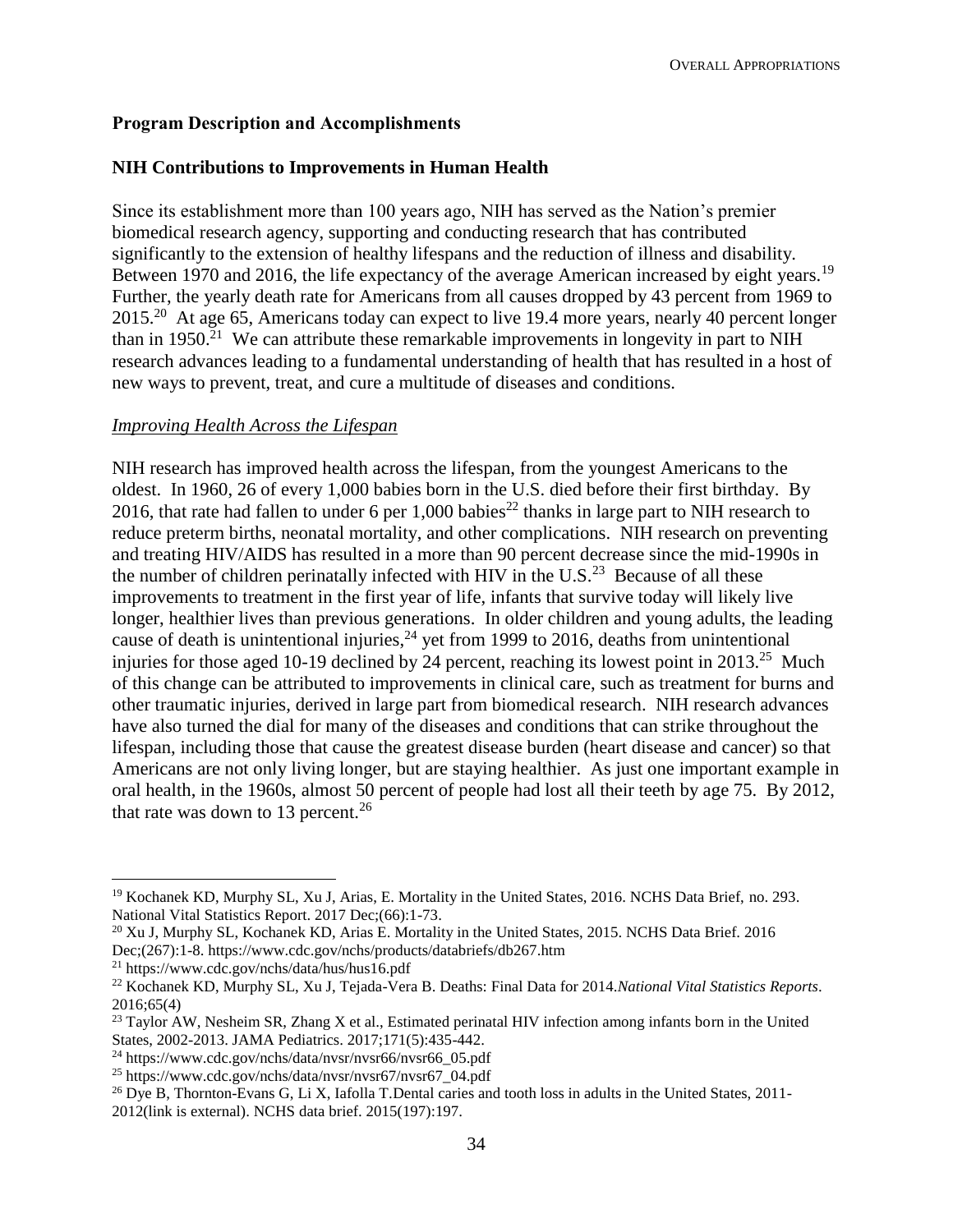#### *Combatting Heart Disease*

 $\overline{a}$ 

Though heart disease remains the leading cause of death among Americans, deaths from heart disease decreased by approximately 67 percent between 1969 and 2015, due in large part to NIH research.<sup>27</sup> Begun in 1948, the long-running NIH-funded Framingham Heart Study was the first to identify major cardiovascular disease risk factors, including smoking, high cholesterol, and high blood pressure.<sup>28</sup> By targeting these risk factors, significant progress has been made in preventing heart disease. For example, the first statins (e.g., lovastatin and simvastatin), a class of drugs that help control cholesterol levels, were approved in the late 1990s. These were followed by several second-generation statins, including Crestor in 2003, which was developed and patented by NIH-funded scientists.<sup>29</sup> NIH-supported clinical trials spurred the development of effective pharmacological and behavioral interventions to treat heart disease, including safe and effective surgical and catheter-based procedures to open clogged coronary arteries.<sup>30</sup> These successes have led to increases in U.S. life expectancy from 1970-2000 that have been estimated to add approximately \$1.6 trillion per year to national wealth.<sup>31</sup>



**Figure 1.** The age-adjusted death rates for coronary heart disease (CHD) have been dropping steadily since 1968. If they had remained at the 1968 peak levels, over one million more heart disease deaths would have occurred. Source: National Vital Statistics Reports, CDC National Center for Health Statistics.

<sup>27</sup> Ma J, Ward EM, Siegel RL, Jemal A. Temporal Trends in Mortality in the United States, 1969-2013.*JAMA J …*. 2015;314(16):1731-1739. doi:10.1001/jama.2015.12319

<sup>&</sup>lt;sup>28</sup> Mahmood SS, Levy D, Vasan RS, Wang TJ. The Framingham Heart Study and the epidemiology of cardiovascular disease: a historical perspective. *Lancet (London, England)*. 2014;383(9921):999-1008. doi:10.1016/S0140-6736(13)61752-3.

<sup>&</sup>lt;sup>29</sup> Several patents related to Crestor have been granted (6858618; 6316460; 7030152; 7964614; RE37314). Those patents cite NIH support from the following grants: R01CA034944; R01CA040360; R01CA042182; R01HL026490; R01HL034595; R01HL046696.

<sup>30</sup> Ford ES, Ajani U a, Croft JB, et al. Explaining the decrease in U.S. deaths from coronary disease, 1980-2000. *N Engl J Med*. 2007;356(23):2388-2398. doi:10.1097/sa.0b013e31815c1098.

<sup>31</sup> Murphy KM, Topel RH. The Value of Health and Longevity. *J Polit Econ*. 2006;114(5):871-904. doi:10.1086/508033.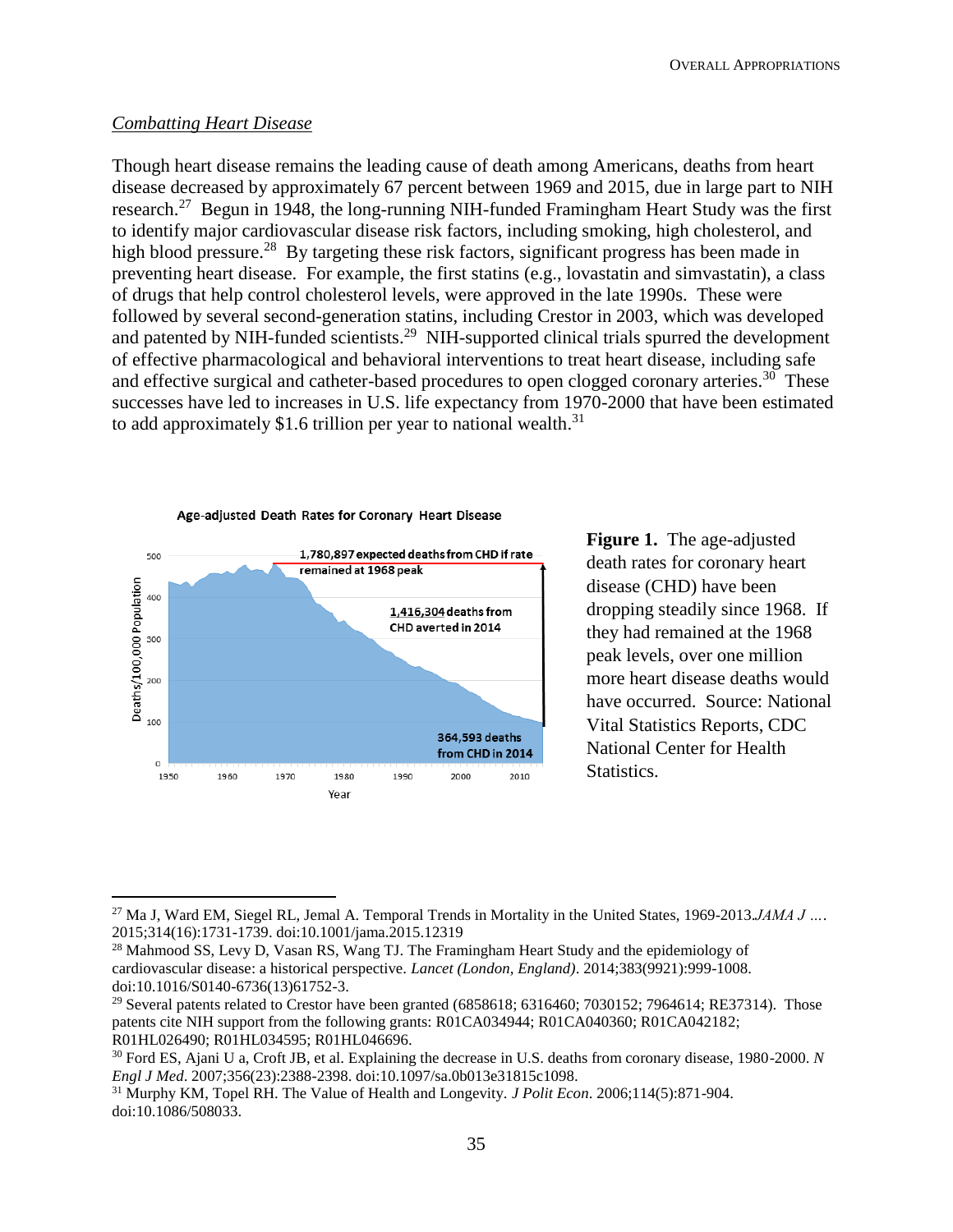OVERALL APPROPRIATIONS

## *Working to Cure Cancer*

Thanks to remarkable scientific progress, we can now envision a future in which cancer is curable, or at least a chronic, manageable condition. The death rate for all cancers combined has been declining since the early 1990s for adults, and since the 1970s for children.<sup>32</sup> Overall cancer death rates have dropped by nearly 26 percent in total from 1991-2015 thanks to improvements in cancer treatment, detection, and prevention.<sup>33</sup> Today we can apply a deep understanding of the basic mechanisms by which cancer works towards developing new and highly innovative treatments. Vaccines for human papilloma virus (HPV), made possible by understanding mechanisms of both cancer and immunity, provide nearly 100 percent protection against HPV types 16 and 18, which account for about 70 percent of cervical cancers and an even higher percentage of some other types of HPV-caused cancers.<sup>34</sup> In another example, because scientists were able to isolate the underlying genetic cause of a rare cancer known as chronic myelogenous leukemia (CML), NIH researchers and others developed Gleevec®, approved in 2001. With the availability of this treatment, the 10-year survival rate of CML patients has gone from 30 percent to 83 percent.<sup>35</sup> Gleevec's® effectiveness has paved the way for a new industry of cancer drugs that precisely target similar mechanisms in other cancers, such that by mid-2018, at least 43 new cancer drugs similar to Gleevec® have been approved by the FDA.<sup>36</sup> Cancer immunotherapy, in which a patient's own immune system is harnessed to attack cancer cells, promises to revolutionize cancer treatment. The immunotherapy drug Keytruda was first approved for the treatment of melanoma in 2014 and has now been approved to treat Hodgkin's Lymphoma, non-small cell lung cancer, and squamous cell carcinoma of the head and neck. 37

## *Eliminating the Pandemic Threat of HIV/AIDS*

In the early 1980s when the HIV/AIDS epidemic began, those infected with the virus were not likely to live longer than a few years and there were dire predictions of a potential pandemic that would significantly reduce the world's population. Now, thanks to an unprecedented effort made by NIH and others, there are powerful treatments that can suppress the virus to undetectable levels. Death rates dropped more than 80 percent between 1990 and 2015,<sup>38</sup> and in the United States, a 20-year-old with HIV who is receiving treatment can expect to live into their 70s.<sup>39</sup> The most significant gains have been made with the development of antiretroviral therapy, which can

 $\overline{a}$ 

<sup>&</sup>lt;sup>32</sup> Jemal A, Ward EM, Johnson CJ, et al. Annual report to the nation on the status of cancer, 1975-2014, featuring survival. JNCI. September 2017. https://doi.org/10.1093/jnci/djx030

<sup>33</sup> Siegel RL, Miller KD, Jemal A. Cancer statistics, 2018. *CA Cancer J Clin*. January 2018;68(1):7-30.

<sup>&</sup>lt;sup>34</sup> Gillison ML, Chaturvedi AK, Lowy DR. HPV prophylactic vaccines and the potential prevention of noncervical cancers in both men and women. Cancer. 2008 Nov 15;113(10 Suppl):3036-46. PMID: 18980286

<sup>35</sup> Hochhaus A, Larson RA, Guilhot F, et al. Long-term outcomes of imatinib treatment for chronic myeloid leukemia. N Engl J Med 2017; 376:917-27.

<sup>36</sup> http://www.brimr.org/PKI/PKIs.htm

<sup>37</sup> [https://directorsblog.nih.gov/2017/08/30/fda-approves-first-car-t-cell-therapy-for-pediatric-acute-lymphoblastic](https://directorsblog.nih.gov/2017/08/30/fda-approves-first-car-t-cell-therapy-for-pediatric-acute-lymphoblastic-leukemia/)[leukemia/](https://directorsblog.nih.gov/2017/08/30/fda-approves-first-car-t-cell-therapy-for-pediatric-acute-lymphoblastic-leukemia/)

<sup>38</sup> <https://www.cdc.gov/nchs/data/hus/hus16.pdf>

<sup>39</sup> Samji H, et al. *PLoS One* 2013; Dec 18;8(12):e81355 PMID: 24367482

<http://www.ncbi.nlm.nih.gov/pubmed/24367482>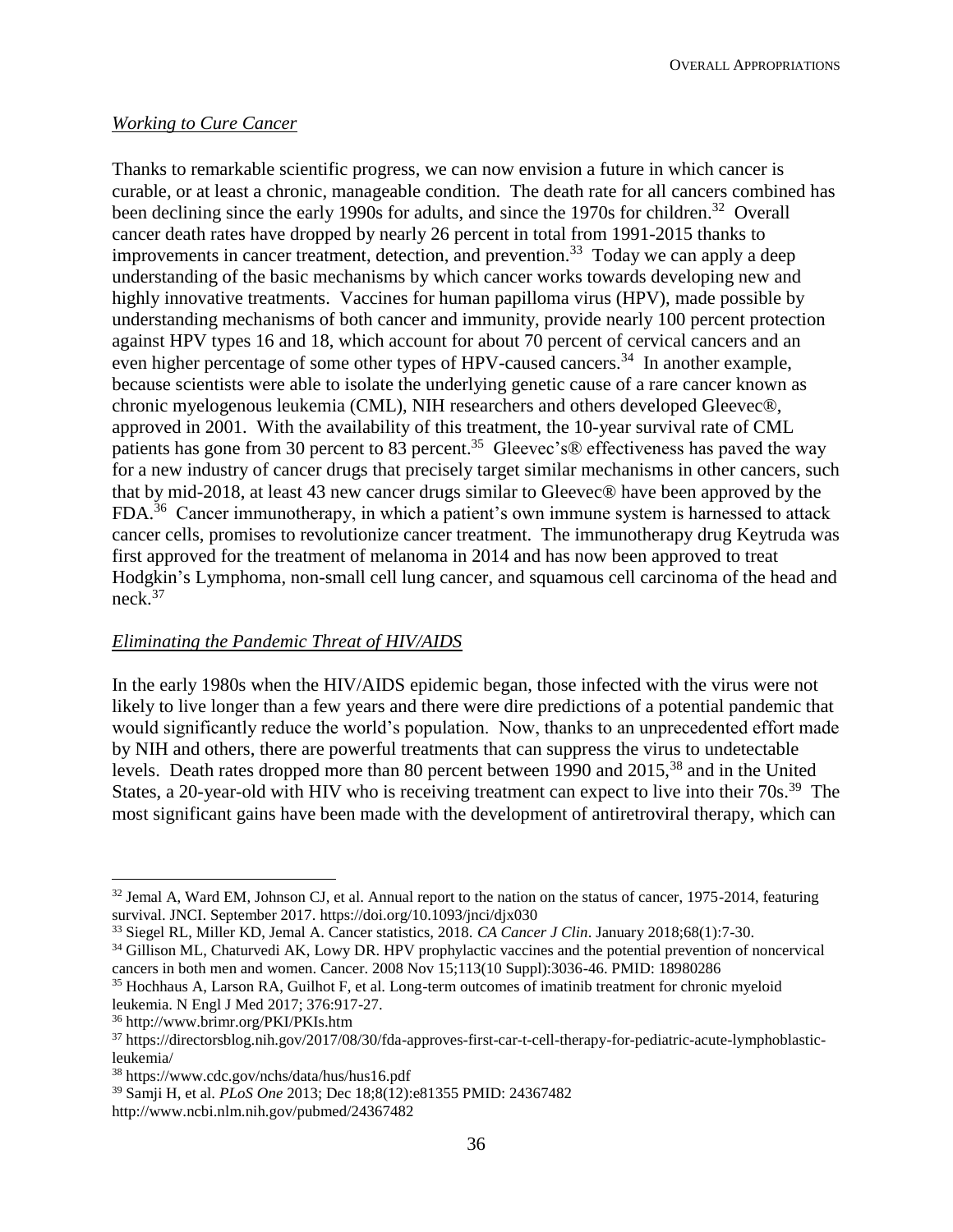now effectively suppress the virus to undetectable levels.<sup>40</sup> With further research, it is possible to imagine a world in which the threat of AIDS has been eliminated altogether. Not only has NIH's investment in AIDS resulted in the real potential of an AIDS-free world, but the intensity of the research led to an in-depth understanding of viral biology and the workings of the human immune system that has been applied more broadly. For example, new understanding of how viruses may disrupt immune function has revealed mechanisms underlying certain cancers, autoimmune conditions, and other infectious diseases such as Ebola, Zika, and influenza. Research on HIV pathogenesis also uncovered information about the role of immune activation and inflammation in human disease; for example, increased incidence of heart disease among HIV patients has led to increased understanding of heart disease absent HIV infection as well.<sup>41</sup> Studying the basic immunology of HIV, a lentivirus, led to development of FDA-approved lentiviral gene therapy technology to treat certain cancers such as acute lymphoblastic leukemia. Furthermore, the effort to create a vaccine against HIV has contributed to the creation of other effective vaccines such as one against respiratory syncytial virus, and the knowledge gained in drug development for antivirals has been applied to the development of other medications, including a highly effective treatment for hepatitis  $C^{42}$ . These are just a few of the advances in diverse fields that resulted from supporting HIV/AIDS research, and ongoing and future investment in HIV research promises to yield similar wide-ranging benefits.

#### *Focusing on Rare Diseases*

 $\overline{a}$ 

Not only has NIH research made great strides in alleviating those diseases and conditions that cause the greatest burden, but it has also made significant contributions to understanding and treating rare diseases, offering hope to those patients for whom little or no treatment options are available. Prior to 1995, there were no FDA approved treatments for Gaucher's Disease, a rare genetic disease in which harmful quantities of a fatty substance accumulate throughout the body and brain. The first treatment, approved in 1995 and pioneered by NIH intramural investigators,<sup>43</sup> has now been followed by a newer, orally administered treatment approved in 2014 and based on research performed and patented by NIH-funded researchers.<sup>44</sup> Another rare disorder, lipodystrophy, benefitted from NIH intramural research investment as well. In 2014, the FDA approved a treatment for this disorder in which the body is unable to produce and maintain healthy fat tissues.<sup>45</sup> NIH research also led to breakthrough development of a new class of drugs to treat a family of rare autoinflammatory diseases, each with its own devastating consequences, leading to life-saving and health-preserving treatments. <sup>46</sup> In other research on rare diseases, NIH-supported scientists identified specific disease-related genes which can be

<sup>40</sup> Schwetz TA, Fauci AS. The Extended Impact of Human Immunodeficiency Virus/AIDS Research. J Infect Dis. jiy441, 28 Aug 2018. https://doi.org/10.1093/infdis/jiy441

<sup>&</sup>lt;sup>41</sup> Schwetz TA, Fauci AS. The Extended Impact of Human Immunodeficiency Virus/AIDS Research. J Infect Dis. jiy441, 28 Aug 2018. https://doi.org/10.1093/infdis/jiy441

<sup>&</sup>lt;sup>42</sup> Wyles DL. Antiviral resistance and the future landscape of hepatitis C virus infection therapy. J Infect Dis 2013; 207(Suppl 1):S33–9.

<sup>43</sup> https://irp.nih.gov/accomplishments/therapy-for-inherited-enzyme-deficiencies

<sup>44</sup> The FDA approval indicates 3 patents, 1 of which has NIH Funding: 6916802, funded by NIH grants P30CA046592, P50DK039255, and R01DK041487

<sup>45</sup> https://irp.nih.gov/accomplishments/from-hormone-to-pharmaceutical-lipodystrophy

<sup>46</sup> http://directorsblog.nih.gov/2013/04/09/meet-alex-before-and-after-nih-clinical-trial/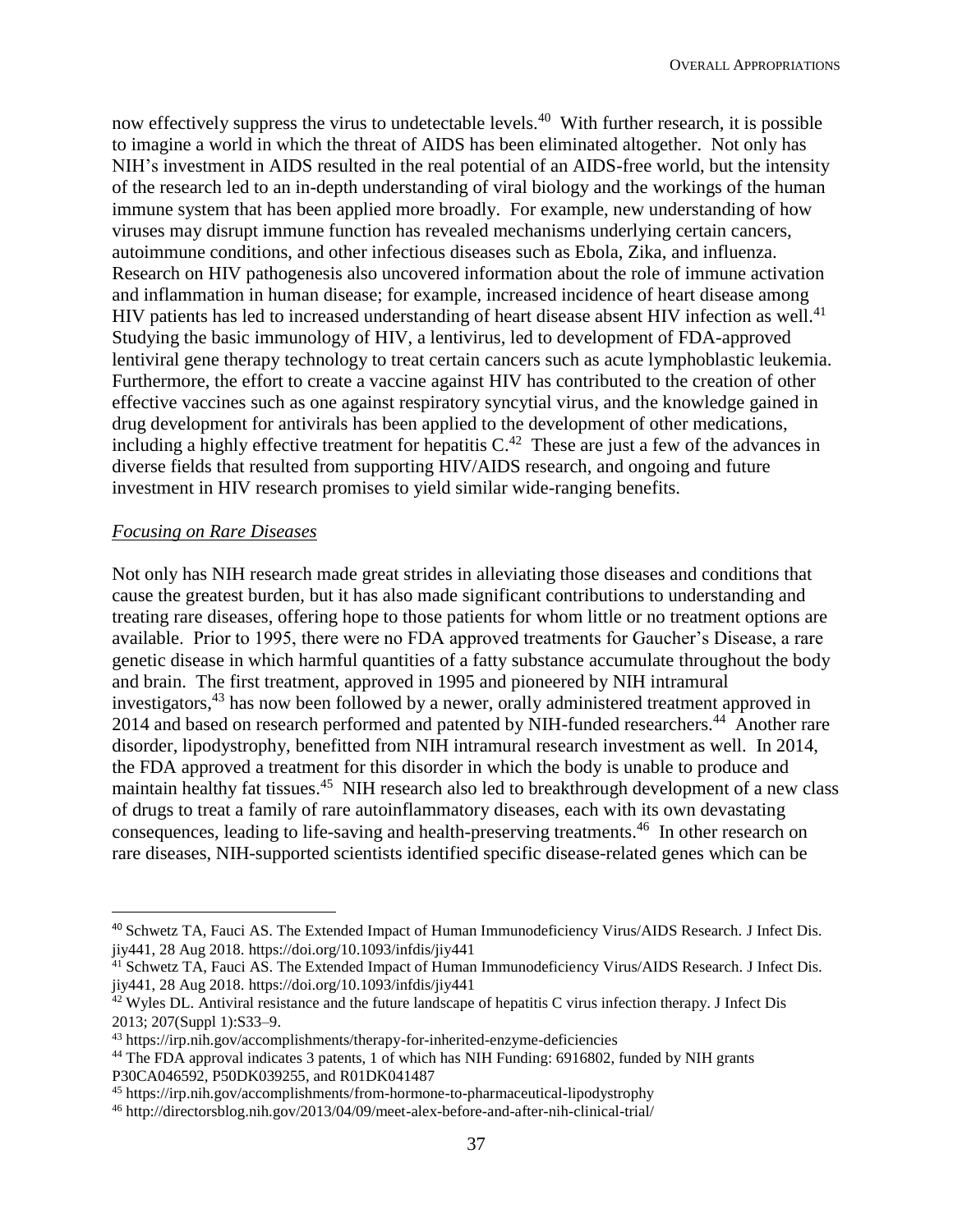targeted with cutting-edge genetic therapies for a rare form of inherited vision loss, <sup>47</sup> other retinal diseases<sup>48</sup> and in 2018, a rare, inherited form of rickets.<sup>49</sup>

## **Science Advances from NIH Research**

NIH-funded scientists report thousands of new findings every year across the spectrum of biomedical science, from basic, translational, and clinical research studies. A few of the many recent NIH-funded research accomplishments are listed below.

## *Differences in Opioid Drug Receptor Activation*

Opioid pain relievers, such as morphine and oxycodone, are generally safe when used for a brief time and as prescribed by a doctor. But some people misuse opioid drugs for their euphoric effects. When misused, these drugs can lead to addiction, overdose, and death. Scientists have previously assumed that all opioids – whether produced by the body (endogenously) or taken as a drug – interact in the same way with opioid receptors. In order to test this assumption, NIHsupported researchers designed a tiny sensor, called a nanobody, which would generate a fluorescent signal when an opioid receptor was activated. Their research found that opioid drugs and the brain's natural opioids differ in how they activate receptors in nerve cells. The different and more rapid ways that opioid drugs, as opposed to endogenous opioids, interact with these receptors may help in explaining their undesired side effects. These findings could have the potential of helping guide the design of pain relievers that would be effective without the negative side effects.

## *Mouse Immune System Destroys Tumors*

 $\overline{a}$ 

All malignant tumors harbor genetic alterations. Some of these alterations lead to the production of modified proteins, known as antigens, which can trigger an immune response. Since tumors are often infiltrated by immune cells that can recognize these antigens, there has been tremendous interest in the burgeoning field of cancer immunotherapy. NIH-supported researchers have taken an approach to stimulating immune cells in the tumor to mount a vigorous response to the cancer cell antigens around them – essentially a cancer vaccination. In studies using mouse models, researchers found a combination of agents that, when injected into a tumor, directs the immune system to destroy not only the injected tumor, but tumors of the same type throughout the body. The results of this experiment also show that the tumor vaccination approach is not dependent on knowing the unique characteristics of the tumor, making it potentially applicable to many different forms of cancer. A clinical trial is now being launched using this vaccination approach in combination with low dose local radiation for individuals with lymphoma.

<sup>47</sup> https://www.fda.gov/NewsEvents/Newsroom/PressAnnouncements/ucm589467.htm

<sup>48</sup> https://www.nih.gov/news-events/news-releases/nih-funded-study-points-way-forward-retinal-disease-genetherapy

<sup>49</sup> https://www.niams.nih.gov/newsletters/niams-update/2018/niams-update-june-7-2018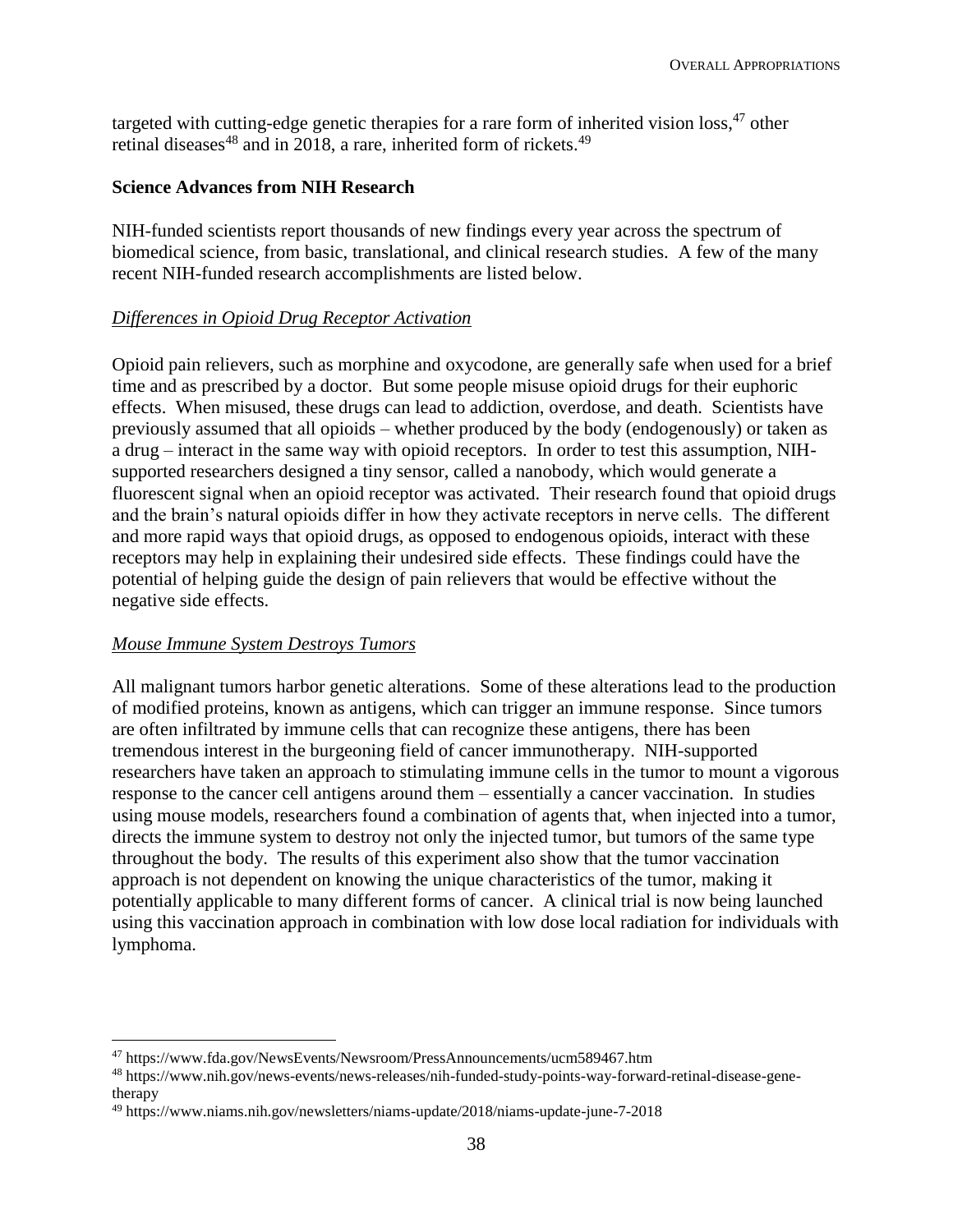## *Ultrasound Bacterial Monitoring*

Improved understanding of the beneficial roles played by bacteria in the human body has motivated research into the use of microbes for therapeutic applications; for example, probiotics to treat irritable bowel syndrome and bacteria as tumor-targeting drug carriers. Until recently, image-based methods for tracking therapeutically administered bacteria were limited, since lightbased detection methods are not effective at penetrating through human tissue. NIH-supported researchers recently developed an ultrasound-based method of imaging bacteria through tissue. The researchers genetically engineered bacterial production of gas-filled internal structures that scatter ultrasound waves in a way that can be detected. This new technique gives researchers the ability to detect bacteria using non-invasive ultrasound, providing a promising potential means of tracking microbes used in therapeutic applications.

## *[New 'Liquid Biopsy' Shows Early Promise in Detecting Cancer](https://directorsblog.nih.gov/2018/01/30/new-liquid-biopsy-shows-early-promise-in-detecting-cancer/)*

Early detection of cancer increases the chances for more effective treatment. However, many tumors are not caught until they have grown relatively large and spread to other parts of the body. Researchers are developing new and more effective early screening methods. One innovative approach is a "liquid biopsy." A liquid biopsy detects cancer by screening for specific molecules that tumors release into the bloodstream. CancerSEEK, a universal liquid biopsy test funded by NIH, is an advanced biopsy test that analyzes blood samples to detect a significant proportion of eight common cancers. The test detected cancer with 70 percent accuracy and gave very few false positive results. Another advantage of this test compared to other biopsy tests is the machine learning approach that researchers employed to determine the location of a cancer. Researchers were able to trace the tissue of origin to one of two organs in 83 percent of the patients with a positive test result. The next step is to enroll 10,000 participants in a trial to test how well CancerSEEK works in detecting cancer among people with no history of the disease. More data will also be needed to answer questions about whether people with inflammatory or other health conditions that cause detectable tissue damage might also test positive.

#### *Flexible Magnetic Resonance Imaging*

Magnetic Resonance Imaging (MRI) is a non-invasive technology that produces three dimensional detailed anatomical images. Soft tissues, such as the brain, spinal cord, muscles, ligaments, and tendons, can be seen much more clearly with MRI than with x-rays. A limitation with modern MRI sensors is that the current model uses low impedance coils that allow current to flow more easily. However, these coils must be precisely arranged to avoid interfering with each other thus corrupting the image. This has resulted in detector designs with limited flexibility that must either sacrifice image sensitivity or restrict a person's movements during the MRI scan. An NIH-supported research project investigated whether high impedance coils could be used to design an MRI that is more versatile, reasoning that the high impedance coils could lower interference and allow imaging while people are moving. As part of the study, high impedance coils were stitched into each finger of a flexible glove so that the fingers could move freely during scans of volunteers playing a piano or grabbing a piece of fruit. The scans with the high impedance coils improved the image sensitivity by more than 80 percent in fingers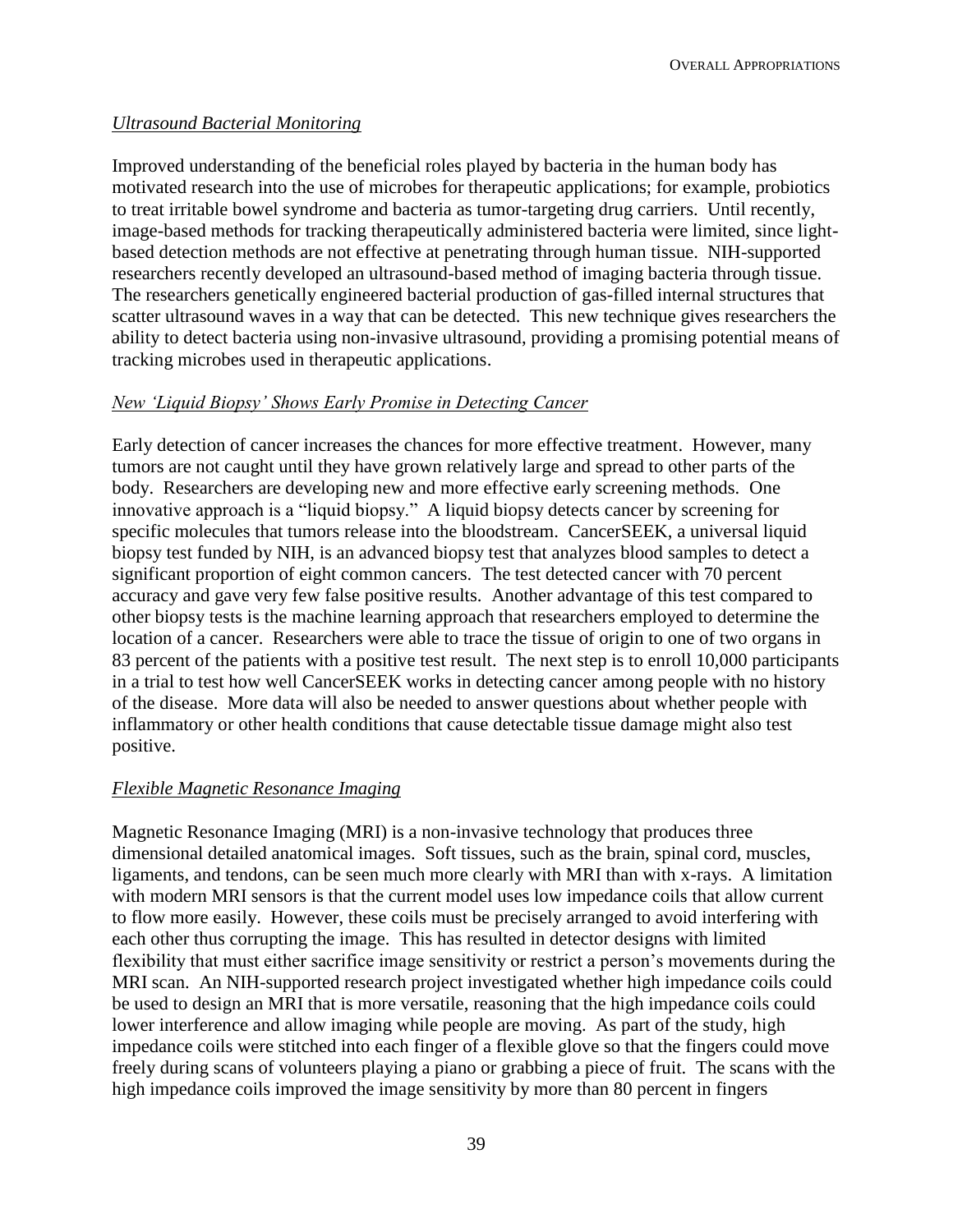compared with the rigid, low impedance coils. The results show promise in using MRI scans to look at moving joints and may help lead to the diagnosis of complex tissue injuries.

## *Wearable mHealth Device Detects Abnormal Heart Rhythms Earlier*

As many as 6 million Americans experience an irregular heartbeat, called atrial fibrillation (AFib), which increases their risk of heart failure and stroke if not detected and treated at an early stage. To detect AFib and start treatment early, NIH supported the mHealth screening to Prevent Strokes (mSToPS) Trial. Notably, the entire study was conducted remotely – the participants and researchers never met face to face. The trial tested a wearable health technology: an FDA-approved wireless electrocardiogram (EKG) patch, called Zio patch, which can monitor a person's heart rate at home. In the mSToPS trial, researchers recruited participants from around the United States who were at increased risk of AFib. More than 2,600 people signed up and were randomly assigned to one of two groups. The first group received a Zio patch by mail within two weeks of enrollment with instructions about how to apply and wear it at home. The second group received a Zio patch in the mail four months later with the same instructions. Researchers diagnosed AFib in 3.9 percent of the participants assigned to the group that received patches within two weeks of enrollment, compared to only 0.9 percent in the group that waited four months before wearing the patch. The researchers also conducted a year-long observational study that followed more than 1,700 participants who underwent EKG monitoring at home in the mSToPS trial and over 3,400 unmonitored matched controls. At the end of the year, about 6 percent who used the Zio patch at home were diagnosed with AFib compared to about 2 percent of controls who didn't use the patch. In most cases, an AFib diagnosis led to early treatment. However, the long-term benefits of the Zio patch in reducing the incidence of strokes, ER visits, and hospitalizations remains unknown. The researchers have recently begun a three-year follow-up study to get those answers.

## *Advances in Tissue Chips Expand to Recreating Spinal Cord*

Tissue chips are designed as accurate models of the structure and function of human organs, and NIH has invested in developing these chips to test therapeutics more quickly and effectively than current methods. Unlike traditional petri dish systems, tissue chips often provide the fluidity and depth necessary to grow both neurons and blood vessels in more life-like environments. An NIH-supported study used organ chips to grow spinal cord sections out of human skin cells. The idea came from a previous study where researchers used stem cells from a participant's skin to recreate interactions between blood vessels and neurons that generally occur when the human fetal spinal cord is forming. For the current study, researchers were able to convert stem cells into a type of cell that lines the walls of brain blood vessels. As the experiment progressed, researchers found that the neurons were firing more often and that the cells were showing similar activity to those found in fetal spinal cord cells. Although more research and analysis is needed, researchers agree that this is a promising start towards developing chips that could potentially mimic the human nervous system.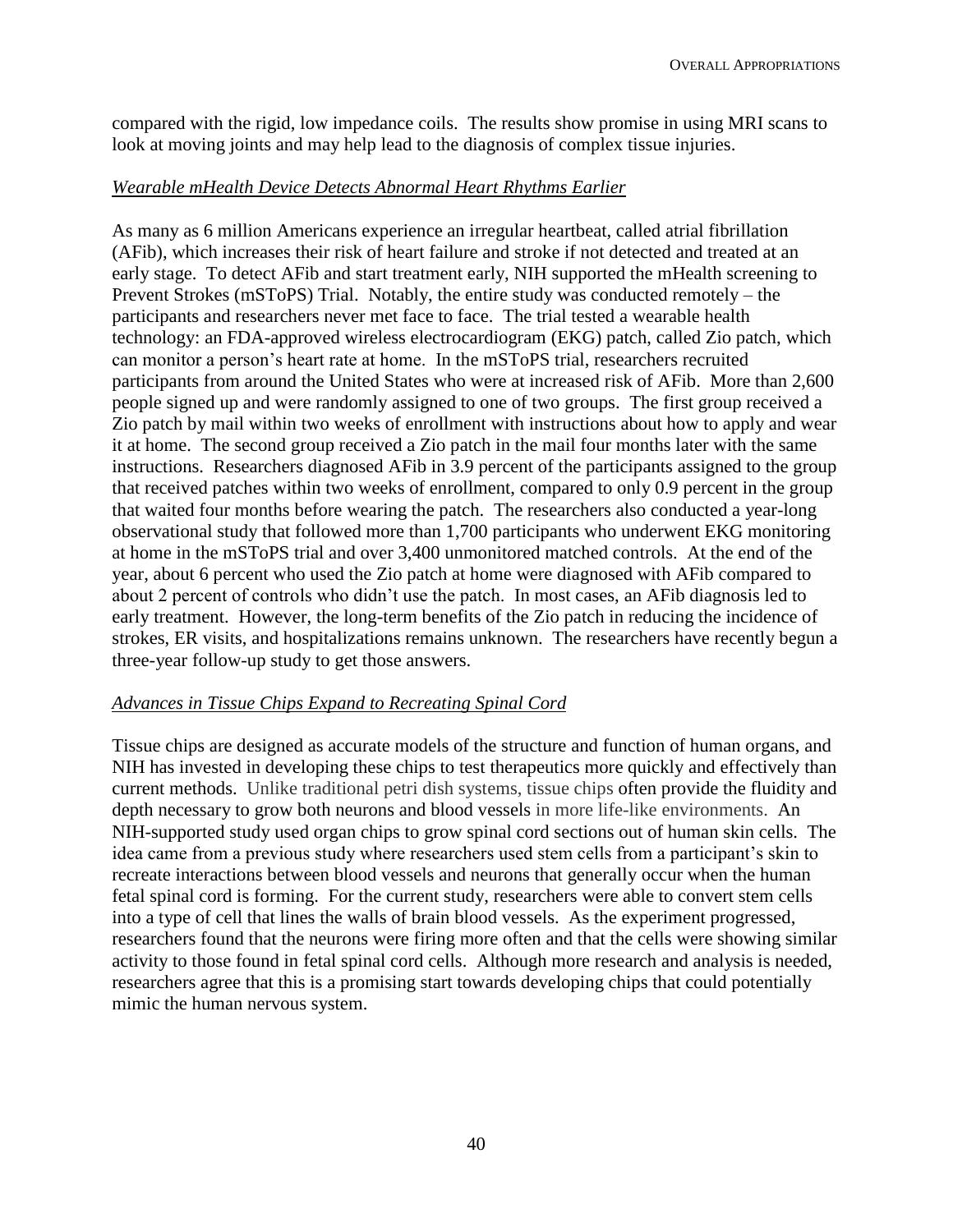## *Molecular Basis for Mental Disorders*

NIH-supported researchers are attempting to understand, at the molecular level, the cause of five mental disorders—autism spectrum disorders, schizophrenia, bipolar disorder, depression, and alcoholism—to further explore past evidence showing that these disorders share genetic risk factors. When researchers examined the active genes in the cerebral cortex of deceased patients with the above-mentioned mental health disorders, the researchers found thousands of genes whose activities were either elevated or suppressed. They also found significant overlapping mechanisms between autism spectrum disorder, schizophrenia, and bipolar disorder; and between schizophrenia, bipolar disorder, and depression. Further analysis also supported the idea that there is a substantial genetic component to these mental health disorders. While more research is needed, these findings help provide a framework for understanding the processes that affect the risk for developing mental disorders.

## *Hope for Infants with Rare Disease Spinal Muscular Atrophy*

Spinal muscular atrophy (SMA) is a hereditary neurodegenerative disease that can affect movement, breathing, and swallowing. Individuals with SMA suffer from a specific mutation that is vital for motor function. Although cells have safeguards in place to counteract mutations, these safeguards may not be enough to overcome cell dysfunction. Researchers found that the drug Spinraza is able to overcome the mutation by bypassing certain gene production and increasing essential protein production. Two companies decided to use this innovative approach and launched a clinical study using Spinraza in children with a less severe form of SMA. The trial was successful and led to two subsequent studies in infants suffering from severe SMA. Both studies proved to be successful, with one study dramatically improving the infants' abilities to breathe and eat unassisted, something they could not regularly do on their own. The other study showed that the treatment was safe and effective, with most of the infants gaining control of their heads. Due to these astonishing results, the FDA designated SMA gene therapy as a breakthrough therapy and it has been licensed to a drug company for further development. More infants are being recruited to take part in Phase 3 clinical trials, giving hope to families that new treatments are within reach.

## *Early Identification of Gestational Diabetes Risk*

 $\overline{a}$ 

Gestational diabetes<sup>50</sup> (GD) occurs only in pregnancy and results when the level of blood sugar, or glucose, rises too high. GD increases the mother's chances for high blood pressure disorders of pregnancy and the need for cesarean delivery, as well as the risk for cardiovascular disease and type 2 diabetes later in life. Screening for GD typically occurs between 24 and 28 weeks of pregnancy unless there is a known risk factor, such as obesity. Identifying women at risk for GD earlier in pregnancy could allow for lifestyle changes that may be more effective at reducing their risk. Researchers from NIH evaluated whether the HbA1c test (also called the A1C test<sup>51</sup>), a blood test commonly used to diagnose type 2 diabetes, could identify signs of GD in the first trimester of pregnancy. The HbA1c test indicates the average blood glucose levels over the previous 3 months based on the amount of glucose that has accumulated on the surface of red

<sup>50</sup> https://www.niddk.nih.gov/health-information/diabetes/overview/what-is-diabetes/gestational/definition-facts

<sup>51</sup> https://www.niddk.nih.gov/health-information/diabetes/overview/tests-diagnosis/a1c-test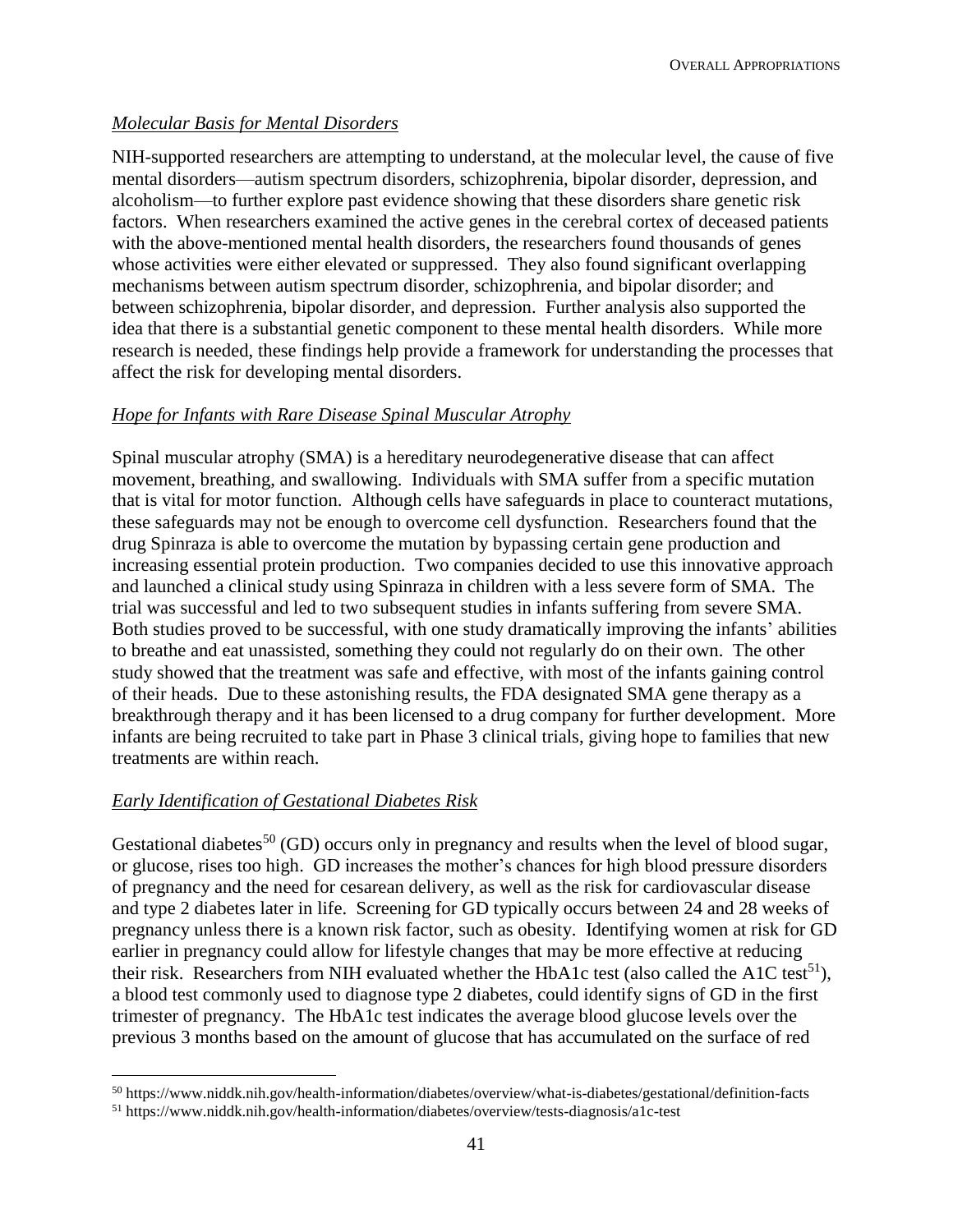blood cells. Using records from the *Eunice Kennedy Shriver* National Institute of Child Health and Human Development Fetal Growth Study, researchers compared the HbA1c of women who went on to develop GD and those that did not. Women who went on to develop GD had higher HbA1c levels compared to those without GD (an average of 5.3 percent compared to 5.1 percent, respectively). Each 0.1 percent increase in HbA1c above 5.1 percent in early pregnancy was associated with a 22-percent higher risk for GD. The results suggest that the HbA1C test potentially could help identify women at risk for gestational diabetes early in pregnancy.

#### *Role of Stress Gene in Chronic Pain*

People respond to pain differently; for most people, acute pain will fade away as an injury heals, but for others, the pain persists beyond the initial healing and becomes chronic. Previous research has shown a connection between chronic pain and blood levels of a particular microRNA. MicroRNAs attach to messenger RNA (mRNA) and block translation of the mRNA into a particular protein. Looking for other clues to explain why some people are more susceptible to chronic pain, researchers recently discovered subtle differences in a gene that controls how the body responds to stress. The stress controlling gene, called *FKBP5*, has at least six different variants. According to recent studies, people who carry one variant of this gene are more likely to develop chronic pain after a trauma. Connecting these results to the earlier finding about microRNA, researchers suggest that the pain-associated *FKBP5* variant does not fold up properly for the microRNA to properly attach, allowing more *FKBP5* proteins to be produced from the *FKBP5* mRNA. Consequently, high levels of *FKBP5* protein leads to release of higher levels of the stress hormone cortisol. Cortisol sensitizes the peripheral nerves, signaling pain. Thus, high levels of cortisol could signal pain even in the absence of nerve damage and lead to chronic pain. More research is needed, but these results could point to a new non-addictive strategy for preventing and controlling chronic pain.

#### *Gene Editing to Treat Muscular Dystrophy*

Duchenne muscular dystrophy (DMD) is a genetic disease in which the muscles, including skeletal, heart, and diaphragm muscles, weaken to a point where they are not functional. It is ultimately fatal. DMD is caused by errors in the production of dystrophin proteins, which are vital to muscle health. Because it is a genetic disease, gene therapy presents a possible treatment option for DMD. However, a challenge in developing gene therapy for DMD is that the dystrophin gene is especially long and there are thousands of possible mutations that can result in DMD. Researchers funded by NIH endeavored to learn whether the clustered regularly interspaced short palindromic repeats (CRISPR) and CRISPR-associated protein 9 (CRISPR/cas9) gene editing system, which uses specific guide RNA to perform precise excision of DNA code in the genome, could excise mutational hot spots in the dystrophin gene, resulting in a shorter but still functional protein. The researchers were able to inject the CRISPR/cas9 cassette using a viral carrier into very young dogs and within 6 weeks the puppies were producing the new dystrophin proteins. The researchers performed a second trial by injecting the cassette intravenously into two young dogs with DMD. In eight weeks, the muscles were producing dystrophins at 3 to 90 percent of normal levels, including production in the heart and diaphragm. Importantly, the dogs did not appear to have an immune response to Cas9, nor was there evidence that the enzyme had cut the DNA in other places, which potentially could cause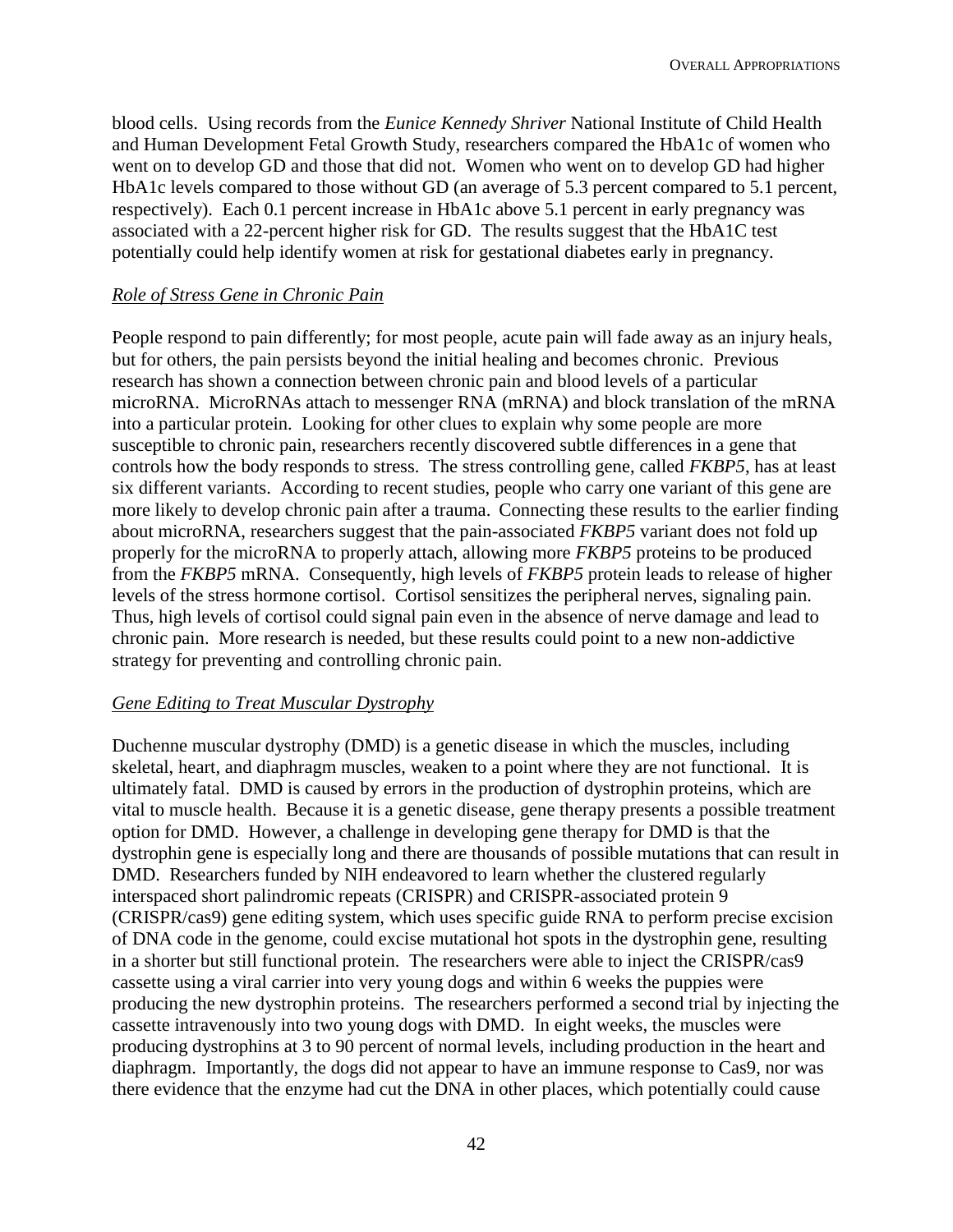other health problems. More studies are needed using larger sample sizes and long-term follow up, but this approach could eventually be tried in children and young adults with DMD.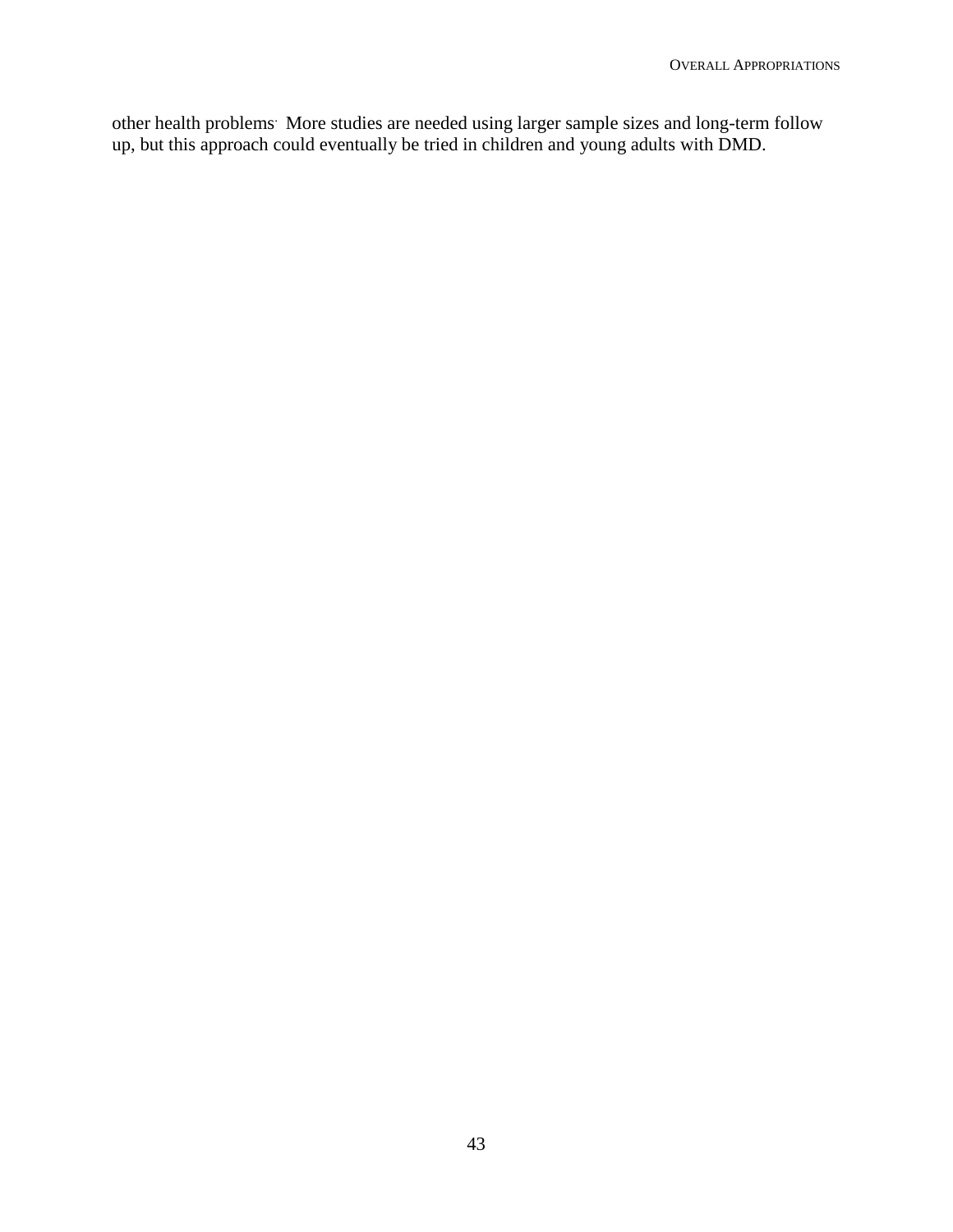## **Funding History**

| <b>Fiscal Year</b>                                                                                                                                                                                                                                                                                                        | Amount <sup>1, 2</sup>                     |
|---------------------------------------------------------------------------------------------------------------------------------------------------------------------------------------------------------------------------------------------------------------------------------------------------------------------------|--------------------------------------------|
|                                                                                                                                                                                                                                                                                                                           |                                            |
|                                                                                                                                                                                                                                                                                                                           | \$34,229,139,000                           |
| $\begin{bmatrix} 2017 & 0 & 0 & 0 & 0 \\ 2018 & 0 & 0 & 0 & 0 \\ 0 & 0 & 0 & 0 & 0 \\ 0 & 0 & 0 & 0 & 0 \\ 0 & 0 & 0 & 0 & 0 \\ 0 & 0 & 0 & 0 & 0 \\ 0 & 0 & 0 & 0 & 0 \\ 0 & 0 & 0 & 0 & 0 \\ 0 & 0 & 0 & 0 & 0 \\ 0 & 0 & 0 & 0 & 0 \\ 0 & 0 & 0 & 0 & 0 \\ 0 & 0 & 0 & 0 & 0 & 0 \\ 0 & 0 & 0 & 0 & 0 & 0 \\ 0 & 0 & $ |                                            |
|                                                                                                                                                                                                                                                                                                                           |                                            |
|                                                                                                                                                                                                                                                                                                                           | $\left  \frac{$34,367,629,000}{2} \right $ |

<sup>1</sup> Appropriated amounts include discretionary budget authority received from both Labor/HHS appropriations that fund ICs as well as the Interior, Environment & Related Agencies appropriation that supports NIH Superfund Research activities. Also includes mandatory budget authority derived from the Special Type 1 Diabetes account, and NIGMS Program Evaluation financing of \$780,000,000 in FY 2016, \$824,443,000 in FY 2017, \$922,871,000 in FY 2018, \$1,146,821,000 in FY 2019, and \$741,000,000 in the FY 2020 Request. Includes CURES amounts of \$352,000,000 in FY 2017, \$496,000,000 in FY 2018, \$711,000,000 in FY 2019, and \$492,000,000 in FY 2020.

 $2^{2}$  Excludes Ebola-related, Zika-related, and other supplemental appropriations and transfers.

 $3$  Reflects sequestration of the mandatory funding for Special type 1 Diabetes Research account.

 $^2$  Excludes Ebola-related, Zika-related, and other supplemental appropriations and transfers.<br><sup>3</sup> Reflects sequestration of the mandatory funding for Special type 1 Diabetes Research account.<br><sup>4</sup> Includes the consolidat National Institute for Research on Safety and Quality (NIRSQ) in the amount of \$255,960,000. Figures prior to FY 2020 do not include amounts for AHRQ. For information on AHRQ funding history, see the NIRSQ chapter of the NIH Congressional Justification.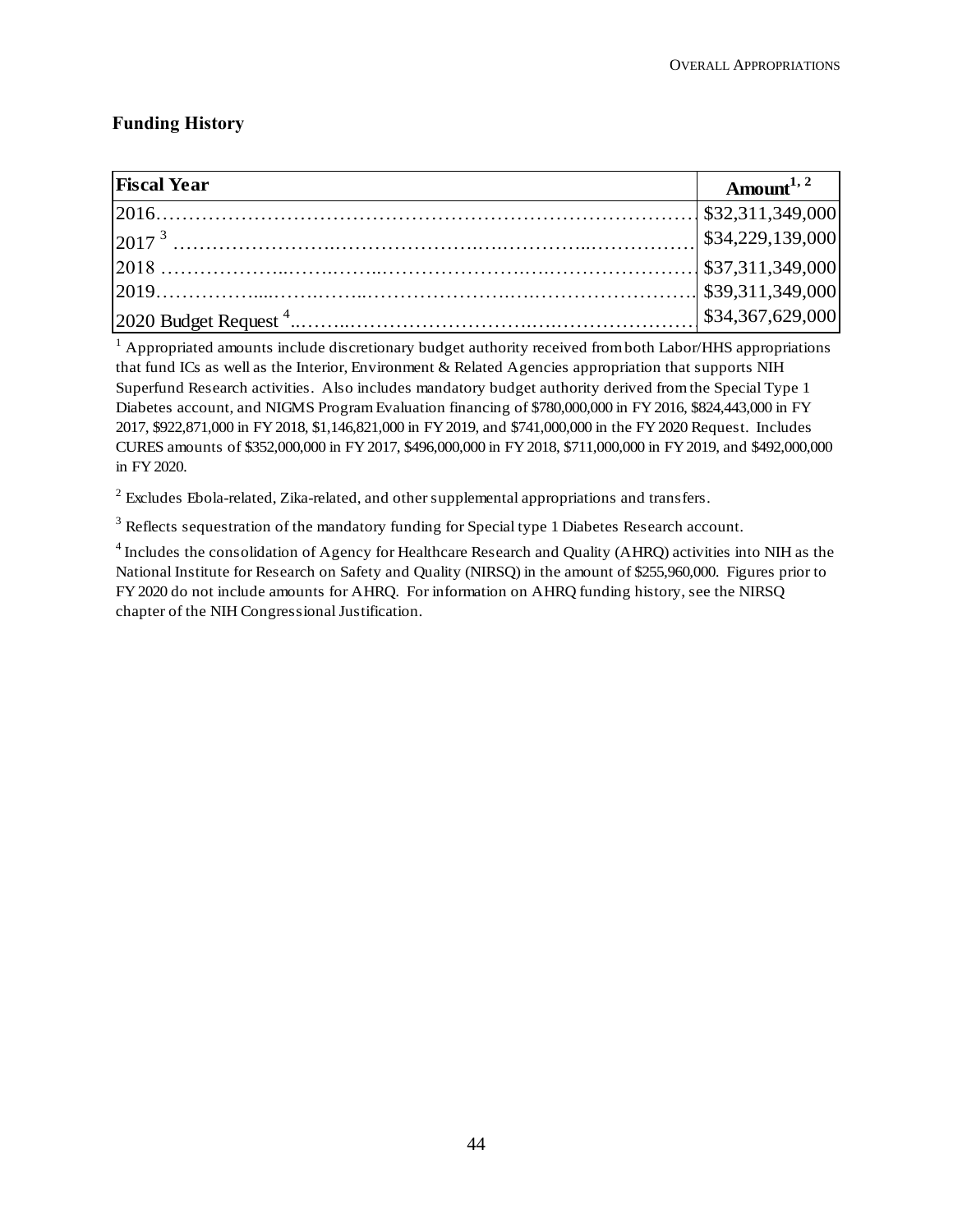## **Summary of Request Narrative**

The FY 2020 President's Budget request would provide a program level of \$34.4 billion to NIH, which is \$4.9 billion less than the \$39.3 billion received in FY 2019.

The following summary references program level funding, which is the sum of discretionary budget authority in the Department of Labor, Health and Human Services, and Education, and Related Agencies appropriations (\$33.4 billion in FY 2020); discretionary budget authority in the Department of the Interior, Environment, and Related Agencies appropriations dedicated to the Superfund Research program (\$66.6 million in FY 2020); mandatory budget authority provided for Type 1 Diabetes research (\$150.0 million in FY 2020); and Program Evaluation Financing for the National Institute of General Medical Sciences under Section 241 of the Public Health Service Act (\$741.0 million in FY 2020).

The request includes the consolidation into NIH of Agency for Healthcare Research and Quality (AHRQ) activities as the National Institute for Research on Safety and Quality (NIRSQ). The NIH FY 2020 discretionary budget authority total and the NIH FY 2020 program level include \$256.0 million for NIRSQ.

The primary budget mechanisms discussed below include allocations by mechanism of Program Evaluation Financing and Type 1 Diabetes funds. In addition, the mechanism detail for FY 2020 reflects the allocation of discretionary budget authority for NIRSQ.

In FY 2020, NIH will continue providing upfront funding for certain projects, as appropriate, to facilitate efficient management of resources across multiple years. In general, NIH discretionary research project grants are awarded for more than one year and funded incrementally; each year's commitment is obligated from that year's appropriation. Grants are classified as Competing in the first year of award or renewal, and Non-competing in the remaining years of each award. Certain categories of NIH grants are awarded for multiple years with the full funding provided up front. This includes the NIH Director's New Innovator Award (DP2) and the NIH Research Enhancement Award (R15). The latter consists of two programs, the Academic Research Enhancement Award (AREA) for Undergraduate-Focused Institutions, and the Research Enhancement Award Program (REAP) for Health Professional Schools and Graduate Schools. In addition, full funding can be provided up front for other NIH grants and cooperative agreements as necessary in special circumstances. This approach requires additional oversight and is used judiciously for select programs and awards. Situations that may require such an approach include appropriations for a new program received late in the fiscal year, rapid increases in funding, or variable outyear funding streams (e.g., under the 21st Century Cures Act). Up-front funding has increased over the last few years (from 2 percent of total research grant dollars to 4 percent in FY 2018), due to the large Congressional increases for Alzheimer's disease research. The use of this approach for Alzheimer's disease research is expected to gradually decrease over time. There is also a one-time increase in up-front funding in FY 2019 due to the HEAL Initiative, because it changed from two-year to one-year money; as a result, more than a year's worth of HEAL appropriations needs to be obligated in FY 2019.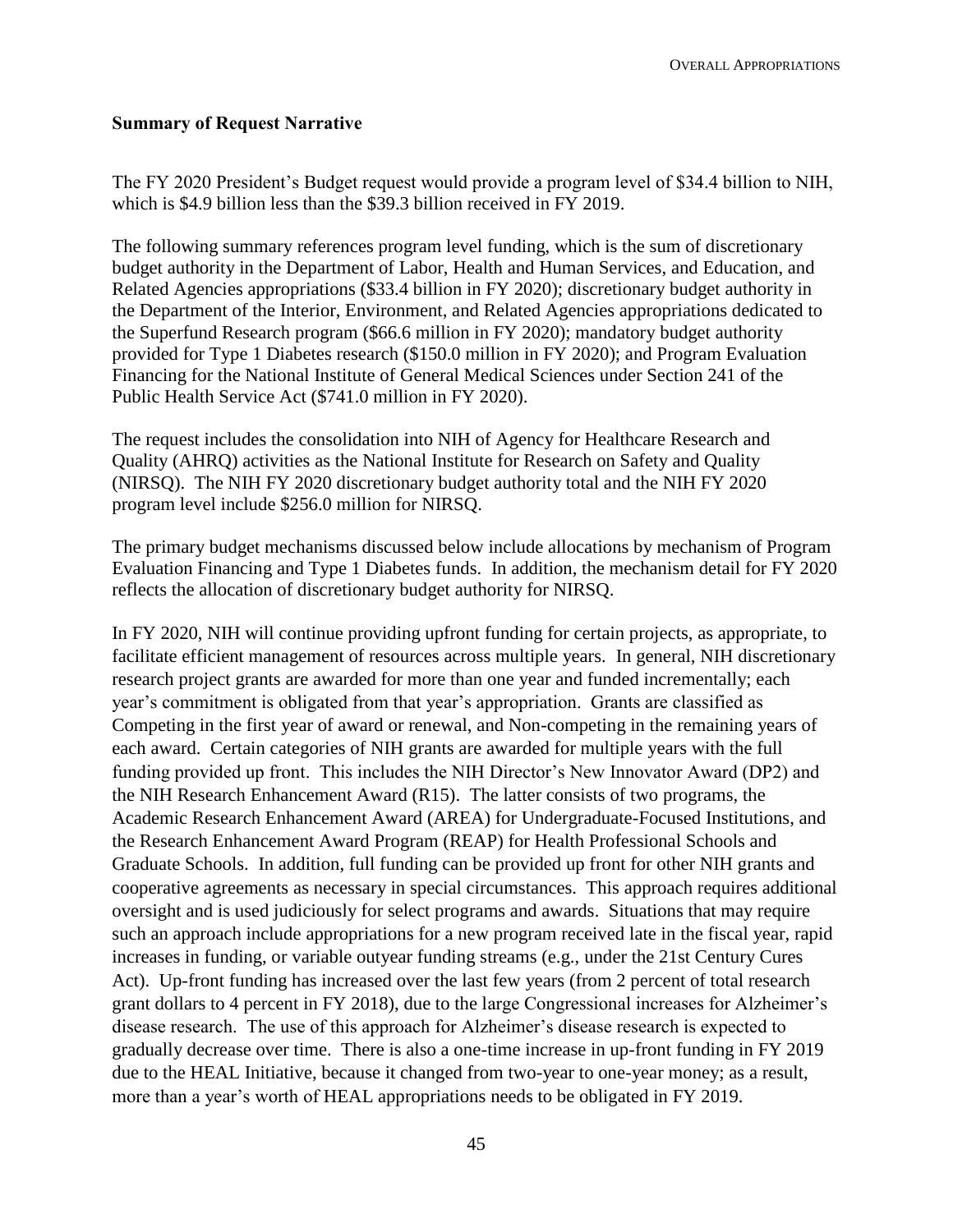## **Research Project Grants (RPGs)**

The FY 2020 President's Budget would provide \$18.6 billion for RPGs, which is \$2.9 billion less than the FY 2019 estimate. This amount would fund 7,894 Competing RPGs, or 3,781 less than for the FY 2019 estimate. It would also support 28,760 Noncompeting RPGs, 1,268 more than the FY 2019 estimate. In addition, the projected average cost for Competing RPGs of approximately \$472,000 would be 12.7% below the FY 2019 projected average cost of nearly \$540,600.

• **Small Business Innovation Research/Small Business Technology Transfer (SBIR/STTR).** The FY 2020 President's Budget would provide \$921.1 million for SBIR/STTR program grants, which is \$163.0 million below the FY 2019 estimate. The minimum set-aside requirement of 3.65% is achieved in FY 2020.

## **Research Centers**

The FY 2020 President's Budget would provide \$2,218.0 million for Research Centers, which is \$470.2 million less than the FY 2019 estimate. This amount would fund 1,155 grants, 180 less than the FY 2019 level.

## **Other Research**

The FY 2020 President's Budget would provide \$2,209.7 million for this mechanism, which is \$280.0 million less than the FY 2019 estimate. This amount would fund 6,244 grants, which is 752 less than the number of awards projected for FY 2019.

## **Training**

The FY 2020 President's Budget would provide \$801.9 million for training, which is \$87.1 million below the FY 2019 estimate. This amount would fund 14,992 Full-Time Trainee Positions (FTTPs), which is 1,674 fewer than planned for FY 2019.

## **Research & Development (R&D) Contracts**

The FY 2020 President's Budget would provide \$2,795.4 million for R&D contracts, which is \$337.2 million less than the FY 2019 estimate. The requested amount would fund an estimated 1,862 contracts, or 315 fewer than the FY 2019 level.

• **Small Business Innovation Research/Small Business Technology Transfer (SBIR/STTR).** The FY 2020 President's Budget includes a \$64.1 million set-aside within the R&D Contracts mechanism for support of qualified SBIR/STTR contracts. The minimum set-aside requirement of 3.65% in FY 2020 is attained through a combination of contracts and grant awards.

## **Intramural Research (IR)**

The FY 2020 President's Budget would provide \$3,633.8 million for IR, which is \$495.7 million less than the FY 2019 level.

## **Research Management and Support (RMS)**

The FY 2020 President's Budget would provide \$1,739.4 million for RMS, which is \$159.0 million less the FY 2019 level.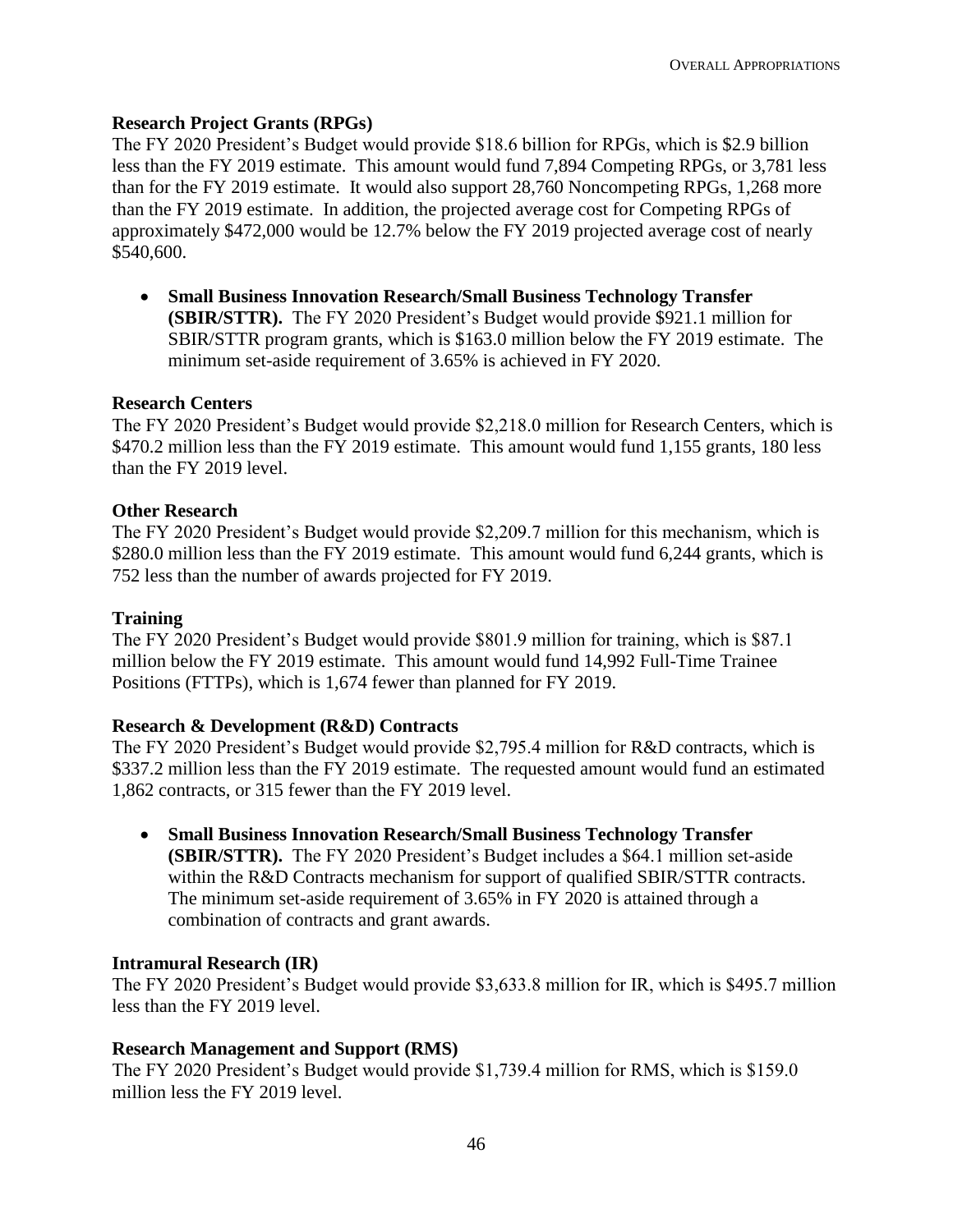## **Office of the Director (OD)**

The FY 2020 President's Budget would provide \$1,926.1 million for OD, which is \$191.5 million less than the FY 2019 level.

• **Common Fund (CF)** 

Funding of \$533.0 million is allocated for CF-supported programs. This amount is \$86.2 million below the FY 2019 level.

## • **Office of Research Infrastructure Programs (ORIP)**

Funding of \$249.0 million is allocated for ORIP. This amount is \$40.2 million below the FY 2019 level.

• **Other** 

The \$1,144.2 million allocated for OD elements other than the Common Fund or the Office of Research Infrastructure Programs is a net decrease of \$65.1 million from the FY 2019 level. This is due, in part, to a decrease in the portion of funding authorized by the 21st Century Cures Act that is managed by OD, from \$196.0 million to \$157.0 million. The 21st Century Cures Act resources for FY 2020 include \$149.0 million for the *All of Us* Research Program and \$8.0 million for Regenerative Medicine research.

## **Buildings & Facilities (B&F)**

The FY 2020 President's Budget provides \$214.0 million for infrastructure sustainment projects associated with the B&F program, which is \$4.0 million less than the FY 2019 level. This amount includes \$14.0 million for facility repair and improvement activities at the National Cancer Institute's Frederick, Maryland, facility.

## **Superfund Research Program**

The FY 2020 President's Budget would provide \$66.6 million, which is \$10.8 million less than the FY 2019 Annualized CR level.

## **Program Evaluation Financing**

The FY 2020 President's Budget would provide \$741.0 million for Program Evaluation Financing purposes, which is \$405.8 million less than the FY 2019 level.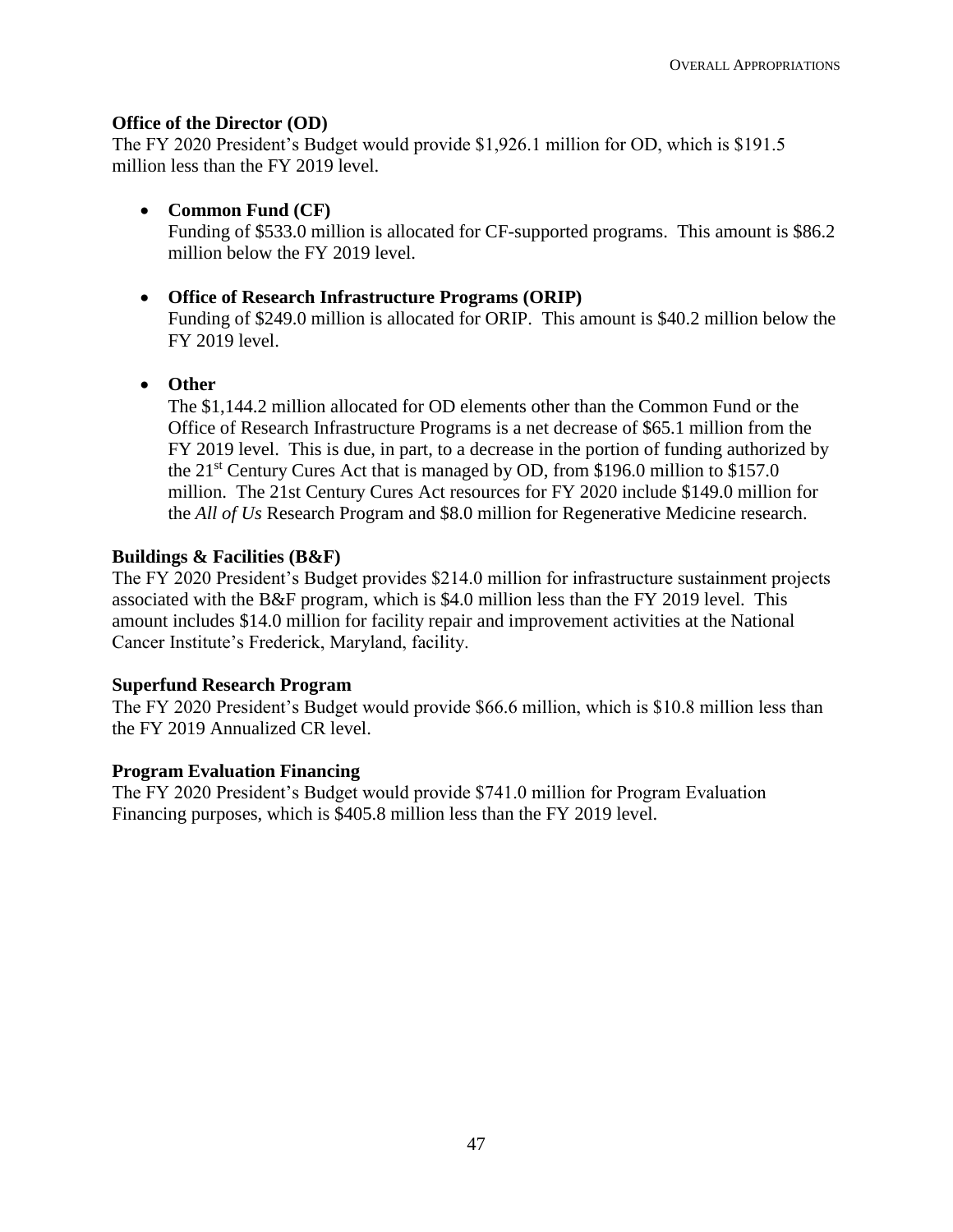## **Outputs and Outcomes**

| Measure <sup>1</sup>                                                                                                                                                                                                                                                                                                                          | <b>Year and Most Recent Result /</b>                                                                                                                                                                                                                                                                                                              | FY 2019                                                                                                                                                                                                                         | <b>FY 2020</b>                                                                                                                                                                                                                                                          | <b>FY 2020</b> |
|-----------------------------------------------------------------------------------------------------------------------------------------------------------------------------------------------------------------------------------------------------------------------------------------------------------------------------------------------|---------------------------------------------------------------------------------------------------------------------------------------------------------------------------------------------------------------------------------------------------------------------------------------------------------------------------------------------------|---------------------------------------------------------------------------------------------------------------------------------------------------------------------------------------------------------------------------------|-------------------------------------------------------------------------------------------------------------------------------------------------------------------------------------------------------------------------------------------------------------------------|----------------|
|                                                                                                                                                                                                                                                                                                                                               | <b>Target for Recent Result /</b>                                                                                                                                                                                                                                                                                                                 | <b>Target</b>                                                                                                                                                                                                                   | <b>Target</b>                                                                                                                                                                                                                                                           | <b>Target</b>  |
|                                                                                                                                                                                                                                                                                                                                               |                                                                                                                                                                                                                                                                                                                                                   |                                                                                                                                                                                                                                 |                                                                                                                                                                                                                                                                         | $+/-$ FY 2019  |
|                                                                                                                                                                                                                                                                                                                                               | (Summary of Result)                                                                                                                                                                                                                                                                                                                               |                                                                                                                                                                                                                                 |                                                                                                                                                                                                                                                                         | <b>Target</b>  |
| SRO-1.5 By 2020,<br>increase our<br>understanding of<br>cancer trends and<br>outcomes in the<br>context of disparities<br>and population<br>subgroups through<br>expansion of<br>coverage and<br>representation of the<br>US population in the<br>Surveillance,<br>Epidemiology and<br>End Results (SEER)<br>Program registries.<br>(Outcome) | FY 2018: As of May 1, 2018,<br>New York, Massachusetts, and<br>Idaho joined the SEER Program<br>as core registries.<br>Target: Expand the SEER<br>Program through inclusion of 1-3<br>additional core registries to better<br>represent the changing US<br>population.<br>(Target Met)                                                            | Expand SEER to<br>include links with 1-<br>2 outside sources<br>such as biospecimen<br>acquisition,<br>genomics and<br>molecular profile<br>data.                                                                               | Provide trends and<br>rates specific to the<br>clinically relevant<br>cancer subtypes<br>represented by<br>molecular<br>characterization of<br>each tumor.                                                                                                              | N/A            |
| SRO-1.6 By 2020,<br>determine the<br>effectiveness of an<br>evidence-based,<br>patient-centered<br>multicomponent fall<br>injury prevention<br>strategy in adults 75<br>years of age and<br>older. (Outcome)                                                                                                                                  | FY 2018: Recruitment ended<br>after 20 months, with 5,451<br>patients enrolled in the STRIDE<br>study. Follow-up is ongoing.<br>Target: Complete follow-up of<br>participants enrolled in the trial<br>testing the effectiveness of the<br>evidence-based, patient-centered<br>multicomponent fall injury<br>prevention strategy.<br>(Target Met) | Complete follow-up<br>of participants<br>enrolled in the trial<br>testing the<br>effectiveness of the<br>evidence-based,<br>patient-centered<br>multicomponent fall<br>injury prevention<br>strategy and analyze<br>trial data. | Complete analyses of<br>secondary outcome<br>data. These outcomes<br>include patient<br>concerns about<br>falling, all falls, all<br>fall-related injuries,<br>physical function,<br>disability, anxiety<br>and depression.                                             | N/A            |
| SRO-2.1 By 2023,<br>develop, optimize,<br>and evaluate the<br>effectiveness of<br>nano-enabled<br>immunotherapy<br>$(nano-$<br>immunotherapy) for<br>one cancer type.<br>(Output)                                                                                                                                                             | FY 2018: Researchers developed<br>and/or optimized, in animal<br>models, 3 unique nanodelivery<br>systems for effective anti-cancer<br>immunotherapeutics.<br>Target: Optimize properties of 3<br>nanoformulations for effective<br>delivery and antigen-specific<br>response in immune cells.<br>(Target Met)                                    | Further optimize top<br>2 candidate<br>nanoformulations for<br>co-delivery of<br>multiple antigens to<br>enhance anti-tumor<br>response in one<br>animal model.                                                                 | Further optimize the<br>top candidate<br>nanoformulation for<br>co-delivery of<br>antigens, adjuvants<br>and immuno-<br>modulators and<br>evaluate its efficacy<br>and long-lasting<br>immunity (over 3<br>months) in preclinical<br>models with<br>established tumors. | N/A            |
| SRO-2.2 By 2018,<br>assess the efficacy of                                                                                                                                                                                                                                                                                                    | FY 2018: Patient recruitment,<br>enrollment, and follow-up are                                                                                                                                                                                                                                                                                    | N/A                                                                                                                                                                                                                             | N/A                                                                                                                                                                                                                                                                     | N/A            |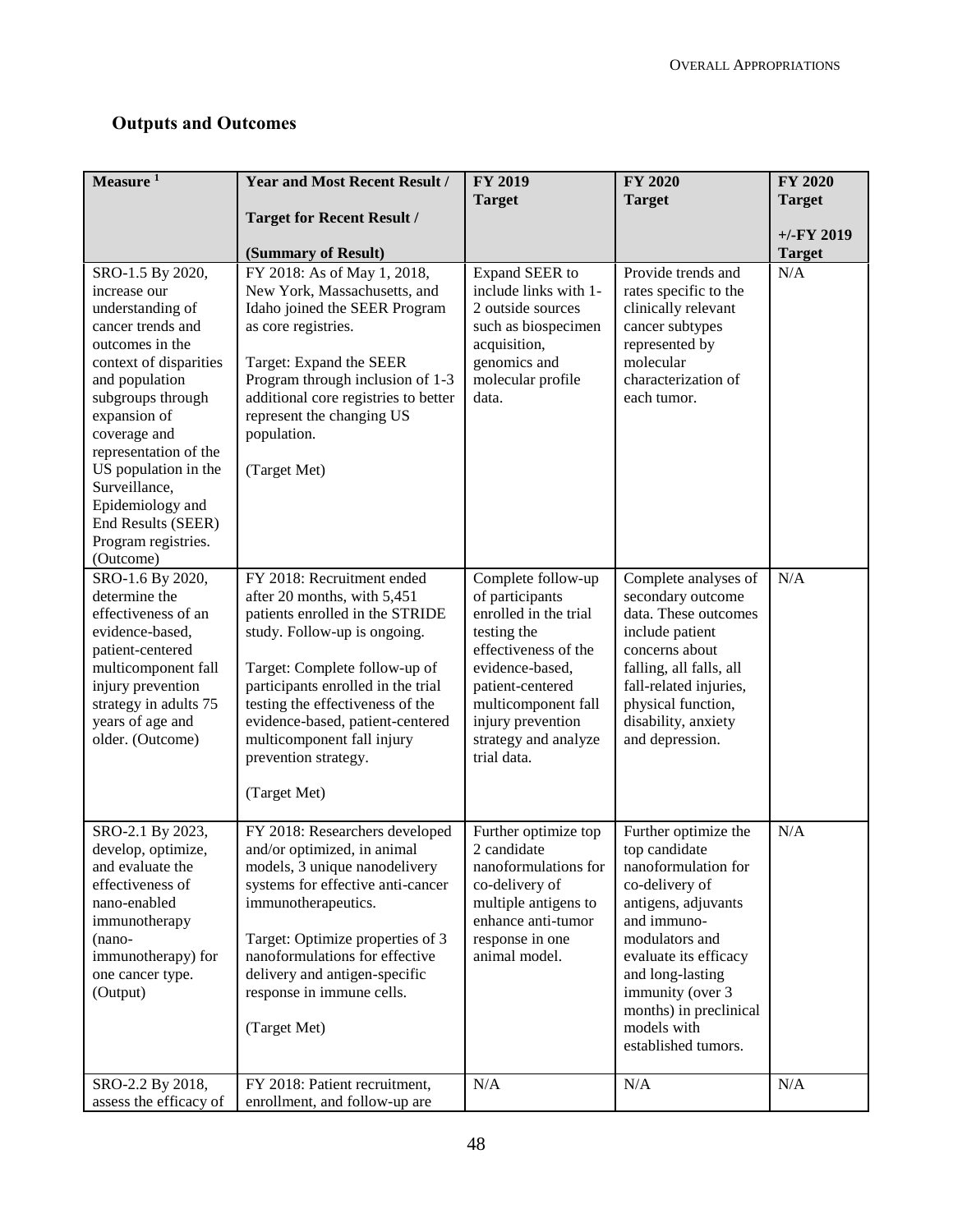| Measure $1$                                                                                                                                                                                                                                                                                                     | <b>Year and Most Recent Result /</b>                                                                                                                                                                                                                                                                                                                                                                       | <b>FY 2019</b><br><b>Target</b>                                                                                                                           | <b>FY 2020</b><br><b>Target</b>                                                                   | <b>FY 2020</b><br><b>Target</b> |
|-----------------------------------------------------------------------------------------------------------------------------------------------------------------------------------------------------------------------------------------------------------------------------------------------------------------|------------------------------------------------------------------------------------------------------------------------------------------------------------------------------------------------------------------------------------------------------------------------------------------------------------------------------------------------------------------------------------------------------------|-----------------------------------------------------------------------------------------------------------------------------------------------------------|---------------------------------------------------------------------------------------------------|---------------------------------|
|                                                                                                                                                                                                                                                                                                                 | <b>Target for Recent Result /</b>                                                                                                                                                                                                                                                                                                                                                                          |                                                                                                                                                           |                                                                                                   |                                 |
|                                                                                                                                                                                                                                                                                                                 | (Summary of Result)                                                                                                                                                                                                                                                                                                                                                                                        |                                                                                                                                                           |                                                                                                   | $+/-$ FY 2019<br><b>Target</b>  |
| one to two anti-<br>inflammatory therapy<br>for cardiovascular<br>disease (CVD) in<br>HIV-infected<br>individuals. (Output)                                                                                                                                                                                     | completed. Primary results paper<br>is under review but has not yet<br>been published.<br>Target: Complete study and<br>publish manuscript.<br>(Target Not Met but Improved)                                                                                                                                                                                                                               |                                                                                                                                                           |                                                                                                   |                                 |
| SRO-2.3 By 2019,<br>evaluate the impact<br>of a community-level<br>combination<br>prevention package<br>(which includes<br>universal HIV testing<br>and intensified<br>provision of HIV<br>antiretroviral therapy<br>and care) on<br>population-level HIV<br>incidence in the<br>developing world.<br>(Outcome) | FY 2018: All follow-up visits<br>were successfully completed, and<br>primary analysis is in progress.<br>Target: Finish conducting follow-<br>up visits and begin data analysis.<br>(Target Met)                                                                                                                                                                                                           | Complete data<br>analyses to evaluate<br>the impact of a<br>community-level<br>combination<br>prevention package<br>on population-level<br>HIV incidence. | N/A                                                                                               | N/A                             |
| SRO-2.4 By 2020,<br>increase the number<br>of potential treatment<br>options for<br>communication<br>disorders that are<br>being tested in<br>clinical trials by<br>adding one new<br>treatment option per<br>year. (Outcome)                                                                                   | FY 2018: Scientist has initiated<br>the testing of a new potential<br>treatment option for aphasia (loss<br>of the ability to understand or<br>express speech) caused by<br>damage or injury to the parts of<br>the brain that control language.<br>Patient enrollment has begun.<br>Target: Initiate testing one new<br>potential treatment option for a<br>speech and language disorder.<br>(Target Met) | Initiate testing one<br>new potential<br>treatment option for<br>a hearing disorder.                                                                      | Initiate testing one<br>new potential<br>treatment option for a<br>taste disorder.                | N/A                             |
| SRO-2.5 By 2021,<br>develop three non-<br>invasive imaging<br>technologies that can<br>image retinal cell<br>function and<br>circuitry. (Output)                                                                                                                                                                | FY 2018: All five teams in the<br><b>Audacious Goals Imaging</b><br>Consortium have developed<br>components of their novel<br>imaging tools and shown proof-<br>of-principle in animal models.<br>Four teams have tested their tools<br>in human volunteers.<br>Target: Develop prototypes for<br>four imaging technologies based                                                                          | Integrate<br>measurements of cell<br>function with<br>anatomical imaging.                                                                                 | Translate two novel<br>imaging technologies<br>from animal studies<br>into human<br>participants. | N/A                             |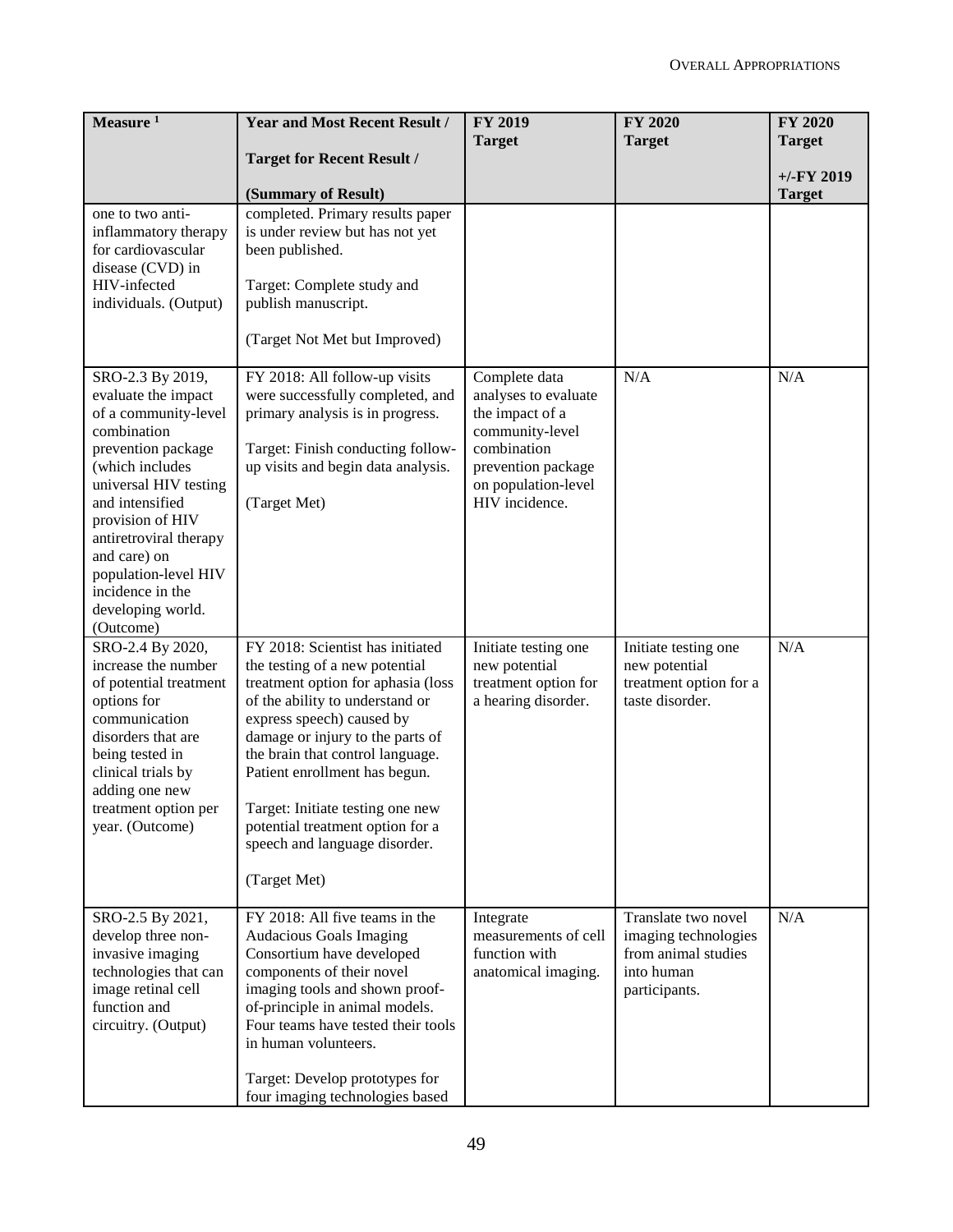| Measure $1$                                 | <b>Year and Most Recent Result /</b>                                | <b>FY 2019</b>                         | <b>FY 2020</b>                         | <b>FY 2020</b> |
|---------------------------------------------|---------------------------------------------------------------------|----------------------------------------|----------------------------------------|----------------|
|                                             | <b>Target for Recent Result /</b>                                   | <b>Target</b>                          | <b>Target</b>                          | <b>Target</b>  |
|                                             |                                                                     |                                        |                                        | $+/-$ FY 2019  |
|                                             | (Summary of Result)                                                 |                                        |                                        | <b>Target</b>  |
|                                             | on adaptive optics in animal                                        |                                        |                                        |                |
|                                             | models.                                                             |                                        |                                        |                |
|                                             |                                                                     |                                        |                                        |                |
|                                             | (Target Met)                                                        |                                        |                                        |                |
| SRO-2.6 By 2020,                            | FY 2018: Due to unanticipated                                       | Determine and                          | Determine and                          | N/A            |
| investigate the                             | technical difficulties, the planned                                 | identify, if present,                  | identify, if present,                  |                |
| pathways and                                | activities are still in progress.                                   | sex differences in                     | sex differences in                     |                |
| mechanisms of how                           |                                                                     | three                                  | four additional                        |                |
| seven environmental                         | Target: Through the use of                                          | environmentally                        | environmentally                        |                |
| agents can alter                            | epigenetic signatures, evaluate if                                  | induced epigenomic                     | induced epigenomic                     |                |
| epigenetic processes<br>such as DNA         | 3 different environmentally<br>induced changes in 3 different       | signatures in three<br>different mouse | signatures in three<br>different mouse |                |
| methylation,                                | tissues or cells obtained                                           | tissues.                               | tissues.                               |                |
| recruitment of                              | noninvasively are similar in                                        |                                        |                                        |                |
| specific histone                            | major organs or tissues.                                            |                                        |                                        |                |
| modifications, and                          |                                                                     |                                        |                                        |                |
| chromatin                                   | (Target Not Met)                                                    |                                        |                                        |                |
| remodeling to better                        |                                                                     |                                        |                                        |                |
| determine if these                          |                                                                     |                                        |                                        |                |
| changes can be                              |                                                                     |                                        |                                        |                |
| inherited. (Output)<br>SRO-2.7 By 2022,     | FY 2018 IND application                                             | Recruit 3 AMD                          | Recruit 9 more AMD                     | N/A            |
| file Phase II                               | submission has been delayed to                                      | patients into Phase I                  | patients.                              |                |
| <b>Investigational New</b>                  | January 2019, but clinical trial                                    | clinical trial.                        |                                        |                |
| Drug (IND)                                  | recruitment targets are expected                                    |                                        |                                        |                |
| application with the                        | to be met on time.                                                  |                                        |                                        |                |
| FDA for a therapy to                        |                                                                     |                                        |                                        |                |
| treat geographic                            | Target: Submit IND application                                      |                                        |                                        |                |
| atrophy in age-                             | with the FDA to launch phase I                                      |                                        |                                        |                |
| related macular                             | clinical trial upon approval.                                       |                                        |                                        |                |
| degeneration using                          |                                                                     |                                        |                                        |                |
| patient-derived stem<br>cells. (Outcome)    | (Target Not Met but Improved)                                       |                                        |                                        |                |
| SRO-2.8 By 2023,                            | FY 2018: 20 new drug discovery                                      | For each of the novel                  | Complete preclinical                   | N/A            |
| advance the                                 | projects were initiated, 12 of                                      | therapeutic targets,                   | proof of concept in                    |                |
| development of three                        | which are seeking to discover                                       | select 3-5 candidate                   | animal models of AD                    |                |
| novel drug or                               | new therapeutic agents against 6                                    | therapeutic agents                     | for 3-5 new candidate                  |                |
| biologic therapeutic                        | novel therapeutic targets.                                          | for entry into                         | therapeutics.                          |                |
| candidates for                              |                                                                     | preclinical                            |                                        |                |
| Alzheimer's disease                         | Target: Initiate drug discovery                                     | optimization studies.                  |                                        |                |
| (AD) or related                             | efforts aimed at developing novel                                   |                                        |                                        |                |
| dementias toward the<br>point of entry into | candidate therapeutics for AD or<br>AD related dementias against up |                                        |                                        |                |
| Phase I human                               | to 3 novel therapeutic targets.                                     |                                        |                                        |                |
| studies. (Output)                           |                                                                     |                                        |                                        |                |
|                                             | (Target Met)                                                        |                                        |                                        |                |
|                                             |                                                                     |                                        |                                        |                |
| SRO-2.9 By 2022,                            | FY 2018: Analysis of primary                                        | Strategy 3: Complete                   | Strategy 1: Complete                   | N/A            |
| evaluate the safety                         | results has been conducted and                                      | final analysis of an                   | follow-up of                           |                |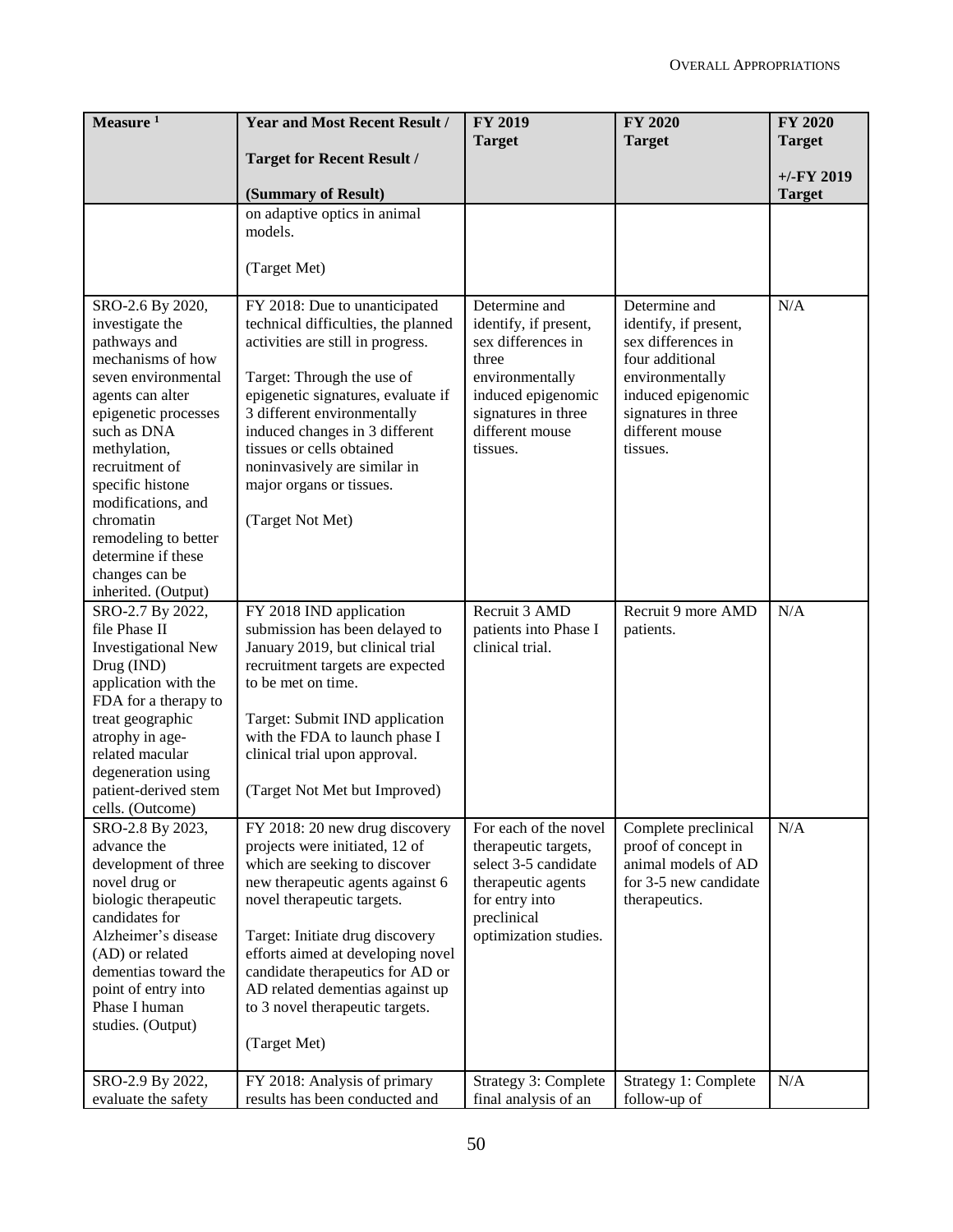| Measure $1$                                                                                                                                                                                                                  | <b>Year and Most Recent Result /</b>                                                                                                                                                                                                                                                                                                                                           | <b>FY 2019</b><br><b>Target</b>                                                                                                                                                                                                                    | <b>FY 2020</b><br><b>Target</b>                                                                                                                                                           | FY 2020<br><b>Target</b> |
|------------------------------------------------------------------------------------------------------------------------------------------------------------------------------------------------------------------------------|--------------------------------------------------------------------------------------------------------------------------------------------------------------------------------------------------------------------------------------------------------------------------------------------------------------------------------------------------------------------------------|----------------------------------------------------------------------------------------------------------------------------------------------------------------------------------------------------------------------------------------------------|-------------------------------------------------------------------------------------------------------------------------------------------------------------------------------------------|--------------------------|
|                                                                                                                                                                                                                              | <b>Target for Recent Result /</b>                                                                                                                                                                                                                                                                                                                                              |                                                                                                                                                                                                                                                    |                                                                                                                                                                                           | $+/-FY$ 2019             |
|                                                                                                                                                                                                                              | (Summary of Result)                                                                                                                                                                                                                                                                                                                                                            |                                                                                                                                                                                                                                                    |                                                                                                                                                                                           | <b>Target</b>            |
| and effectiveness of<br>1-3 long-acting<br>strategies for the<br>prevention of HIV.<br>(Outcome)                                                                                                                             | results are in press.<br>Target: Strategy 2: Analyze<br>primary results of a Phase 2a<br>study examining the long-acting<br>injectable, cabotegravir, for the<br>prevention of HIV.<br>(Target Met)                                                                                                                                                                            | open-label extension<br>study that builds on<br>the findings of an<br>earlier trial and aims<br>to assess the<br>continued safety of<br>the dapivirine<br>vaginal ring in a<br>more real-world<br>context and study<br>participants'<br>adherence. | participants in studies<br>testing the safety,<br>tolerability, and<br>effectiveness of<br>VRC01.                                                                                         |                          |
| SRO-2.10 By 2021,<br>develop methods for<br>the regeneration of<br>functional tissues of<br>the human dental,<br>oral, and craniofacial<br>complex to enable<br>initiation of human<br>Phase I clinical trials.<br>(Outcome) | FY 2018: Two Resource Centers<br>were funded and are operational.<br>Target: Establish a centralized<br>Resource Center that is fully<br>operational to develop, optimize,<br>and validate tools and strategies<br>for dental, oral, and craniofacial<br>tissue regeneration.<br>(Target Exceeded)                                                                             | Submit an<br><b>Investigational New</b><br>Drug (IND)<br>application for an<br>FDA-approved tissue<br>regeneration<br>combination product.                                                                                                         | Initiate a Phase I<br>clinical trial based on<br>tissue engineering<br>and regenerative<br>medicine for a dental,<br>oral, or craniofacial<br>disease or disorder.                        | N/A                      |
| SRO-2.12 By 2021,<br>develop, validate,<br>and/or disseminate 3-<br>5 new research tools<br>or technologies that<br>enable better<br>understanding of<br>brain function at the<br>cellular and/or circuit<br>level. (Output) | FY 2018: Projects funded<br>through the BRAIN Initiative led<br>to novel innovations in four<br>neurotechnologies to enable basic<br>studies of neural activity at the<br>cellular level.<br>Target: Develop four novel<br>neurotechnologies for<br>stimulating/recording in the brain<br>to enable basic studies of neural<br>activity at the cellular level.<br>(Target Met) | Test new and/or<br>existing brain<br>stimulation devices<br>for 2 new therapeutic<br>indications in<br>humans through the<br><b>BRAIN Public</b><br>Private Partnership.                                                                           | Provide broad access<br>to new research<br>approaches and<br>techniques for<br>acquiring<br>fundamental insight<br>about how the<br>nervous system<br>functions in health<br>and disease. | N/A                      |
| SRO-2.13 By 2023,<br>advance the<br>development of 1-2<br>new drugs and/or<br>other therapeutic<br>candidates for<br>neurological diseases<br>from lead<br>optimization or<br>device development                             | FY 2018: 12 preclinical projects<br>developing new treatments for<br>neurological disorders are in lead<br>optimization phases.<br>Target: Initiate lead optimization<br>studies to identify a pre-clinical<br>candidate for 4-7 therapeutic or<br>device candidates.                                                                                                          | Identify and<br>characterize 2-4<br>therapeutic or device<br>candidates in<br>preparation for<br>animal toxicology<br>studies.                                                                                                                     | Initiate animal<br>toxicology studies for<br>1-2 therapeutic or<br>device candidates.                                                                                                     | N/A                      |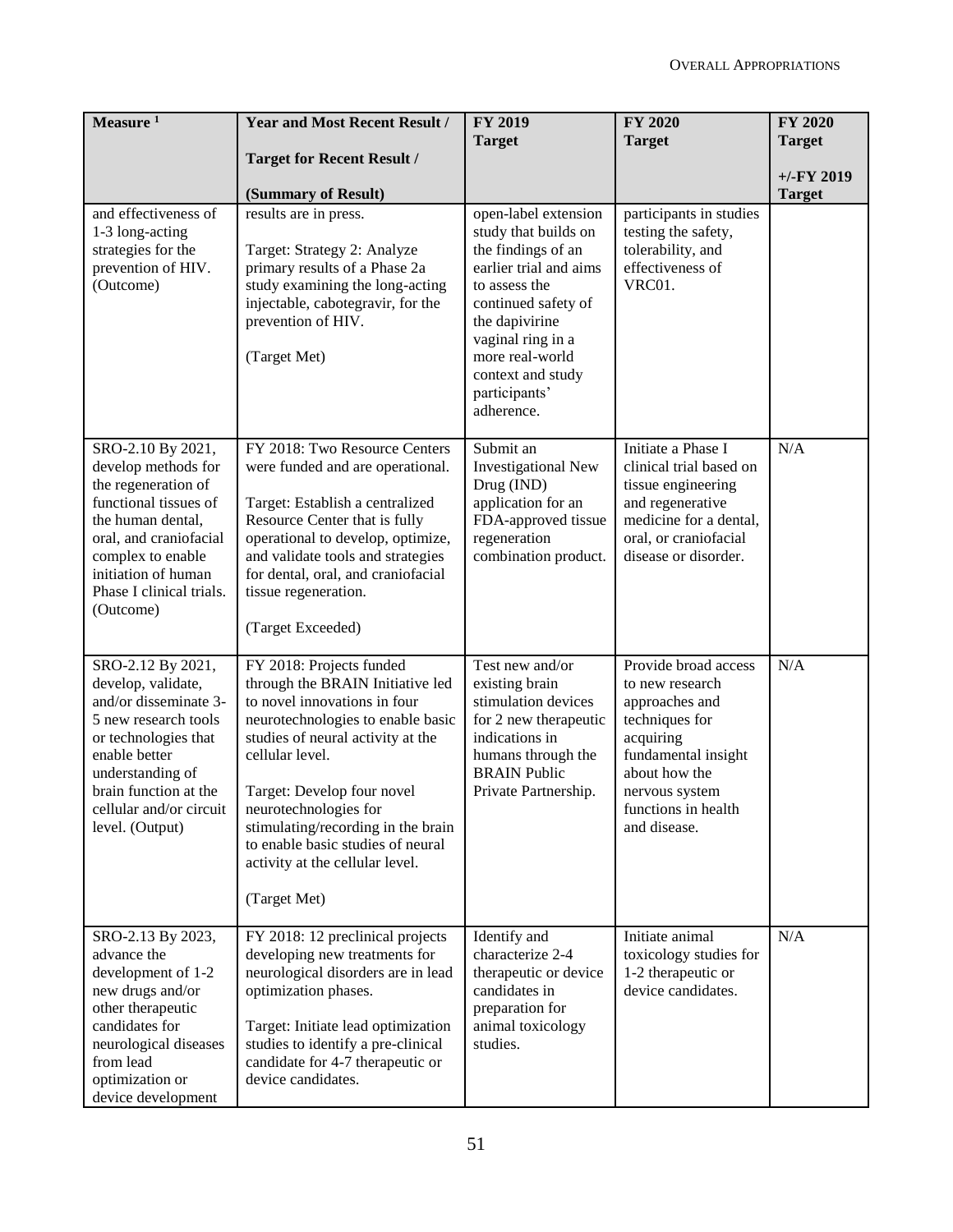| Measure <sup>1</sup>                                                                                                                                                                                                                   | <b>Year and Most Recent Result /</b>                                                                                                                                                                                                                                                                                                                                                                                | <b>FY 2019</b><br><b>Target</b>                                                                                                                                                                                                                  | <b>FY 2020</b><br><b>Target</b>                                                                                                                             | <b>FY 2020</b><br><b>Target</b> |
|----------------------------------------------------------------------------------------------------------------------------------------------------------------------------------------------------------------------------------------|---------------------------------------------------------------------------------------------------------------------------------------------------------------------------------------------------------------------------------------------------------------------------------------------------------------------------------------------------------------------------------------------------------------------|--------------------------------------------------------------------------------------------------------------------------------------------------------------------------------------------------------------------------------------------------|-------------------------------------------------------------------------------------------------------------------------------------------------------------|---------------------------------|
|                                                                                                                                                                                                                                        | <b>Target for Recent Result /</b>                                                                                                                                                                                                                                                                                                                                                                                   |                                                                                                                                                                                                                                                  |                                                                                                                                                             | $+/-FY$ 2019                    |
|                                                                                                                                                                                                                                        | (Summary of Result)                                                                                                                                                                                                                                                                                                                                                                                                 |                                                                                                                                                                                                                                                  |                                                                                                                                                             | <b>Target</b>                   |
| toward the point of<br>preparedness for<br>first-in-human<br>studies. (Output)                                                                                                                                                         | (Target Exceeded)                                                                                                                                                                                                                                                                                                                                                                                                   |                                                                                                                                                                                                                                                  |                                                                                                                                                             |                                 |
| SRO-3.1 By 2025,<br>identify<br>neurobehavioral<br>precursors or<br>consequences of<br>adolescent substance<br>use or other<br>childhood<br>experiences.<br>(Outcome)                                                                  | FY 2018: Research demonstrated<br>that accelerated gray matter<br>volume declines are associated<br>with alcohol use during<br>adolescence.<br>Target: Initiate or continue 1-3<br>preclinical or clinical studies to<br>explore how alcohol or other<br>substance use impacts adolescent<br>brain development.<br>(Target Met)                                                                                     | Continue to evaluate<br>the impact of<br>adolescent alcohol or<br>other substance use<br>on brain<br>development.                                                                                                                                | Examine how<br>individual differences<br>in neurobiology<br>contribute to<br>adolescent substance<br>taking behavior and<br>related health<br>outcomes.     | N/A                             |
| SRO-3.2 By 2023,<br>establish the<br>feasibility of using<br>one emerging<br>technology to safely<br>and non-invasively<br>obtain real time data<br>on human placenta<br>development and<br>function during<br>pregnancy.<br>(Outcome) | FY 2018: Four research studies<br>have assessed technologies that<br>image the placenta in real-time<br>during pregnancy, obtaining data<br>on placental blood flow, oxygen<br>levels, and/or metabolism.<br>Target: Implement 3 research<br>studies designed to evaluate the<br>potential use of imaging<br>technologies to obtain data on the<br>placenta in humans and/or animal<br>models.<br>(Target Exceeded) | Develop<br>specifications for a<br>curated dataset to<br>serve as a resource<br>for placental<br>research, including<br>identifying research<br>gaps and discovering<br>potential biomarkers<br>and therapeutic<br>targets for drug<br>delivery. | Identify 2 biomarkers<br>that are associated<br>with placental<br>development and/or<br>function.                                                           | N/A                             |
| SRO-3.9 By 2020,<br>identify two<br>molecular-targeted<br>therapies for<br>disorders of the<br>immune system that<br>affect children.<br>(Outcome)                                                                                     | FY 2018: Researchers have<br>enrolled patients with treatment-<br>resistant juvenile<br>dermatomyositis (JDM) and<br>initiated treatment with a Janus<br>Kinase (JAK) inhibitor.<br>Target: Initiate an interventional<br>clinical study of a molecularly-<br>targeted therapy in a cohort of<br>patients with a disorder of the<br>immune system that affects<br>children.<br>(Target Met)                         | Continue an<br>interventional<br>clinical study of a<br>molecularly targeted<br>therapy for a<br>disorder of the<br>immune system that<br>affects children.                                                                                      | Complete an<br>interventional clinical<br>study of a<br>molecularly targeted<br>therapy for a disorder<br>of the immune<br>system that affects<br>children. | N/A                             |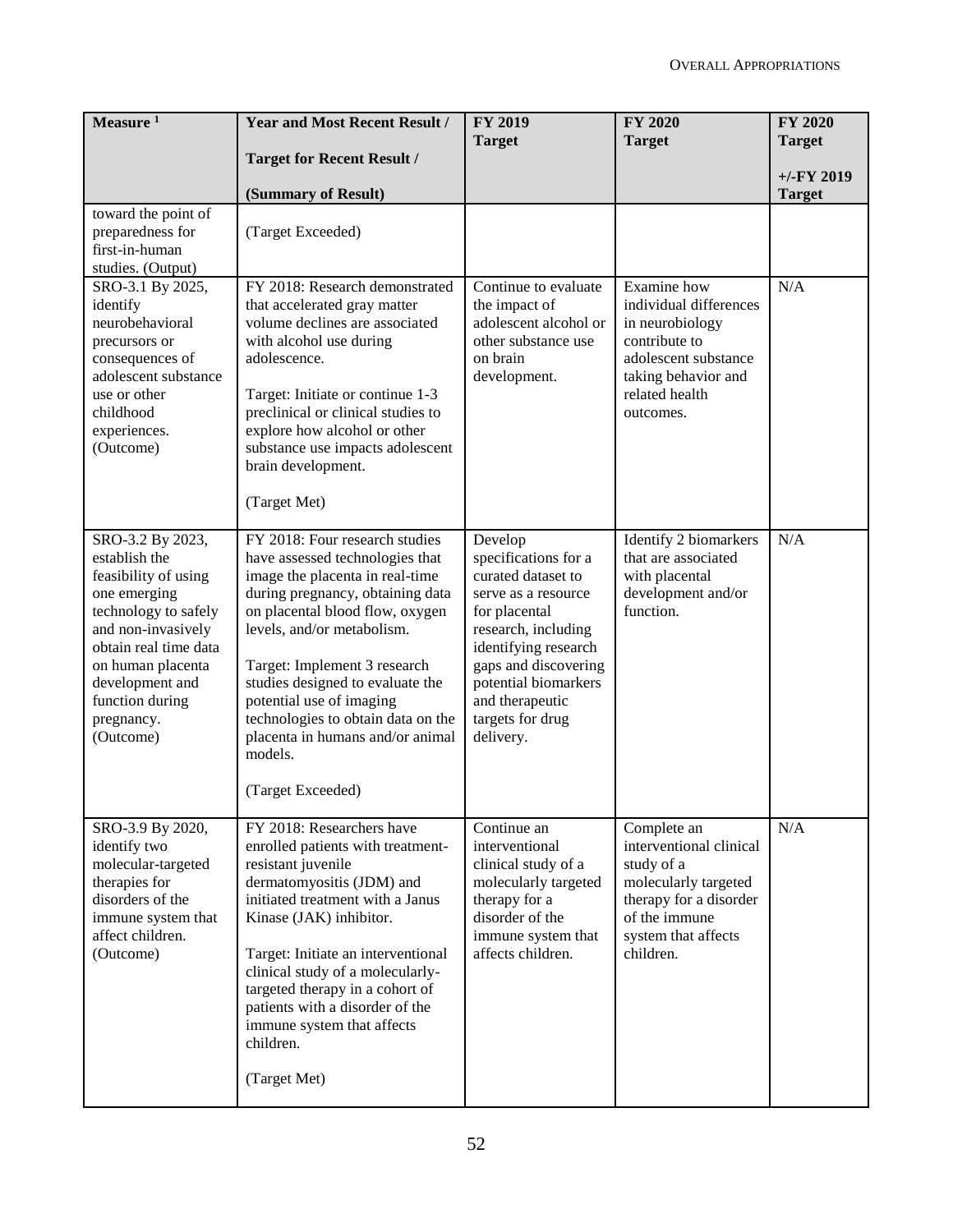| Measure <sup>1</sup>                                                                                                                                                                                                                                                                                     | <b>Year and Most Recent Result /</b>                                                                                                                                                                                                                                                                                                                                                                   | <b>FY 2019</b><br><b>Target</b>                                                                                                                                                                                                                                                | <b>FY 2020</b><br><b>Target</b>                                                                                                                                                                                                                                     | <b>FY 2020</b><br><b>Target</b> |
|----------------------------------------------------------------------------------------------------------------------------------------------------------------------------------------------------------------------------------------------------------------------------------------------------------|--------------------------------------------------------------------------------------------------------------------------------------------------------------------------------------------------------------------------------------------------------------------------------------------------------------------------------------------------------------------------------------------------------|--------------------------------------------------------------------------------------------------------------------------------------------------------------------------------------------------------------------------------------------------------------------------------|---------------------------------------------------------------------------------------------------------------------------------------------------------------------------------------------------------------------------------------------------------------------|---------------------------------|
|                                                                                                                                                                                                                                                                                                          | <b>Target for Recent Result /</b>                                                                                                                                                                                                                                                                                                                                                                      |                                                                                                                                                                                                                                                                                |                                                                                                                                                                                                                                                                     | $+/-FY$ 2019                    |
| SRO-4.1 By 2020,<br>enable 1-3 Bridging<br>Interventional<br>Development Gaps<br>(BrIDGs) projects to<br>have sufficient pre-<br>clinical data for<br>therapeutic agents in<br>order to apply for<br><b>Investigational New</b><br>Drug (IND) approval<br>from the FDA.<br>(Output)<br>SRO-4.3 By 2020,  | (Summary of Result)<br>FY 2018: The BrIDGs program<br>acquired GMP-compliant drug<br>material for one project.<br>Target: Acquire GMP-compliant<br>drug material for 1-3 projects.<br>(Target Met)<br>FY 2018: The Cancer Systems                                                                                                                                                                      | Initiate formal GLP<br>toxicology studies<br>for 1-3 projects.<br>Identify the role                                                                                                                                                                                            | Enable 1-3 Bridging<br>Interventional<br>Development Gaps<br>(BrIDGs) projects to<br>have sufficient pre-<br>clinical data for<br>therapeutic agents in<br>order to apply for<br><b>Investigational New</b><br>Drug (IND) approval<br>from the FDA.<br>Based on new | <b>Target</b><br>N/A<br>N/A     |
| advance our<br>characterization and<br>understanding of the<br>cellular and genetic<br>components that<br>make up the diverse<br>composition of most<br>tumors. (Outcome)                                                                                                                                | <b>Biology Consortium</b> has<br>investigated both molecular and<br>cellular complexity of 4 cancer<br>types.<br>Target: Identify the<br>cellular/genetic components of 3<br>common cancer types.<br>(Target Met)                                                                                                                                                                                      | various cellular<br>components play in<br>the phenotype of the<br>3 cancers.                                                                                                                                                                                                   | understanding of<br>tumor composition,<br>develop 3<br>computational<br>models to explore<br>new knowledge and<br>treatments.                                                                                                                                       |                                 |
| SRO-4.4 By 2019,<br>discover the<br>molecular basis for<br>60 rare diseases.<br>(Output)                                                                                                                                                                                                                 | FY 2018: The molecular bases of<br>29 rare diseases were discovered.<br>Target: Discover the molecular<br>bases of an additional 10 rare<br>diseases<br>(Target Exceeded)                                                                                                                                                                                                                              | Discover the<br>molecular bases of<br>an additional 10 rare<br>diseases                                                                                                                                                                                                        | N/A                                                                                                                                                                                                                                                                 | N/A                             |
| SRO-4.8 By 2019,<br>establish a sharable<br>collection of positive<br>Zika virus (ZIKV)<br>biospecimens to<br>increase knowledge<br>of viral infection and<br>associated host<br>immune response to<br>help evaluate<br>potential strategies to<br>ensure the safety of<br>the blood supply.<br>(Output) | FY 2018: A sharable<br>biorepository, containing<br>biospecimens from ZIKV-<br>infected blood donors who<br>participated in the 2016-2018 US<br>natural history study, was<br>successfully established.<br>Target: Establish a sharable<br>repository of biospecimens from<br>blood donors with ZIKV<br>infection and analyze data from a<br>US natural history of blood<br>donors infected with ZIKV. | Complete the<br>establishment of a<br>shareable repository<br>of Zika<br>biospecimens,<br>analyze data from a<br>US Zika database,<br>establish utility of<br>blood screening for<br>Zika virus, and<br>assess Zika<br>transfusion-<br>transmission risks in<br>animal models. | N/A                                                                                                                                                                                                                                                                 | N/A                             |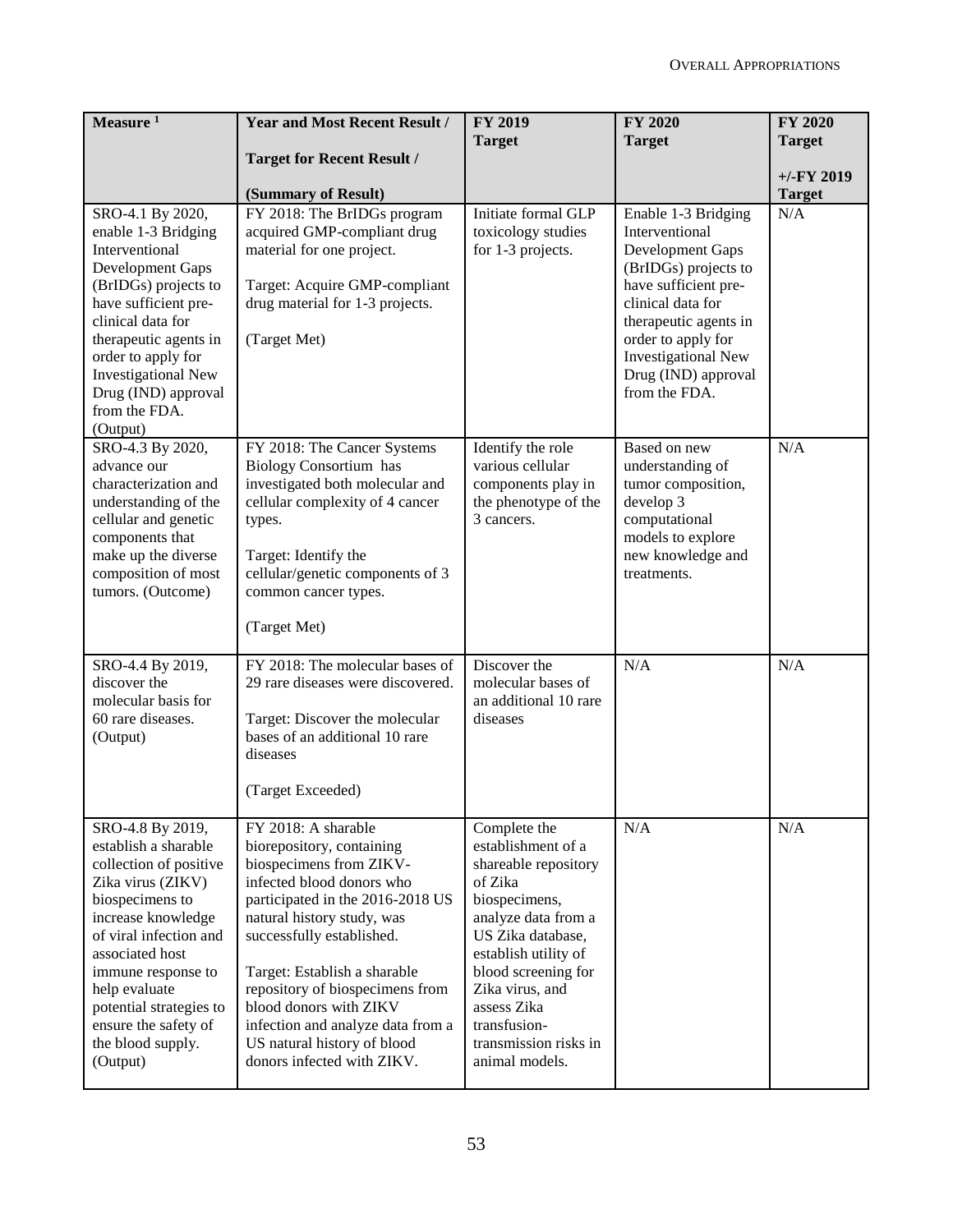| Measure <sup>1</sup>                                                                                                                                                                                  | <b>Year and Most Recent Result /</b>                                                                                                                                                                                                                                                                                                                                                      | <b>FY 2019</b><br><b>Target</b>                                                                                                                                                             | <b>FY 2020</b><br><b>Target</b>                                                                                                                                                       | <b>FY 2020</b><br><b>Target</b> |
|-------------------------------------------------------------------------------------------------------------------------------------------------------------------------------------------------------|-------------------------------------------------------------------------------------------------------------------------------------------------------------------------------------------------------------------------------------------------------------------------------------------------------------------------------------------------------------------------------------------|---------------------------------------------------------------------------------------------------------------------------------------------------------------------------------------------|---------------------------------------------------------------------------------------------------------------------------------------------------------------------------------------|---------------------------------|
|                                                                                                                                                                                                       | <b>Target for Recent Result /</b>                                                                                                                                                                                                                                                                                                                                                         |                                                                                                                                                                                             |                                                                                                                                                                                       | $+/-FY$ 2019                    |
|                                                                                                                                                                                                       | (Summary of Result)                                                                                                                                                                                                                                                                                                                                                                       |                                                                                                                                                                                             |                                                                                                                                                                                       | <b>Target</b>                   |
|                                                                                                                                                                                                       | (Target Met)                                                                                                                                                                                                                                                                                                                                                                              |                                                                                                                                                                                             |                                                                                                                                                                                       |                                 |
| SRO-4.9 By 2020,<br>evaluate the efficacy<br>of new or refined<br>interventions to treat<br>opioid use disorders<br>(OUD). (Output)                                                                   | FY 2018: A Phase 3 clinical trial<br>to test a non-opioid medication<br>for managing symptoms of<br>opioid withdrawal was<br>completed.<br>Target: Initiate at least one study<br>to improve identification of OUD<br>or evaluate the comparative<br>effectiveness of available<br>pharmacotherapies for OUD<br>treatment.<br>(Target Met)                                                | Conduct 1 pre-<br>clinical study and 1<br>clinical trial to<br>develop non-opioid<br>based medications to<br>treat OUD that may<br>avoid the risks of<br>opioid dependence<br>and overdose. | Conduct 1 pre-<br>clinical and 1 clinical<br>study of a longer<br>acting formulation of<br>a medication for the<br>treatment of opioid<br>use disorders or<br>opioid overdose.        | N/A                             |
| SRO-4.10 By 2020,<br>design and develop<br>novel dental<br>composite resins that<br>demonstrate<br>superiority over the<br>currently used<br>restorative materials.<br>(Output)                       | FY 2018: Multiple pre-<br>submission interactions with the<br>FDA were completed.<br>Target: Initiate in-person<br>interactions with the FDA to<br>address potential safety and<br>effectiveness concerns of the<br>novel dental materials.<br>(Target Met)                                                                                                                               | Implement<br>regulatory feedback<br>received by the FDA<br>to demonstrate safety<br>and effectiveness.                                                                                      | One patent<br>application of a novel<br>resin will be<br>completed, reflecting<br>the priorities<br>identified by the<br>FDA.                                                         | N/A                             |
| SRO-4.11 By 2020,<br>create a model<br>system that recreates<br>key features of<br>human type 1<br>diabetes (T1D)<br>autoimmunity for use<br>in therapeutics<br>development and<br>testing. (Outcome) | FY 2018: 10 receptors have been<br>isolated and identified from<br>human pancreatic islet-<br>infiltrating lymphocytes and<br>tested for their ability to alter<br>islet function in various types of<br>animal model systems.<br>Target: Isolate and identify 10<br>receptors used by human<br>autoimmune cells that invade and<br>destroy the human pancreas in<br>T1D.<br>(Target Met) | Develop a system for<br>rapid and high-<br>fidelity insertion of 2<br>T1D-associated risk<br>alleles into a human<br>induced pluripotent<br>stem cell (iPSC) line.                          | Use in vivo model $(s)$<br>carrying iPSC-<br>derived human beta<br>cells to test the<br>efficacy of 2<br>approaches aimed at<br>enhancing beta cell<br>viability and/or<br>expansion. | N/A                             |
| SRO-4.12 By 2019,<br>evaluate weight-<br>related, psychosocial,<br>and metabolic                                                                                                                      | FY 2018: The extent and<br>durability of improvements in<br>diabetes and its comorbid<br>conditions in response to two                                                                                                                                                                                                                                                                    | By 2019, evaluate<br>the impact of<br>bariatric surgery for<br>severe obesity during                                                                                                        | N/A                                                                                                                                                                                   | N/A                             |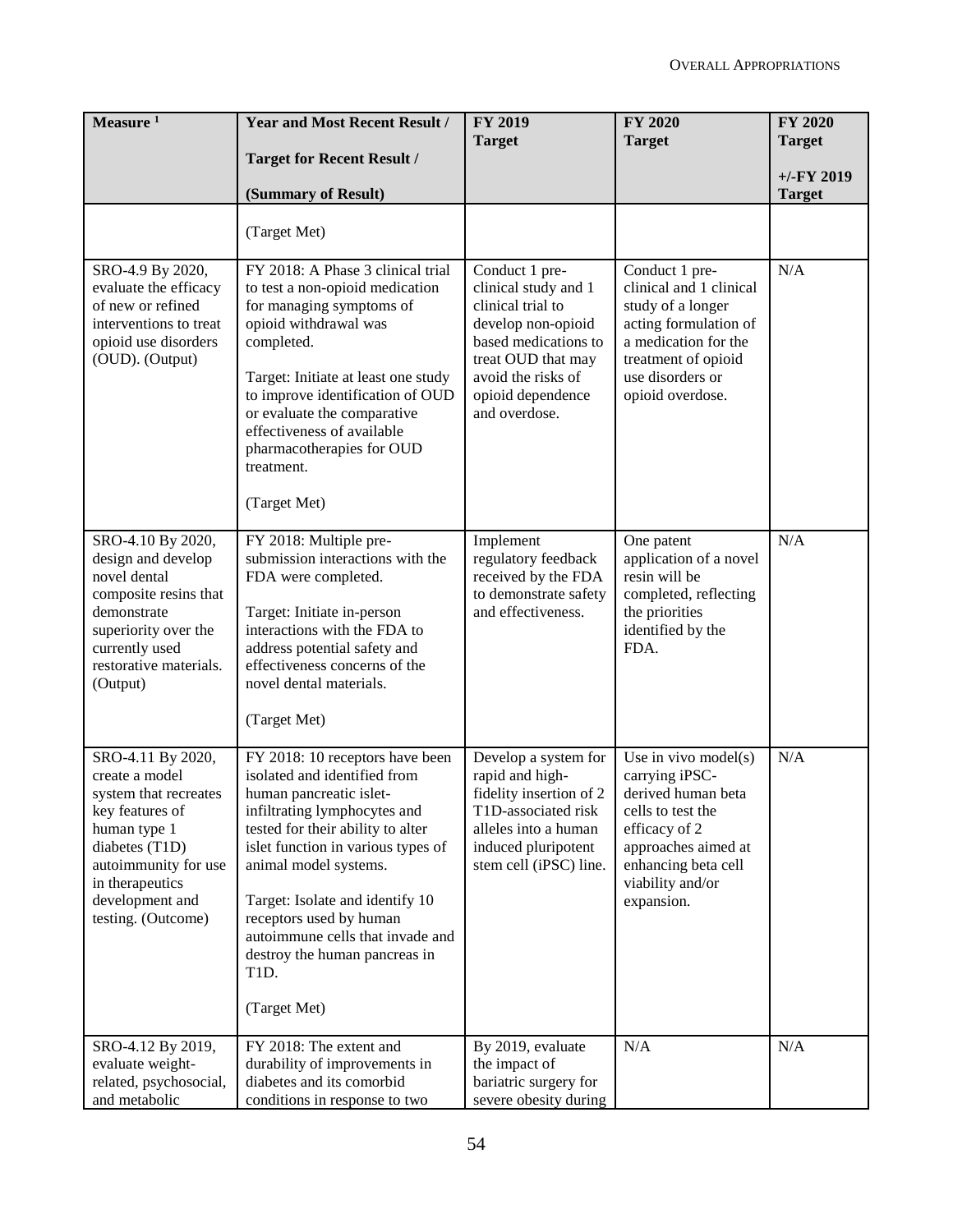| Measure $1$                                                                                                                                                                                                                        | <b>Year and Most Recent Result /</b>                                                                                                                                                                                                                                                                                                                                    | <b>FY 2019</b><br><b>Target</b>                                                                                                        | <b>FY 2020</b><br><b>Target</b>                                                                                                                         | <b>FY 2020</b><br><b>Target</b> |
|------------------------------------------------------------------------------------------------------------------------------------------------------------------------------------------------------------------------------------|-------------------------------------------------------------------------------------------------------------------------------------------------------------------------------------------------------------------------------------------------------------------------------------------------------------------------------------------------------------------------|----------------------------------------------------------------------------------------------------------------------------------------|---------------------------------------------------------------------------------------------------------------------------------------------------------|---------------------------------|
|                                                                                                                                                                                                                                    | <b>Target for Recent Result /</b>                                                                                                                                                                                                                                                                                                                                       |                                                                                                                                        |                                                                                                                                                         | $+/-FY$ 2019                    |
|                                                                                                                                                                                                                                    | (Summary of Result)                                                                                                                                                                                                                                                                                                                                                     |                                                                                                                                        |                                                                                                                                                         | <b>Target</b>                   |
| outcomes in response<br>to treatment of<br>adolescents with<br>severe obesity.<br>(Outcome)                                                                                                                                        | treatment modalities (surgical<br>and medical) in adolescents with<br>severe obesity and type 2<br>diabetes were assessed.<br>Target: By 2018, assess the<br>extent and durability of<br>improvements in diabetes and its<br>comorbid conditions in response<br>to one treatment modality in<br>adolescents with severe obesity<br>and type 2 diabetes.<br>(Target Met) | adolescence on<br>weight-related and<br>psychosocial and<br>behavioral outcomes.                                                       |                                                                                                                                                         |                                 |
| SRO-4.13 By 2018,<br>complete analysis<br>from the oral insulin<br>trial for the<br>prevention of type 1<br>diabetes in relatives<br>at risk for the disease.<br>(Outcome)                                                         | FY 2020: Data analysis from the<br>oral insulin trial was completed<br>in FY 2018.<br>Target: Complete data analysis<br>from the oral insulin trial.<br>(Target Met)                                                                                                                                                                                                    | N/A                                                                                                                                    | N/A                                                                                                                                                     | N/A                             |
| SRO-4.14 By 2020,<br>identify a total of<br>three effective<br>strategies to reduce<br>modifiable health<br>risk factors<br>associated with<br>premature mortality<br>in people with<br>serious mental illness<br>(SMI). (Outcome) | FY 2018: Five health risk<br>strategies to reduce modifiable<br>health risks associated with<br>premature mortality in adults<br>with SMI were identified.<br>Target: Identify 3 health risk<br>reduction strategies to reduce<br>modifiable health risks associated<br>with premature mortality in<br>adults with SMI.<br>(Target Exceeded)                            | Conduct testing of 3<br>health risk reduction<br>models that have<br>potential to reduce<br>premature mortality<br>in adults with SMI. | Conduct testing of an<br>additional 3 health<br>risk reduction models<br>that have potential to<br>reduce premature<br>mortality in adults<br>with SMI. | N/A                             |
| SRO 4.15 By 2021,<br>evaluate three<br>interventions for<br>facilitating treatment<br>of alcohol misuse in<br>underage<br>populations. (Output)                                                                                    | (Will begin reporting in<br>December 2019)                                                                                                                                                                                                                                                                                                                              | Test a screening and<br>brief alcohol<br>intervention in an<br>underage population.                                                    | Test a behavioral<br>therapy for<br>intervening with<br>alcohol misuse in an<br>underage population.                                                    | N/A                             |
| SRO-5.1 By 2020,<br>develop and test the<br>effectiveness of two<br>strategies for                                                                                                                                                 | FY 2018: The U54 PACHE<br>Partnerships, through 2 new<br>efforts, developed and/or<br>validated evidence-based                                                                                                                                                                                                                                                          | Finalize testing and<br>validating the<br>strategies to translate<br>basic cancer                                                      | Finalize testing and<br>validating the<br>strategies to translate<br>basic cancer                                                                       | N/A                             |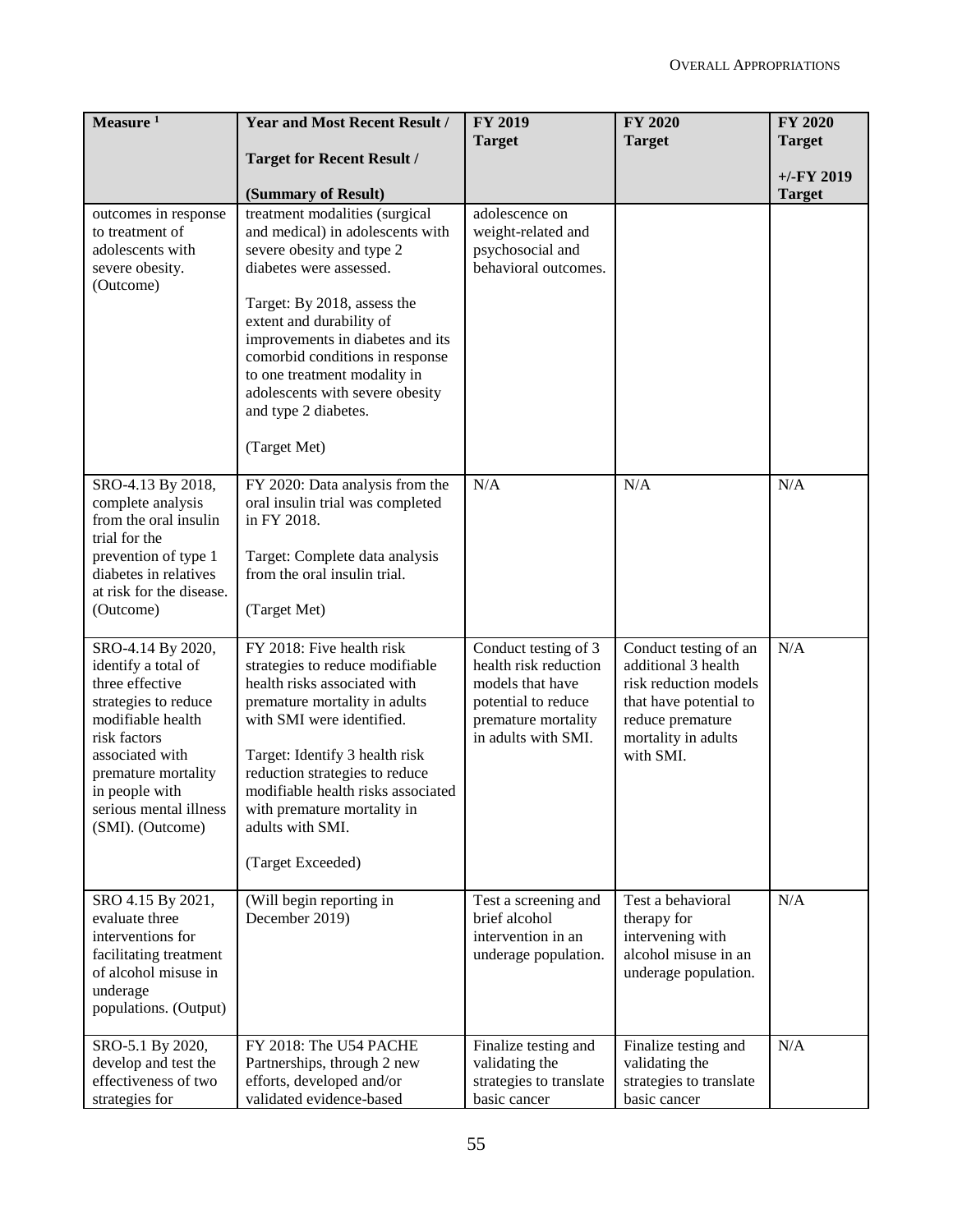| Measure <sup>1</sup>                          | <b>Year and Most Recent Result /</b>                        | <b>FY 2019</b>                     | <b>FY 2020</b>                        | <b>FY 2020</b> |
|-----------------------------------------------|-------------------------------------------------------------|------------------------------------|---------------------------------------|----------------|
|                                               |                                                             | <b>Target</b>                      | <b>Target</b>                         | <b>Target</b>  |
|                                               | <b>Target for Recent Result /</b>                           |                                    |                                       |                |
|                                               |                                                             |                                    |                                       | $+/-$ FY 2019  |
|                                               | (Summary of Result)                                         |                                    |                                       | <b>Target</b>  |
| translating cancer                            | interventions and tools to help                             | knowledge, clinical                | knowledge, clinical                   |                |
| knowledge, clinical                           | reduce the burden of cancer                                 | or behavioral                      | or behavioral                         |                |
| interventions, or                             | disparities in underserved                                  | interventions to                   | interventions to                      |                |
| behavioral                                    | communities across the United                               | underserved                        | underserved                           |                |
| interventions to                              | States. These partnerships                                  | communities and                    | communities and into                  |                |
| underserved<br>communities in                 | continue to work with various                               | into clinical practice.            | clinical practice.                    |                |
| community-based                               | community-based organizations<br>(including faith-based     |                                    |                                       |                |
| clinical settings.                            | organizations and community-                                |                                    |                                       |                |
| (Outcome)                                     | based clinical practices and                                |                                    |                                       |                |
|                                               | organizations) to                                           |                                    |                                       |                |
|                                               | disseminate/translate the                                   |                                    |                                       |                |
|                                               | interventions and tools for use in                          |                                    |                                       |                |
|                                               | diverse communities.                                        |                                    |                                       |                |
|                                               |                                                             |                                    |                                       |                |
|                                               | Target: Develop and support 2                               |                                    |                                       |                |
|                                               | partnerships to test validated                              |                                    |                                       |                |
|                                               | basic cancer knowledge, clinical                            |                                    |                                       |                |
|                                               | or behavioral interventions to                              |                                    |                                       |                |
|                                               | diverse communities in clinical                             |                                    |                                       |                |
|                                               | practice.                                                   |                                    |                                       |                |
|                                               | (Target Met)                                                |                                    |                                       |                |
|                                               |                                                             |                                    |                                       |                |
| SRO-5.2 By 2018,                              | FY 2018: Investigators identified                           | N/A                                | N/A                                   | N/A            |
| (a) identify genetic                          | single nucleotide polymorphisms                             |                                    |                                       |                |
| factors that enhance                          | (SNPs) that correlate with                                  |                                    |                                       |                |
| or reduce the risk of                         | emphysema, but not with specific                            |                                    |                                       |                |
| development and                               | patterns of emphysema. Eight                                |                                    |                                       |                |
| progression of                                | gene variants have been                                     |                                    |                                       |                |
| chronic obstructive                           | identified that associate with four                         |                                    |                                       |                |
| pulmonary disease                             | emphysema patterns.                                         |                                    |                                       |                |
| (COPD) and (b)                                |                                                             |                                    |                                       |                |
| validate new genetic                          | Target: Identify 1-5 genomic loci                           |                                    |                                       |                |
| and clinical criteria<br>that may be added to | that correlate with specific lung<br>patterns of emphysema. |                                    |                                       |                |
| COPD classification                           |                                                             |                                    |                                       |                |
| and contribute to                             | (Target Not Met but Improved)                               |                                    |                                       |                |
| better and/or earlier                         |                                                             |                                    |                                       |                |
| diagnosis or                                  |                                                             |                                    |                                       |                |
| prognosis of the                              |                                                             |                                    |                                       |                |
| disease. (Output)                             |                                                             |                                    |                                       |                |
| SRO-5.3 By 2023,                              | FY 2018: NIH continued                                      | Begin analysis of                  | Continue analysis of                  | N/A            |
| identify risk and                             | confirmation of genomic regions                             | genomic regions of                 | <b>ADSP</b> Discovery                 |                |
| protective alleles that                       | of interest in the Discovery Phase                          | interest in the ADSP               | Follow-Up Phase in                    |                |
| lead to one novel                             | using samples from the                                      | Discovery Follow-                  | ethnically diverse                    |                |
| therapeutic approach,                         | Replication Phase, continued                                | Up Phase using                     | cohorts. Continue                     |                |
| drug target, or<br>pathway to                 | harmonization of Discovery<br>Phase and Replication Phase   | whole genome<br>sequence data from | confirmation of<br>genomic regions of |                |
| prevention for late-                          | datasets, and began analysis of                             | ethnically diverse                 | interest from                         |                |
|                                               |                                                             |                                    |                                       |                |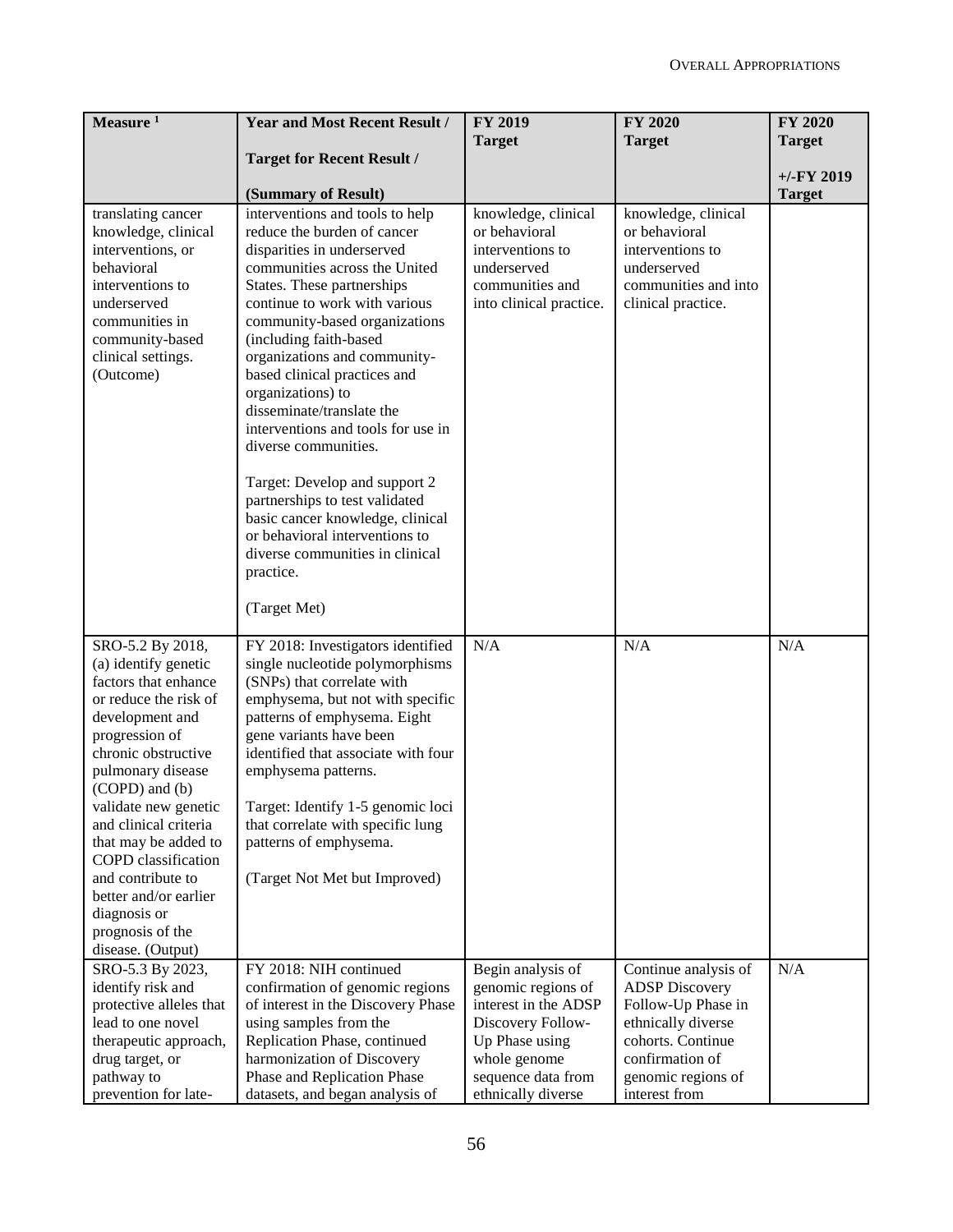| Measure $1$                                                                                                                                                              | <b>Year and Most Recent Result /</b>                                                                                                                                                                                                                                                                                                                                                                                                                                                                                               | <b>FY 2019</b><br><b>Target</b>                                                                                                                                                                                                       | <b>FY 2020</b><br><b>Target</b>                                                                                                                           | FY 2020<br><b>Target</b>      |
|--------------------------------------------------------------------------------------------------------------------------------------------------------------------------|------------------------------------------------------------------------------------------------------------------------------------------------------------------------------------------------------------------------------------------------------------------------------------------------------------------------------------------------------------------------------------------------------------------------------------------------------------------------------------------------------------------------------------|---------------------------------------------------------------------------------------------------------------------------------------------------------------------------------------------------------------------------------------|-----------------------------------------------------------------------------------------------------------------------------------------------------------|-------------------------------|
|                                                                                                                                                                          | <b>Target for Recent Result /</b>                                                                                                                                                                                                                                                                                                                                                                                                                                                                                                  |                                                                                                                                                                                                                                       |                                                                                                                                                           |                               |
|                                                                                                                                                                          | (Summary of Result)                                                                                                                                                                                                                                                                                                                                                                                                                                                                                                                |                                                                                                                                                                                                                                       |                                                                                                                                                           | $+/-FY$ 2019<br><b>Target</b> |
| onset Alzheimer's<br>disease. (Output)                                                                                                                                   | genomes of minority cohorts.<br>Target: Continue confirmation of<br>genomic regions of interest in the<br>Discovery Phase using samples<br>from the Replication Phase.<br>Continue harmonization of<br>Discovery Phase and Replication<br>Phase datasets. Begin analysis of<br>genomic regions of interest in the<br>genomes of minority cohorts.<br>(Target Met)                                                                                                                                                                  | cohorts. Continue<br>confirmation of<br>genomic regions of<br>interest in the<br>Discovery Phase<br>using samples from<br>the Follow-Up<br>Phase. Continue<br>harmonization of<br>Discovery Phase and<br>Follow-Up Phase<br>datasets. | Discovery Phase and<br>Discovery Follow-Up<br>Phase in ethnically<br>diverse datasets.<br>Compare data on<br>genomic regions of<br>interest by ethnicity. |                               |
| SRO-5.5 By 2018,<br>complete pre-<br>commercial<br>development of a<br>point-of-care<br>technology targeted<br>for use in primary<br>care setting. (Output)              | FY 2018: Self-collected samples<br>used in a point-of-care device<br>developed for use in a primary<br>care, clinic, or potentially at<br>home, was found to be highly<br>preferably for most patients who<br>participated in the study. The<br>sample collection method was<br>found to be easy and patients<br>were willing to wait 30 minutes<br>to receive the test results.<br>Target: Support research on<br>refinement of one or two devices<br>for use in primary care that<br>includes end-user feedback.<br>(Target Met) | N/A                                                                                                                                                                                                                                   | N/A                                                                                                                                                       | N/A                           |
| SRO-5.8 By 2022,<br>obtain pre-clinical<br>and clinical data from<br>newly initiated and<br>current studies to<br>evaluate 1-2 HIV<br>vaccine candidate(s).<br>(Outcome) | FY 2018: HVTN 705, a Phase 2b<br>efficacy study, was initiated and<br>is being conducted in women 18-<br>35 years of age in sub-Saharan<br>Africa.<br>Target: Initiate a Phase 2b<br>vaccine efficacy study using an<br>experimental vaccine regimen in<br>a new population.<br>(Target Met)                                                                                                                                                                                                                                       | Evaluate 1-2<br>alternative HIV<br>vaccine candidates'<br>suitability for human<br>testing.                                                                                                                                           | Further explore<br>identification of<br>correlates of<br>protection in non-<br>human primate<br>animal models.                                            | $\rm N/A$                     |
| SRO-5.10 By 2020,<br>assess the<br>effectiveness of five<br>to seven                                                                                                     | FY 2018: Intervention research<br>projects have completed<br>approximately 80 percent of<br>recruitment, and initiated                                                                                                                                                                                                                                                                                                                                                                                                             | Assess intervention<br>progress and collect                                                                                                                                                                                           | Complete analyses of<br>five to seven<br>community-based<br>participatory research                                                                        | N/A                           |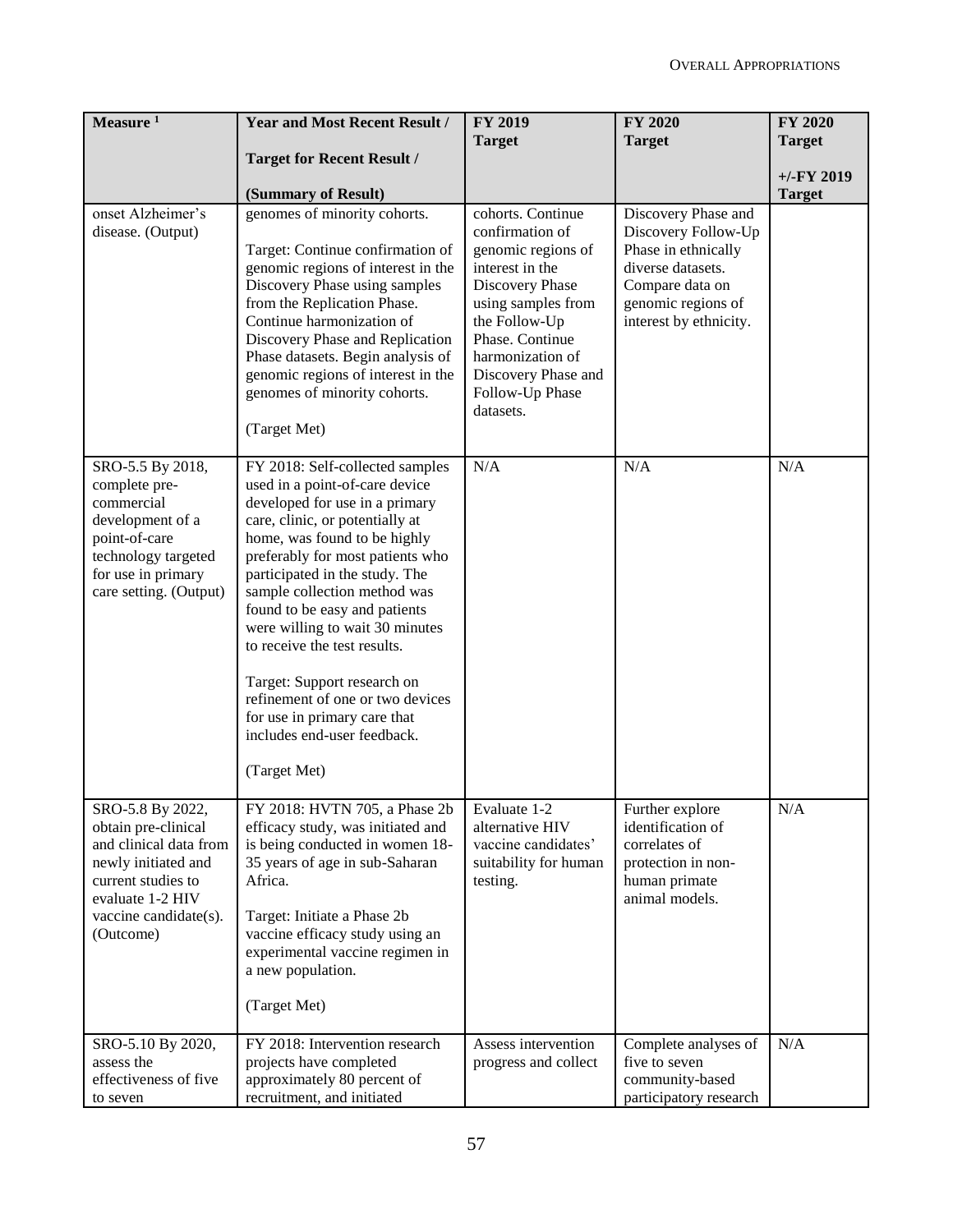| Measure $1$                                                                                                                                                                                                                                                                  | <b>Year and Most Recent Result /</b><br><b>Target for Recent Result /</b>                                                                                                                                                                                                                                                                                                                                                                                                                                                                    | <b>FY 2019</b><br><b>Target</b>                                                                                                | <b>FY 2020</b><br><b>Target</b>                                                                                                                                                                  | <b>FY 2020</b><br><b>Target</b> |
|------------------------------------------------------------------------------------------------------------------------------------------------------------------------------------------------------------------------------------------------------------------------------|----------------------------------------------------------------------------------------------------------------------------------------------------------------------------------------------------------------------------------------------------------------------------------------------------------------------------------------------------------------------------------------------------------------------------------------------------------------------------------------------------------------------------------------------|--------------------------------------------------------------------------------------------------------------------------------|--------------------------------------------------------------------------------------------------------------------------------------------------------------------------------------------------|---------------------------------|
|                                                                                                                                                                                                                                                                              | (Summary of Result)                                                                                                                                                                                                                                                                                                                                                                                                                                                                                                                          |                                                                                                                                |                                                                                                                                                                                                  | $+/-$ FY 2019<br><b>Target</b>  |
| interventions that<br>focus on eliminating<br>health disparities by<br>utilizing community<br>partnerships to<br>conduct intervention<br>research that will<br>foster sustainable<br>efforts at the<br>community level that<br>will impact disparate<br>conditions. (Output) | collection of third year<br>assessment variables to obtain<br>preliminary results and baselines.<br>Target: Assess intervention<br>progress and collect third year<br>assessment variables.<br>(Target Met)                                                                                                                                                                                                                                                                                                                                  | fourth year<br>assessment variables.                                                                                           | interventions to<br>determine<br>effectiveness in<br>impacting health<br>disparity conditions.                                                                                                   |                                 |
| SRO-5.11 By 2018,<br>develop and test three<br>to five strategies for<br>symptom<br>management that<br>reduce the effects of<br>acute and chronic<br>illness. (Output)                                                                                                       | FY 2018: Scientists have tested<br>two strategies for managing<br>symptoms such as anxiety, pain,<br>poor sleep quality, and<br>depressive symptoms.<br>Target: Test three strategies for<br>symptom management that<br>improve health outcomes across<br>multiple illness trajectories.<br>(Target Not Met)                                                                                                                                                                                                                                 | N/A                                                                                                                            | N/A                                                                                                                                                                                              | N/A                             |
| SRO-5.12 By 2020,<br>develop and/or<br>characterize 3 mouse<br>models for<br>investigation of<br>properties and<br>functions of skin<br>stem cells that can be<br>used to advance<br>research on wound<br>healing, tissue<br>engineering, or skin<br>cancer. (Outcome)       | FY 2018: Researchers using<br>mouse models identified factors<br>influencing stem-cell lifespan.<br>Characterization of a mouse<br>model in one study revealed that<br>the vitamin D receptor is required<br>for proper skin wound healing.<br>Another study uncovered a role<br>for mitochondrial DNA in skin<br>aging.<br>Target: Develop and/or<br>characterize a mouse model in<br>which skin stem cell life-span is<br>shortened, to determine whether<br>alterations in stem cell life-span<br>modulate wound healing.<br>(Target Met) | Develop and/or<br>characterize a mouse<br>model in which skin<br>stem cell<br>participation in<br>wound repair is<br>impaired. | Describe the role of<br>stem cells in skin<br>cancer development<br>by creating traceable<br>stem cells that allow<br>researchers to study<br>cancer development<br>from its earliest<br>events. | N/A                             |
| SRO-5.13 By 2022,<br>complete research to<br>the pre-clinical stage<br>of development of a<br>new or significantly                                                                                                                                                           | FY 2018: Researchers developed<br>a minimally invasive method to<br>deliver drugs across the blood<br>brain barrier and a non-invasive<br>way to track therapeutic effects                                                                                                                                                                                                                                                                                                                                                                   | Initiate research to<br>test and refine one<br>new or improved<br>technology that uses<br>acoustic, optical or                 | Initiate research of a<br>prototype technology<br>that uses acoustic,<br>optical, or<br>electromagnetic                                                                                          | N/A                             |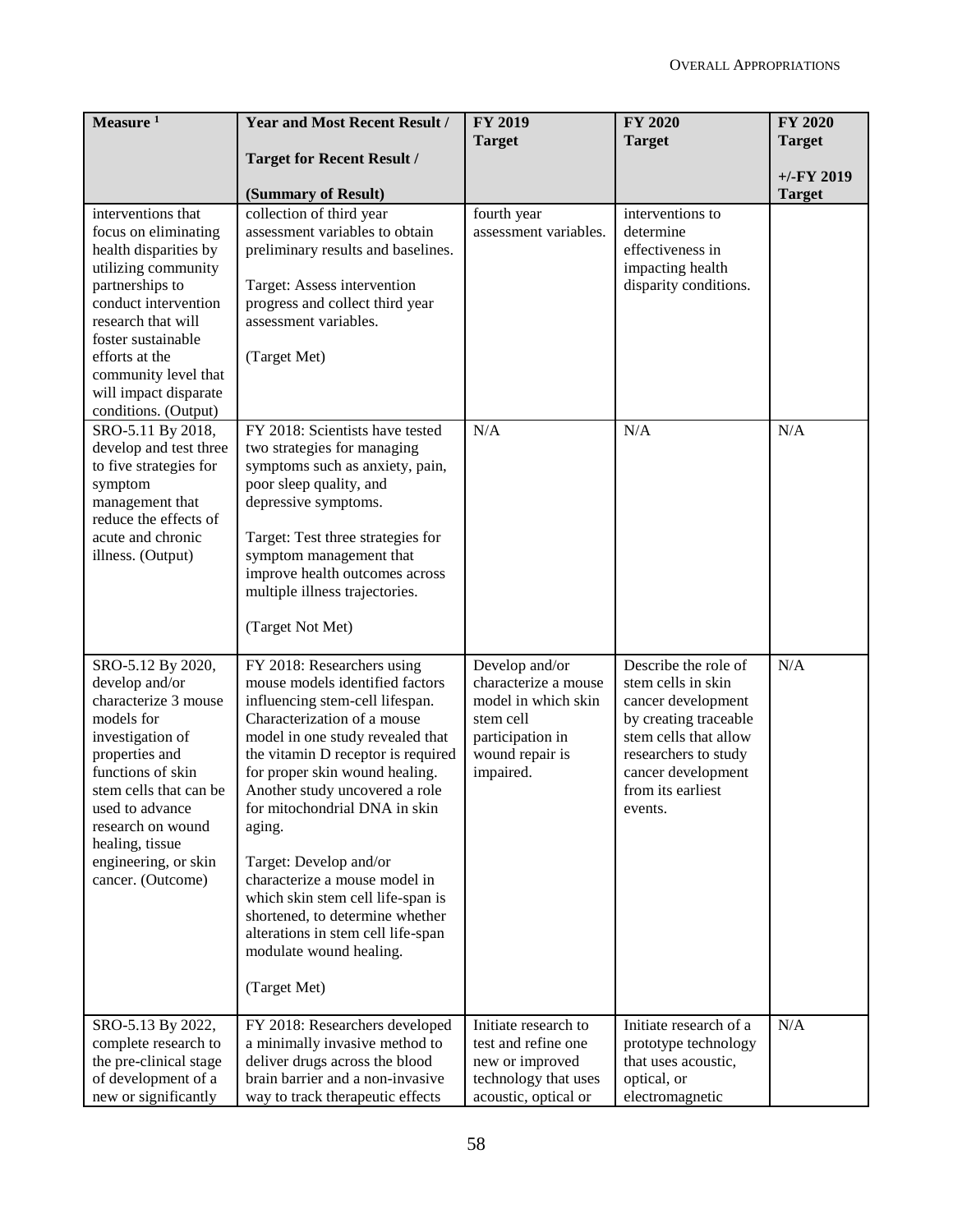| Measure <sup>1</sup>                                                                                                                                                                                                                                               | <b>Year and Most Recent Result /</b>                                                                                                                                                                                                                                                                                                                                                                                                                      | <b>FY 2019</b><br><b>Target</b>                                                                           | <b>FY 2020</b><br><b>Target</b>                                                                                                                                                                                  | <b>FY 2020</b><br><b>Target</b> |
|--------------------------------------------------------------------------------------------------------------------------------------------------------------------------------------------------------------------------------------------------------------------|-----------------------------------------------------------------------------------------------------------------------------------------------------------------------------------------------------------------------------------------------------------------------------------------------------------------------------------------------------------------------------------------------------------------------------------------------------------|-----------------------------------------------------------------------------------------------------------|------------------------------------------------------------------------------------------------------------------------------------------------------------------------------------------------------------------|---------------------------------|
|                                                                                                                                                                                                                                                                    | <b>Target for Recent Result /</b><br>(Summary of Result)                                                                                                                                                                                                                                                                                                                                                                                                  |                                                                                                           |                                                                                                                                                                                                                  | $+/-FY$ 2019<br><b>Target</b>   |
| improved targeted,<br>minimally invasive<br>biomodulation<br>technology for<br>therapy. (Outcome)                                                                                                                                                                  | in the brain using engineered<br>bacteria and ultrasound.<br>Target: Initiate preliminary<br>research on the development of<br>two new or modified<br>technologies to manipulate cells<br>as a method for treatment.<br>(Target Met)                                                                                                                                                                                                                      | electromagnetic<br>waves to manipulate<br>cells for treatment of<br>illness.                              | waves as a test case<br>in a specific disease.                                                                                                                                                                   |                                 |
| SRO-5.14 By 2020,<br>evaluate the<br>effectiveness of one<br>intervention to<br>reduce death and/or<br>neurodisability in<br>pre-term or in full<br>term infants with life-<br>threatening<br>conditions.<br>(Outcome)                                             | FY 2018: Completed enrollment<br>of 364 preterm infants in study of<br>incubator treatment. Study<br>findings have been published.<br>Target: Complete enrollment in<br>study of preterm infants<br>undergoing incubator treatment.<br>(Target Met)                                                                                                                                                                                                       | Complete enrollment<br>in transfusion study.                                                              | Complete follow-up<br>on subjects enrolled<br>in a comparative-<br>effectiveness study<br>on two surgical<br>procedures to treat<br>intestinal perforation<br>due to necrotizing<br>enterocolitis in<br>infants. | N/A                             |
| SRO-5.15 By 2025,<br>develop, refine and<br>evaluate evidence-<br>based intervention<br>strategies and<br>promote their use to<br>prevent substance<br>misuse and substance<br>use disorders and<br>their consequences in<br>underage<br>populations.<br>(Outcome) | FY 2018: Researchers developed<br>and evaluated the effects of<br>combining individual- and<br>community-level interventions to<br>reduce underage drinking by<br>American Indian youth living on<br>rural California reservations.<br>Target: Develop and/or<br>implement additional preventive<br>interventions to address underage<br>alcohol use among specific<br>underserved populations (i.e.,<br>American Indian, Alaska Native).<br>(Target Met) | Develop an<br>intervention to<br>prevent or reduce<br>alcohol misuse<br>among college age<br>individuals. | Develop a digital<br>technology-based<br>intervention to<br>prevent or reduce<br>alcohol misuse in<br>underage individuals.                                                                                      | N/A                             |
| SRO-5.16 By 2021,<br>conduct research to<br>support<br>pharmaceutical<br>labeling changes for<br>5 drugs, to reflect<br>safe and appropriate<br>dosing and use<br>specifically in<br>children. (Outcome)                                                           | FY 2018: The Pediatric Trials<br>Network has completed clinical<br>study reports on caffeine,<br>rifampin, and methadone.<br>Target: Complete one Phase I/II<br>clinical trial on a prioritized drug.<br>(Target Exceeded)                                                                                                                                                                                                                                | Begin one Phase III<br>clinical trial for drug<br>development.                                            | Obtain preliminary<br>pharmacokinetic<br>results to help assess<br>the safety for mothers<br>and infants of at least<br>3 common, off-patent<br>drugs when used by<br>breastfeeding<br>women.                    | N/A                             |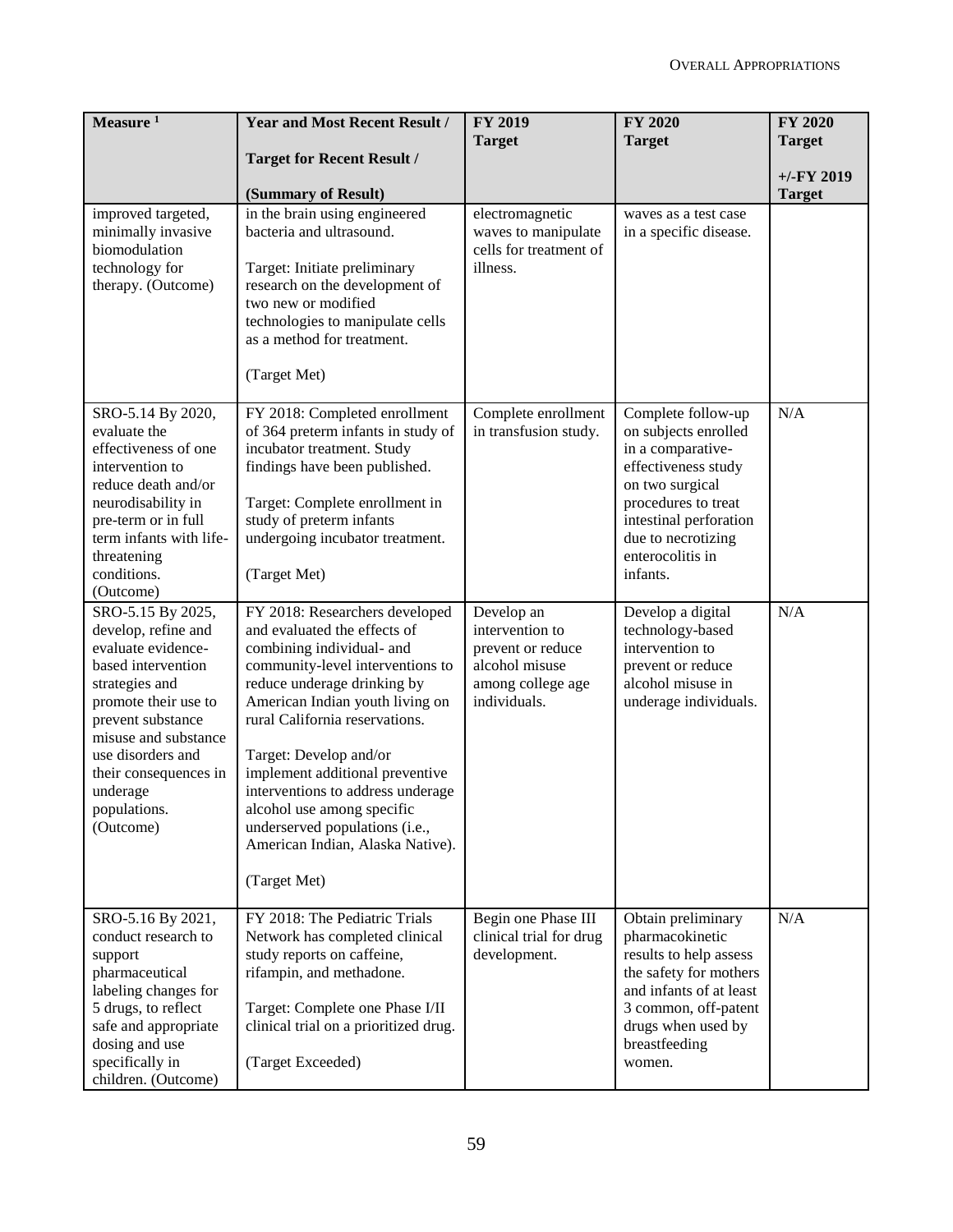| Measure <sup>1</sup>                                                                                                                                                                                                 | <b>Year and Most Recent Result /</b>                                                                                                                                                                                                                                                                                                                                                                                                                                                                                         | <b>FY 2019</b><br><b>Target</b>                                                                                                                                                                                                       | <b>FY 2020</b><br><b>Target</b>                                                                                                                                       | FY 2020<br><b>Target</b> |
|----------------------------------------------------------------------------------------------------------------------------------------------------------------------------------------------------------------------|------------------------------------------------------------------------------------------------------------------------------------------------------------------------------------------------------------------------------------------------------------------------------------------------------------------------------------------------------------------------------------------------------------------------------------------------------------------------------------------------------------------------------|---------------------------------------------------------------------------------------------------------------------------------------------------------------------------------------------------------------------------------------|-----------------------------------------------------------------------------------------------------------------------------------------------------------------------|--------------------------|
|                                                                                                                                                                                                                      | <b>Target for Recent Result /</b>                                                                                                                                                                                                                                                                                                                                                                                                                                                                                            |                                                                                                                                                                                                                                       |                                                                                                                                                                       | $+/-FY$ 2019             |
|                                                                                                                                                                                                                      | (Summary of Result)                                                                                                                                                                                                                                                                                                                                                                                                                                                                                                          |                                                                                                                                                                                                                                       |                                                                                                                                                                       | <b>Target</b>            |
| SRO-5.17 By 2022,<br>develop and test the<br>effectiveness of three<br>strategies to enhance<br>end-of-life and<br>palliative care.<br>(Outcome)                                                                     | FY 2018: Researchers developed<br>and tested the first measure of<br>decisional fatigue in surrogate<br>decision-makers of the critically<br>ill.<br>Target: Initiate development of<br>new strategies for patient- and<br>caregiver-centered decision-<br>making in end-of-life and<br>palliative care.<br>(Target Met)                                                                                                                                                                                                     | Test at least one<br>novel strategy for<br>improving care for<br>patients with<br>advanced illness<br>through shared<br>decision-making.                                                                                              | Develop and test one<br>novel strategy for<br>improving end-of-<br>life/palliative care<br>through better<br>support of family<br>members and<br>informal caregivers. | N/A                      |
| SRO-6.1 By 2023,<br>perform comparative<br>effectiveness studies<br>to test five therapies<br>for prevention or<br>treatment of type 2<br>diabetes. (Outcome)                                                        | FY 2018: The pediatric protocol<br>for the Restoring Insulin<br>Secretion study was completed.<br>Target: Complete at least one<br>Restoring Insulin Secretion<br>protocol.<br>(Target Met)                                                                                                                                                                                                                                                                                                                                  | Analyze the baseline<br>data from the three<br>Restoring Insulin<br>Secretion protocols<br>to understand<br>differences between<br>adult and pediatric<br>individuals with pre-<br>diabetes or newly<br>diagnosed type 2<br>diabetes. | Complete final visits<br>and analyze the data<br>from the Restoring<br><b>Insulin Secretion</b><br>adult medication<br>study.                                         | N/A                      |
| SRO-6.2 By 2025,<br>advance 1-2 new or<br>repurposed<br>compounds that act<br>on neurobiological<br>targets that may have<br>the potential for<br>treating alcohol or<br>other substance use<br>disorders. (Outcome) | FY 2018: To advance the<br>development of the ghrelin<br>receptor blocker PF-5190457 as a<br>potential treatment for alcohol<br>use disorder, researchers<br>conducted a preclinical study<br>with rodents to evaluate its safety<br>when administered in<br>combination with alcohol.<br>Target: Conduct at least 1 study<br>with an animal model to evaluate<br>the effect of a novel or<br>repurposed compound on a<br>neurobiological target involved<br>in alcohol or other substance use<br>disorders.<br>(Target Met) | Conduct at least 1<br>human laboratory<br>study to evaluate the<br>safety and efficacy<br>of candidate<br>compounds for<br>treating alcohol or<br>other substance use<br>disorders.                                                   | Evaluate 1 compound<br>with potential for<br>treating alcohol and<br>other substance use<br>disorders in a clinical<br>trial.                                         | N/A                      |
| SRO-7.2 By 2018,<br>develop an evidence-<br>based, online<br>resource to help                                                                                                                                        | FY 2018: Investigators<br>developed an evidence-based,<br>online resource to help people<br>who have low back pain and their                                                                                                                                                                                                                                                                                                                                                                                                 | N/A                                                                                                                                                                                                                                   | N/A                                                                                                                                                                   | N/A                      |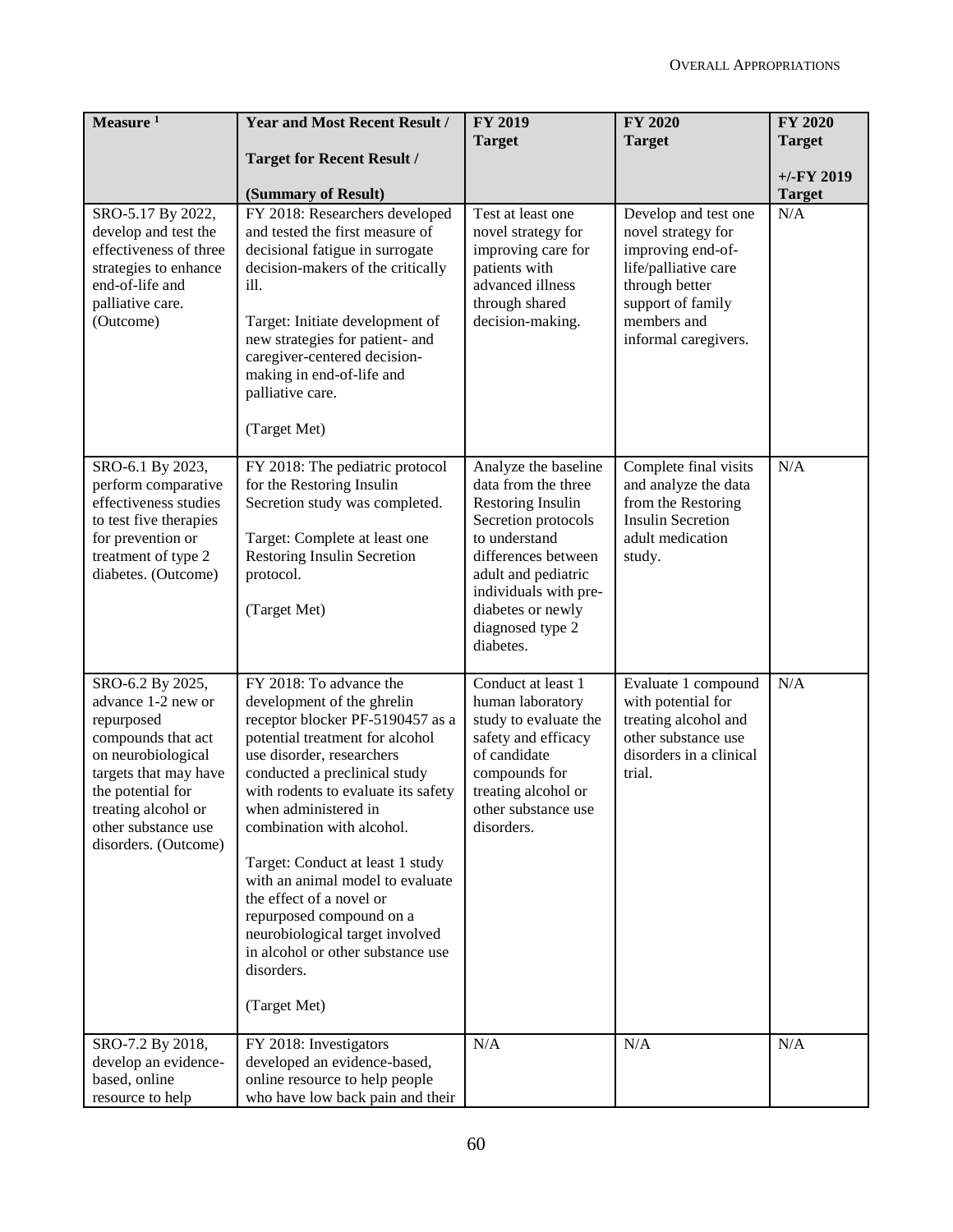| Measure $1$                                                                                                                                                                                                                                                                                       | <b>Year and Most Recent Result /</b>                                                                                                                                                                                                                                                                                                                                                                                                                                                                                       | <b>FY 2019</b><br><b>Target</b>                                                                                                                        | <b>FY 2020</b><br><b>Target</b>                                                                                                                            | <b>FY 2020</b><br><b>Target</b> |
|---------------------------------------------------------------------------------------------------------------------------------------------------------------------------------------------------------------------------------------------------------------------------------------------------|----------------------------------------------------------------------------------------------------------------------------------------------------------------------------------------------------------------------------------------------------------------------------------------------------------------------------------------------------------------------------------------------------------------------------------------------------------------------------------------------------------------------------|--------------------------------------------------------------------------------------------------------------------------------------------------------|------------------------------------------------------------------------------------------------------------------------------------------------------------|---------------------------------|
|                                                                                                                                                                                                                                                                                                   | <b>Target for Recent Result /</b>                                                                                                                                                                                                                                                                                                                                                                                                                                                                                          |                                                                                                                                                        |                                                                                                                                                            |                                 |
|                                                                                                                                                                                                                                                                                                   |                                                                                                                                                                                                                                                                                                                                                                                                                                                                                                                            |                                                                                                                                                        |                                                                                                                                                            | $+/-FY$ 2019                    |
|                                                                                                                                                                                                                                                                                                   | (Summary of Result)                                                                                                                                                                                                                                                                                                                                                                                                                                                                                                        |                                                                                                                                                        |                                                                                                                                                            | <b>Target</b>                   |
| people who have low<br>back pain and their<br>health care providers<br>apply clinical<br>evidence to<br>individual<br>circumstances when<br>weighing treatment<br>options. (Output)                                                                                                               | health care providers apply<br>clinical evidence when weighing<br>treatment options. Usability<br>testing in collaboration with<br>Consumer Reports showed that<br>the calculator informed patients<br>about their options, was useful<br>for decision making, and was<br>easy to use.<br>Target: Develop an evidence-<br>based, online resource to help<br>people who have low back pain<br>and their health care providers<br>apply clinical evidence to<br>individual circumstances when<br>weighing treatment options. |                                                                                                                                                        |                                                                                                                                                            |                                 |
|                                                                                                                                                                                                                                                                                                   | (Target Met)                                                                                                                                                                                                                                                                                                                                                                                                                                                                                                               |                                                                                                                                                        |                                                                                                                                                            |                                 |
| SRO-7.3 By 2020,<br>develop and/or<br>evaluate two<br>treatment<br>interventions using<br>health information<br>technology (HIT) to<br>improve patient<br>identification,<br>treatment delivery or<br>adherence for<br>substance use<br>disorders and related<br>health consequences.<br>(Output) | FY 2018: Research testing the<br>feasibility and efficacy of 2<br>technology-based strategies to<br>improve substance use disorder<br>treatments and adherence was<br>conducted, including (1) reSET-<br>O which is under expedited<br>review by FDA and (2) a web-<br>delivered cognitive behavior<br>therapy for veterans who screen<br>positive for PTSD and SUD.<br>Target: Develop and/or test 1-2<br>technology-based treatments for<br>substance use disorders and<br>common comorbidities.<br>(Target Met)         | Develop and/or<br>evaluate 2 HIT based<br>interventions to<br>prevent or treat<br>substance use<br>disorders or to<br>improve medication<br>adherence. | Develop and test 1-2<br>FDA-approved<br>digital therapeutic<br>interventions for<br>substance use<br>disorder treatment<br>and/or medication<br>adherence. | N/A                             |
| SRO-8.7 By 2018,<br>identify three<br>effective system<br>interventions<br>generating the<br>implementation,<br>sustainability and<br>ongoing<br>improvement of<br>research-tested<br>interventions across                                                                                        | FY 2018: Scientists investigated<br>a range of implementation<br>strategies to determine whether<br>they improved the sustainability<br>and scale-up of evidence-based<br>practices (EBPs) in child welfare,<br>Veterans Affairs and mental<br>health agencies. Findings from<br>four studies suggest that<br>implementation strategies<br>manipulated at the                                                                                                                                                              | N/A                                                                                                                                                    | N/A                                                                                                                                                        | N/A                             |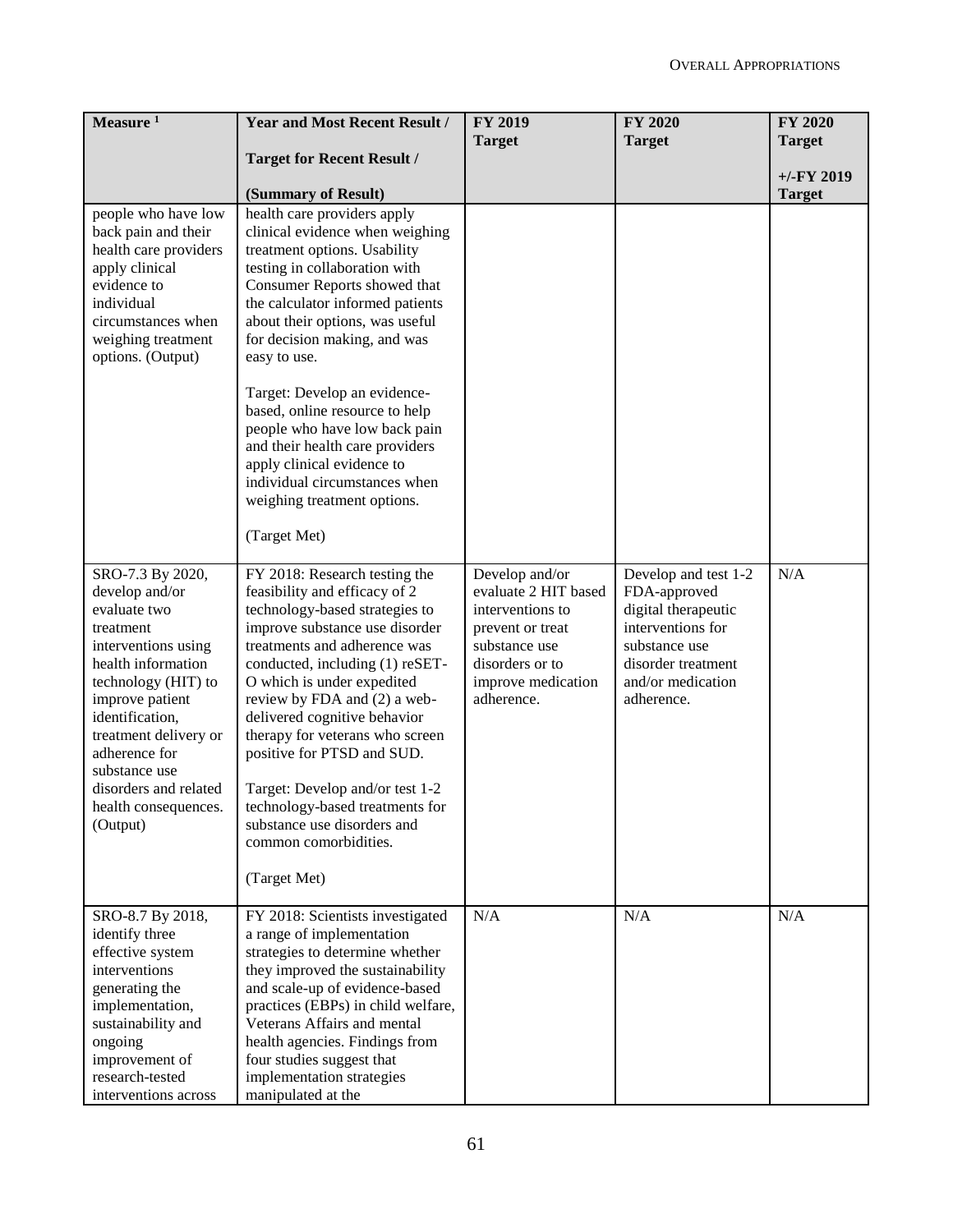| Measure $1$                                   | <b>Year and Most Recent Result /</b>                               | <b>FY 2019</b><br><b>Target</b> | <b>FY 2020</b><br><b>Target</b> | <b>FY 2020</b><br><b>Target</b> |
|-----------------------------------------------|--------------------------------------------------------------------|---------------------------------|---------------------------------|---------------------------------|
|                                               | <b>Target for Recent Result /</b>                                  |                                 |                                 |                                 |
|                                               | (Summary of Result)                                                |                                 |                                 | $+/-FY$ 2019<br><b>Target</b>   |
| health care systems.                          | organizational, community and                                      |                                 |                                 |                                 |
| (Outcome)                                     | provider levels resulted in                                        |                                 |                                 |                                 |
|                                               | improvements in workforce                                          |                                 |                                 |                                 |
|                                               | development, staff retention,                                      |                                 |                                 |                                 |
|                                               | early adoption, establishment of                                   |                                 |                                 |                                 |
|                                               | local expertise in delivering<br>EBPs, increased EBP provider      |                                 |                                 |                                 |
|                                               | knowledge, expectations and                                        |                                 |                                 |                                 |
|                                               | level of confidence in the                                         |                                 |                                 |                                 |
|                                               | ongoing utilization, and                                           |                                 |                                 |                                 |
|                                               | sustainment and scale-up of                                        |                                 |                                 |                                 |
|                                               | EBPs.                                                              |                                 |                                 |                                 |
|                                               | Target: Identify three                                             |                                 |                                 |                                 |
|                                               | implementation strategies that                                     |                                 |                                 |                                 |
|                                               | improve the sustainability and                                     |                                 |                                 |                                 |
|                                               | uptake of evidence-based<br>practices in large public services     |                                 |                                 |                                 |
|                                               | settings, such as child welfare                                    |                                 |                                 |                                 |
|                                               | and mental health agencies.                                        |                                 |                                 |                                 |
|                                               | (Target Exceeded)                                                  |                                 |                                 |                                 |
|                                               |                                                                    |                                 |                                 |                                 |
| SRO-9.2 By 2018,                              | FY 2018: Successful components                                     | N/A                             | N/A                             | N/A                             |
| identify culturally<br>appropriate, effective | of the Shake, Rattle, and Roll<br>trial are being disseminated and |                                 |                                 |                                 |
| stroke prevention/                            | implemented within community                                       |                                 |                                 |                                 |
| intervention                                  | settings.                                                          |                                 |                                 |                                 |
| programs in minority<br>communities.          | Target: Initiate dissemination and                                 |                                 |                                 |                                 |
| (Outcome)                                     | implementation (D&I) data                                          |                                 |                                 |                                 |
|                                               | analyses to identify scalable                                      |                                 |                                 |                                 |
|                                               | components of successful                                           |                                 |                                 |                                 |
|                                               | disparities intervention programs.                                 |                                 |                                 |                                 |
|                                               | (Target Met)                                                       |                                 |                                 |                                 |
|                                               |                                                                    |                                 |                                 |                                 |
| CBRR-1.1 Provide                              | FY 2018: Award rate to                                             | $N\geq 10\%$                    | $N\geq 10\%$                    | N/A                             |
| research training for<br>predoctoral trainees | comparison group reached 11%                                       |                                 |                                 |                                 |
| and fellows that                              | Target: $N \ge 10\%$                                               |                                 |                                 |                                 |
| promotes greater                              |                                                                    |                                 |                                 |                                 |
| retention and long-                           | (Target Met)                                                       |                                 |                                 |                                 |
| term success in<br>research careers.          |                                                                    |                                 |                                 |                                 |
| (Output)                                      |                                                                    |                                 |                                 |                                 |
| CBRR-1.2 Provide                              | FY 2018: Award rate to                                             | $N\geq 10\%$                    | $N\geq 10\%$                    | N/A                             |
| research training for                         | comparison group reached 14%                                       |                                 |                                 |                                 |
| postdoctoral fellows                          | and exceeded the target by 4%.                                     |                                 |                                 |                                 |
| that promotes greater                         |                                                                    |                                 |                                 |                                 |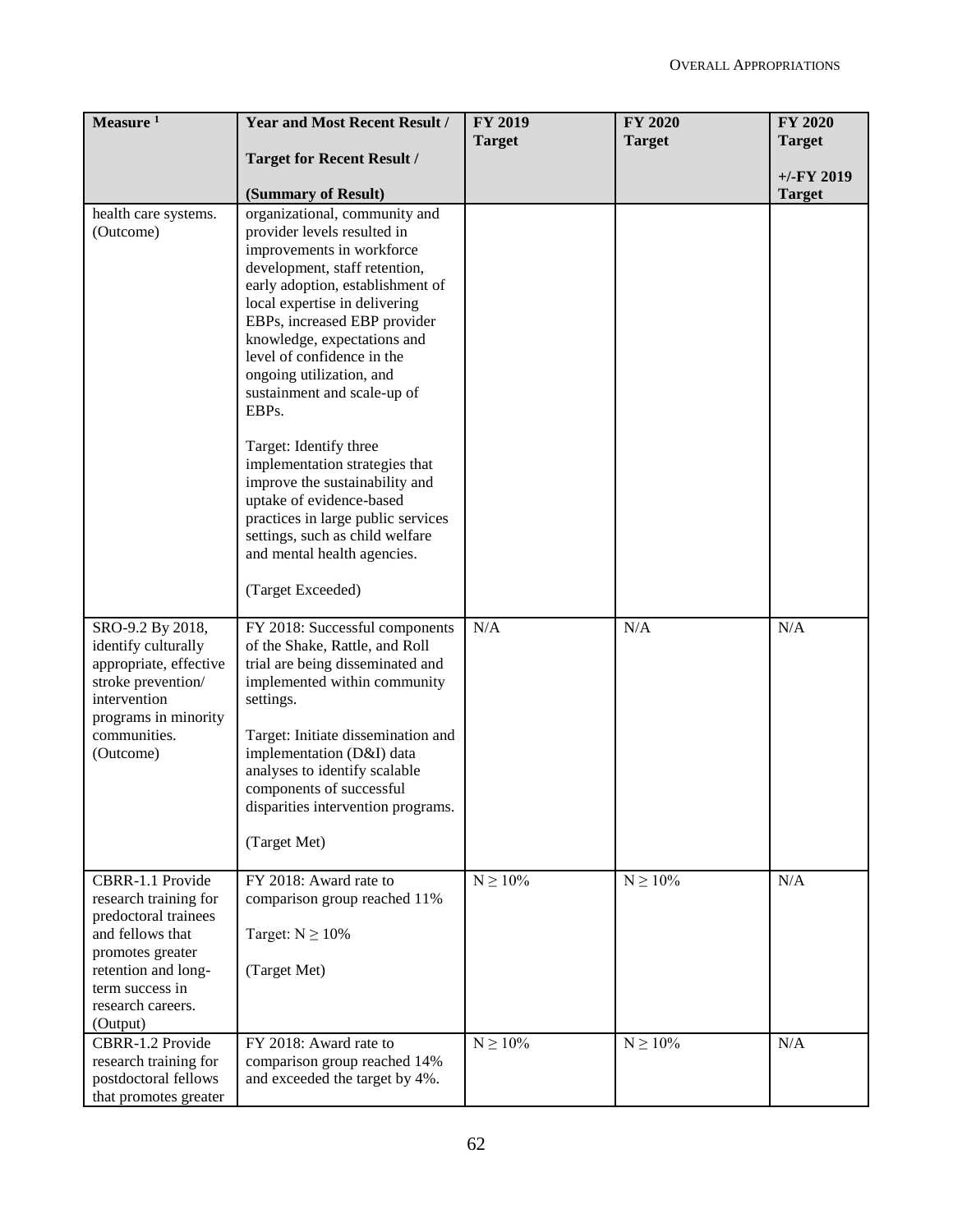| Measure $1$                               | <b>Year and Most Recent Result /</b>                                  | <b>FY 2019</b><br><b>Target</b>  | <b>FY 2020</b><br><b>Target</b>       | <b>FY 2020</b><br><b>Target</b> |
|-------------------------------------------|-----------------------------------------------------------------------|----------------------------------|---------------------------------------|---------------------------------|
|                                           | <b>Target for Recent Result /</b>                                     |                                  |                                       |                                 |
|                                           |                                                                       |                                  |                                       | $+/-FY$ 2019                    |
| retention and long-                       | (Summary of Result)<br>Target: $N \ge 10\%$                           |                                  |                                       | <b>Target</b>                   |
| term success in                           |                                                                       |                                  |                                       |                                 |
| research careers.                         | (Target Exceeded)                                                     |                                  |                                       |                                 |
| (Output)                                  |                                                                       |                                  |                                       |                                 |
| <b>CBRR-2 Promote</b>                     | FY 2018: NBS Cloud Migration                                          | (Development                     | (Deployment [Dep])                    | N/A                             |
| data sharing and                          | is deferred due to priority                                           | [Dev]) Continue                  | Conduct priority                      |                                 |
| provide information                       | operational audit findings.                                           | development of                   | deployment activities                 |                                 |
| in real time through                      |                                                                       | remediation                      | for the Funds                         |                                 |
| the NIH Business                          | Target: (Development [Dev])<br>Initiate development of planned        | activities to comply<br>with HHS | Configuration<br>Initiative to comply |                                 |
| System (NBS) by<br>developing,            | business modules to build                                             | Accounting                       | with one of the NIH                   |                                 |
| integrating,                              | capacity and functionality of the                                     | <b>Treatment Manual</b>          | Corrective Action                     |                                 |
| deploying and                             | NIH Business System. * Planned                                        | (ATM) and other                  | Plan remediation                      |                                 |
| maintaining business                      | - NBS Hosting to Oracle Cloud                                         | <b>Treasury Mandates</b>         | efforts.                              |                                 |
| modules. (Output)                         |                                                                       | to increase accuracy             |                                       |                                 |
|                                           | (Target Not Met)                                                      | and functionality of             |                                       |                                 |
|                                           |                                                                       | the NIH Business                 |                                       |                                 |
|                                           |                                                                       | System.                          |                                       |                                 |
| CBRR-4 By 2021,                           | FY 2018: As of September 2018,                                        | Deliver phenotyping              | Deliver phenotyping                   | N/A                             |
| produce and                               | over 800 juvenile knockout cell                                       | on 600 knockout                  | on 600 knockout                       |                                 |
| phenotype 2500                            | lines have been characterized                                         | (KO) juvenile lines.             | (KO) juvenile lines                   |                                 |
| knockout (KO)                             | (phenotyped).                                                         |                                  |                                       |                                 |
| mouse strains to                          |                                                                       |                                  |                                       |                                 |
| enhance the capacity                      | Target: Deliver phenotyping on                                        |                                  |                                       |                                 |
| of researchers to                         | 500 knockout (KO) juvenile                                            |                                  |                                       |                                 |
| investigate the in                        | lines.                                                                |                                  |                                       |                                 |
| vivo function of                          |                                                                       |                                  |                                       |                                 |
| mammalian genes<br>and identify new       | (Target Exceeded)                                                     |                                  |                                       |                                 |
| models of human                           |                                                                       |                                  |                                       |                                 |
| disease. (Outcome)                        |                                                                       |                                  |                                       |                                 |
| CBRR-5 By 2019,                           | FY 2018: Three CTSA Trial                                             | Launch at least two              | N/A                                   | N/A                             |
| enhance the Clinical                      | Innovation Centers and one                                            | multi-site clinical              |                                       |                                 |
| and Translational                         | <b>CTSA Recruitment Centers have</b>                                  | trials within the                |                                       |                                 |
| <b>Science Awards</b>                     | been established. Innovative                                          | CTSA trial                       |                                       |                                 |
| (CTSA) Program by                         | resources to support the Network                                      | innovation network.              |                                       |                                 |
| establishing                              | have been developed, such as a                                        |                                  |                                       |                                 |
| resources, processes<br>and guidelines to | Central IRB, Standard<br>Agreements to streamline the                 |                                  |                                       |                                 |
| streamline and                            | contracting process and facilitate                                    |                                  |                                       |                                 |
| accelerate the                            | the rapid exchange of contracting                                     |                                  |                                       |                                 |
| implementation of                         | information, Trial Innovation                                         |                                  |                                       |                                 |
| multisite clinical                        | Dashboards, and a Proposal                                            |                                  |                                       |                                 |
| trials. (Output)                          | Management Database.                                                  |                                  |                                       |                                 |
|                                           |                                                                       |                                  |                                       |                                 |
|                                           | Target: Establish CTSA Program<br>multisite clinical trial innovation |                                  |                                       |                                 |
|                                           | resources which will include the                                      |                                  |                                       |                                 |
|                                           | Trial Innovation Centers and                                          |                                  |                                       |                                 |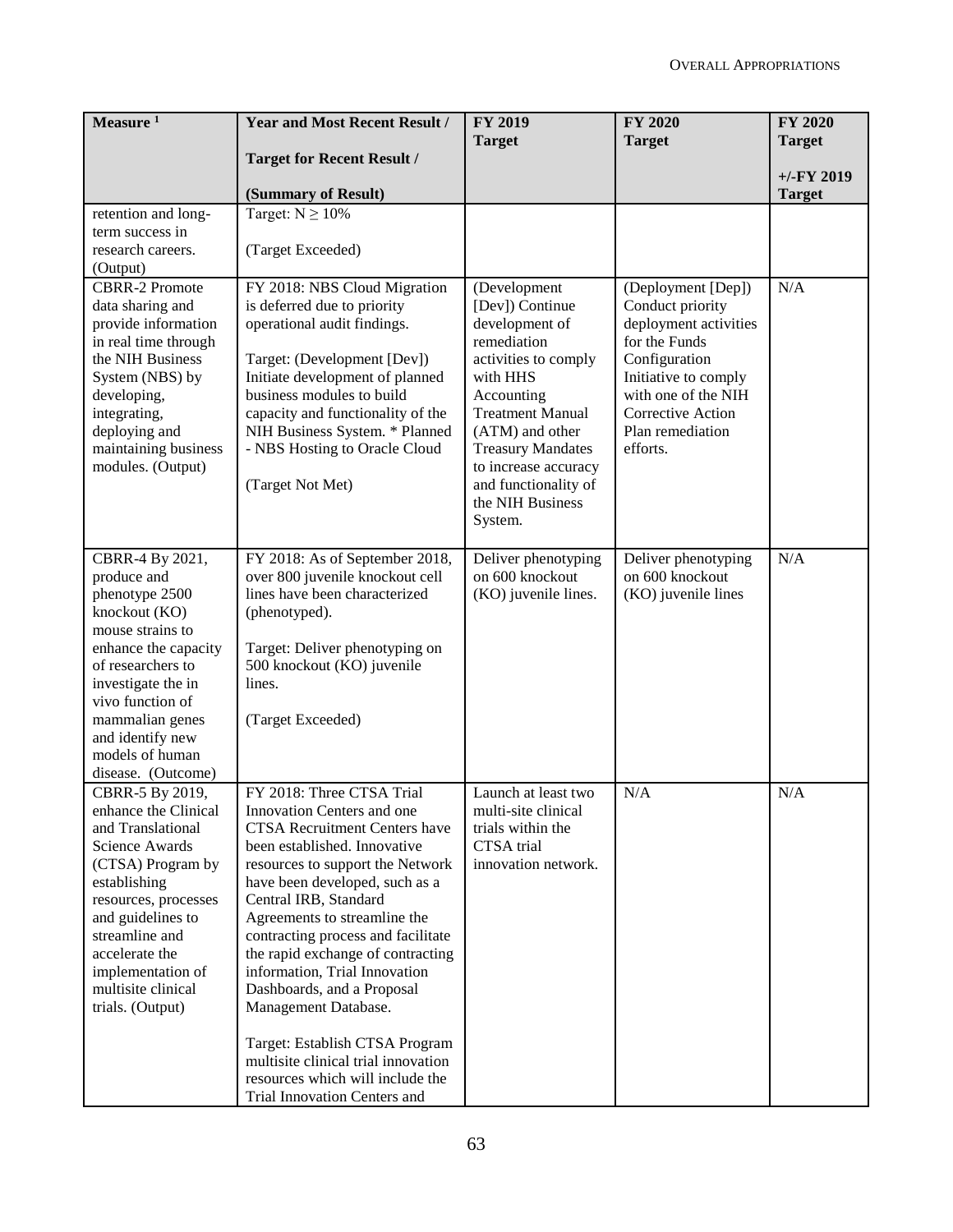| <b>Target for Recent Result /</b><br>$+/-$ FY 2019<br>(Summary of Result)<br><b>Target</b><br>Recruitment Innovation Centers.<br>(Target Met)<br>FY 2018: The Biomedical<br>N/A<br>Establish 200-300<br>N/A<br>CBRR-6 By 2019,<br>launch and establish<br>Citizen Science Hub, called<br>registered users of<br>the site and 5<br>a Biomedical Citizen<br>CitSciBio, was successfully<br>developed and launched.<br>subgroups for the<br>Science Hub to serve<br><b>Biomedical Citizen</b><br>as an online<br>Science Hub.<br>collaboration space<br>Target: Complete development &<br>launch the Biomedical Citizen<br>for biomedical<br>Science Hub.<br>citizen science<br>research efforts in<br>(Target Met)<br>cancer biology.<br>(Output)<br>CBRR-9 By 2020,<br>FY 2018: A cumulative 1,826<br>N/A<br>Enroll 2,002<br>Enroll a total of 2,352<br>enroll a total of 2,352<br>participants were enrolled in<br>cumulative<br>participants in<br>participants in<br>GenomeConnect.<br>GenomeConnect,<br>participants in<br>GenomeConnect,<br>ClinGen's Patient<br>GenomeConnect.<br>ClinGen's Patient<br>Target: Enroll 1,652 cumulative<br>Registry.<br>Registry. (Output)<br>participants in GenomeConnect.<br>(Target Exceeded)<br>Enroll 50 children<br>CBRR-10 By 2020,<br>FY 2018: More than 50 children<br>Enroll 50 children<br>N/A<br>enroll 180 children<br>were enrolled in the PHN in<br>with complex<br>with complex<br>into the Pediatric<br>2018.<br>congenital heart<br>congenital heart<br>disease in a clinical<br>disease in a clinical<br><b>Heart Network</b><br>(PHN) to support a<br>Target: Enroll 50 children with<br>research study.<br>research study<br>research resource for<br>complex congenital heart disease<br>investigators<br>in a clinical research study.<br>conducting research<br>in congenital heart<br>(Target Met)<br>disease across the age<br>spectrum. (Output)<br>N/A<br>N/A<br>N/A<br>CBRR-14 By 2018,<br>FY 2018: In FY 2018, StrokeNet<br>establish and utilize a<br>completed enrollment in four<br>national clinical<br>stroke clinical trials that were<br>conducted within the network.<br>network to conduct<br>five stroke clinical<br>trials using shared<br>Target: Complete enrollment in 1<br>infrastructure and<br>to 3 trials being conducted within<br>the stroke network.<br>efficient processes.<br>(Output)<br>(Target Exceeded)<br>N/A<br>Review results from<br>Make data from the<br>CBRR-18 By 2021,<br>FY 2018: A cognitive assessment<br>Harmonized<br>develop and validate<br>protocol was applied in the US<br>the assessment<br>Health and Retirement Study and<br>Cognitive<br>a new protocol for<br>protocol as deployed | Measure <sup>1</sup> | <b>Year and Most Recent Result /</b> | <b>FY 2019</b><br><b>Target</b> | <b>FY 2020</b><br><b>Target</b> | <b>FY 2020</b><br><b>Target</b> |
|----------------------------------------------------------------------------------------------------------------------------------------------------------------------------------------------------------------------------------------------------------------------------------------------------------------------------------------------------------------------------------------------------------------------------------------------------------------------------------------------------------------------------------------------------------------------------------------------------------------------------------------------------------------------------------------------------------------------------------------------------------------------------------------------------------------------------------------------------------------------------------------------------------------------------------------------------------------------------------------------------------------------------------------------------------------------------------------------------------------------------------------------------------------------------------------------------------------------------------------------------------------------------------------------------------------------------------------------------------------------------------------------------------------------------------------------------------------------------------------------------------------------------------------------------------------------------------------------------------------------------------------------------------------------------------------------------------------------------------------------------------------------------------------------------------------------------------------------------------------------------------------------------------------------------------------------------------------------------------------------------------------------------------------------------------------------------------------------------------------------------------------------------------------------------------------------------------------------------------------------------------------------------------------------------------------------------------------------------------------------------------------------------------------------------------------------------------------------------------------------------------------------------------------------------------------------------------------------------------------------------------------------------------------------------------------------------------|----------------------|--------------------------------------|---------------------------------|---------------------------------|---------------------------------|
|                                                                                                                                                                                                                                                                                                                                                                                                                                                                                                                                                                                                                                                                                                                                                                                                                                                                                                                                                                                                                                                                                                                                                                                                                                                                                                                                                                                                                                                                                                                                                                                                                                                                                                                                                                                                                                                                                                                                                                                                                                                                                                                                                                                                                                                                                                                                                                                                                                                                                                                                                                                                                                                                                                          |                      |                                      |                                 |                                 |                                 |
|                                                                                                                                                                                                                                                                                                                                                                                                                                                                                                                                                                                                                                                                                                                                                                                                                                                                                                                                                                                                                                                                                                                                                                                                                                                                                                                                                                                                                                                                                                                                                                                                                                                                                                                                                                                                                                                                                                                                                                                                                                                                                                                                                                                                                                                                                                                                                                                                                                                                                                                                                                                                                                                                                                          |                      |                                      |                                 |                                 |                                 |
|                                                                                                                                                                                                                                                                                                                                                                                                                                                                                                                                                                                                                                                                                                                                                                                                                                                                                                                                                                                                                                                                                                                                                                                                                                                                                                                                                                                                                                                                                                                                                                                                                                                                                                                                                                                                                                                                                                                                                                                                                                                                                                                                                                                                                                                                                                                                                                                                                                                                                                                                                                                                                                                                                                          |                      |                                      |                                 |                                 |                                 |
|                                                                                                                                                                                                                                                                                                                                                                                                                                                                                                                                                                                                                                                                                                                                                                                                                                                                                                                                                                                                                                                                                                                                                                                                                                                                                                                                                                                                                                                                                                                                                                                                                                                                                                                                                                                                                                                                                                                                                                                                                                                                                                                                                                                                                                                                                                                                                                                                                                                                                                                                                                                                                                                                                                          |                      |                                      |                                 |                                 |                                 |
|                                                                                                                                                                                                                                                                                                                                                                                                                                                                                                                                                                                                                                                                                                                                                                                                                                                                                                                                                                                                                                                                                                                                                                                                                                                                                                                                                                                                                                                                                                                                                                                                                                                                                                                                                                                                                                                                                                                                                                                                                                                                                                                                                                                                                                                                                                                                                                                                                                                                                                                                                                                                                                                                                                          |                      |                                      |                                 |                                 |                                 |
|                                                                                                                                                                                                                                                                                                                                                                                                                                                                                                                                                                                                                                                                                                                                                                                                                                                                                                                                                                                                                                                                                                                                                                                                                                                                                                                                                                                                                                                                                                                                                                                                                                                                                                                                                                                                                                                                                                                                                                                                                                                                                                                                                                                                                                                                                                                                                                                                                                                                                                                                                                                                                                                                                                          |                      |                                      |                                 |                                 |                                 |
|                                                                                                                                                                                                                                                                                                                                                                                                                                                                                                                                                                                                                                                                                                                                                                                                                                                                                                                                                                                                                                                                                                                                                                                                                                                                                                                                                                                                                                                                                                                                                                                                                                                                                                                                                                                                                                                                                                                                                                                                                                                                                                                                                                                                                                                                                                                                                                                                                                                                                                                                                                                                                                                                                                          |                      |                                      |                                 |                                 |                                 |
|                                                                                                                                                                                                                                                                                                                                                                                                                                                                                                                                                                                                                                                                                                                                                                                                                                                                                                                                                                                                                                                                                                                                                                                                                                                                                                                                                                                                                                                                                                                                                                                                                                                                                                                                                                                                                                                                                                                                                                                                                                                                                                                                                                                                                                                                                                                                                                                                                                                                                                                                                                                                                                                                                                          |                      |                                      |                                 |                                 |                                 |
|                                                                                                                                                                                                                                                                                                                                                                                                                                                                                                                                                                                                                                                                                                                                                                                                                                                                                                                                                                                                                                                                                                                                                                                                                                                                                                                                                                                                                                                                                                                                                                                                                                                                                                                                                                                                                                                                                                                                                                                                                                                                                                                                                                                                                                                                                                                                                                                                                                                                                                                                                                                                                                                                                                          |                      |                                      |                                 |                                 |                                 |
|                                                                                                                                                                                                                                                                                                                                                                                                                                                                                                                                                                                                                                                                                                                                                                                                                                                                                                                                                                                                                                                                                                                                                                                                                                                                                                                                                                                                                                                                                                                                                                                                                                                                                                                                                                                                                                                                                                                                                                                                                                                                                                                                                                                                                                                                                                                                                                                                                                                                                                                                                                                                                                                                                                          |                      |                                      |                                 |                                 |                                 |
|                                                                                                                                                                                                                                                                                                                                                                                                                                                                                                                                                                                                                                                                                                                                                                                                                                                                                                                                                                                                                                                                                                                                                                                                                                                                                                                                                                                                                                                                                                                                                                                                                                                                                                                                                                                                                                                                                                                                                                                                                                                                                                                                                                                                                                                                                                                                                                                                                                                                                                                                                                                                                                                                                                          |                      |                                      |                                 |                                 |                                 |
|                                                                                                                                                                                                                                                                                                                                                                                                                                                                                                                                                                                                                                                                                                                                                                                                                                                                                                                                                                                                                                                                                                                                                                                                                                                                                                                                                                                                                                                                                                                                                                                                                                                                                                                                                                                                                                                                                                                                                                                                                                                                                                                                                                                                                                                                                                                                                                                                                                                                                                                                                                                                                                                                                                          |                      |                                      |                                 |                                 |                                 |
|                                                                                                                                                                                                                                                                                                                                                                                                                                                                                                                                                                                                                                                                                                                                                                                                                                                                                                                                                                                                                                                                                                                                                                                                                                                                                                                                                                                                                                                                                                                                                                                                                                                                                                                                                                                                                                                                                                                                                                                                                                                                                                                                                                                                                                                                                                                                                                                                                                                                                                                                                                                                                                                                                                          |                      |                                      |                                 |                                 |                                 |
|                                                                                                                                                                                                                                                                                                                                                                                                                                                                                                                                                                                                                                                                                                                                                                                                                                                                                                                                                                                                                                                                                                                                                                                                                                                                                                                                                                                                                                                                                                                                                                                                                                                                                                                                                                                                                                                                                                                                                                                                                                                                                                                                                                                                                                                                                                                                                                                                                                                                                                                                                                                                                                                                                                          |                      |                                      |                                 |                                 |                                 |
|                                                                                                                                                                                                                                                                                                                                                                                                                                                                                                                                                                                                                                                                                                                                                                                                                                                                                                                                                                                                                                                                                                                                                                                                                                                                                                                                                                                                                                                                                                                                                                                                                                                                                                                                                                                                                                                                                                                                                                                                                                                                                                                                                                                                                                                                                                                                                                                                                                                                                                                                                                                                                                                                                                          |                      |                                      |                                 |                                 |                                 |
|                                                                                                                                                                                                                                                                                                                                                                                                                                                                                                                                                                                                                                                                                                                                                                                                                                                                                                                                                                                                                                                                                                                                                                                                                                                                                                                                                                                                                                                                                                                                                                                                                                                                                                                                                                                                                                                                                                                                                                                                                                                                                                                                                                                                                                                                                                                                                                                                                                                                                                                                                                                                                                                                                                          |                      |                                      |                                 |                                 |                                 |
|                                                                                                                                                                                                                                                                                                                                                                                                                                                                                                                                                                                                                                                                                                                                                                                                                                                                                                                                                                                                                                                                                                                                                                                                                                                                                                                                                                                                                                                                                                                                                                                                                                                                                                                                                                                                                                                                                                                                                                                                                                                                                                                                                                                                                                                                                                                                                                                                                                                                                                                                                                                                                                                                                                          |                      |                                      |                                 |                                 |                                 |
|                                                                                                                                                                                                                                                                                                                                                                                                                                                                                                                                                                                                                                                                                                                                                                                                                                                                                                                                                                                                                                                                                                                                                                                                                                                                                                                                                                                                                                                                                                                                                                                                                                                                                                                                                                                                                                                                                                                                                                                                                                                                                                                                                                                                                                                                                                                                                                                                                                                                                                                                                                                                                                                                                                          |                      |                                      |                                 |                                 |                                 |
|                                                                                                                                                                                                                                                                                                                                                                                                                                                                                                                                                                                                                                                                                                                                                                                                                                                                                                                                                                                                                                                                                                                                                                                                                                                                                                                                                                                                                                                                                                                                                                                                                                                                                                                                                                                                                                                                                                                                                                                                                                                                                                                                                                                                                                                                                                                                                                                                                                                                                                                                                                                                                                                                                                          |                      |                                      |                                 |                                 |                                 |
|                                                                                                                                                                                                                                                                                                                                                                                                                                                                                                                                                                                                                                                                                                                                                                                                                                                                                                                                                                                                                                                                                                                                                                                                                                                                                                                                                                                                                                                                                                                                                                                                                                                                                                                                                                                                                                                                                                                                                                                                                                                                                                                                                                                                                                                                                                                                                                                                                                                                                                                                                                                                                                                                                                          |                      |                                      |                                 |                                 |                                 |
|                                                                                                                                                                                                                                                                                                                                                                                                                                                                                                                                                                                                                                                                                                                                                                                                                                                                                                                                                                                                                                                                                                                                                                                                                                                                                                                                                                                                                                                                                                                                                                                                                                                                                                                                                                                                                                                                                                                                                                                                                                                                                                                                                                                                                                                                                                                                                                                                                                                                                                                                                                                                                                                                                                          |                      |                                      |                                 |                                 |                                 |
|                                                                                                                                                                                                                                                                                                                                                                                                                                                                                                                                                                                                                                                                                                                                                                                                                                                                                                                                                                                                                                                                                                                                                                                                                                                                                                                                                                                                                                                                                                                                                                                                                                                                                                                                                                                                                                                                                                                                                                                                                                                                                                                                                                                                                                                                                                                                                                                                                                                                                                                                                                                                                                                                                                          |                      |                                      |                                 |                                 |                                 |
|                                                                                                                                                                                                                                                                                                                                                                                                                                                                                                                                                                                                                                                                                                                                                                                                                                                                                                                                                                                                                                                                                                                                                                                                                                                                                                                                                                                                                                                                                                                                                                                                                                                                                                                                                                                                                                                                                                                                                                                                                                                                                                                                                                                                                                                                                                                                                                                                                                                                                                                                                                                                                                                                                                          |                      |                                      |                                 |                                 |                                 |
|                                                                                                                                                                                                                                                                                                                                                                                                                                                                                                                                                                                                                                                                                                                                                                                                                                                                                                                                                                                                                                                                                                                                                                                                                                                                                                                                                                                                                                                                                                                                                                                                                                                                                                                                                                                                                                                                                                                                                                                                                                                                                                                                                                                                                                                                                                                                                                                                                                                                                                                                                                                                                                                                                                          |                      |                                      |                                 |                                 |                                 |
|                                                                                                                                                                                                                                                                                                                                                                                                                                                                                                                                                                                                                                                                                                                                                                                                                                                                                                                                                                                                                                                                                                                                                                                                                                                                                                                                                                                                                                                                                                                                                                                                                                                                                                                                                                                                                                                                                                                                                                                                                                                                                                                                                                                                                                                                                                                                                                                                                                                                                                                                                                                                                                                                                                          |                      |                                      |                                 |                                 |                                 |
|                                                                                                                                                                                                                                                                                                                                                                                                                                                                                                                                                                                                                                                                                                                                                                                                                                                                                                                                                                                                                                                                                                                                                                                                                                                                                                                                                                                                                                                                                                                                                                                                                                                                                                                                                                                                                                                                                                                                                                                                                                                                                                                                                                                                                                                                                                                                                                                                                                                                                                                                                                                                                                                                                                          |                      |                                      |                                 |                                 |                                 |
|                                                                                                                                                                                                                                                                                                                                                                                                                                                                                                                                                                                                                                                                                                                                                                                                                                                                                                                                                                                                                                                                                                                                                                                                                                                                                                                                                                                                                                                                                                                                                                                                                                                                                                                                                                                                                                                                                                                                                                                                                                                                                                                                                                                                                                                                                                                                                                                                                                                                                                                                                                                                                                                                                                          |                      |                                      |                                 |                                 |                                 |
|                                                                                                                                                                                                                                                                                                                                                                                                                                                                                                                                                                                                                                                                                                                                                                                                                                                                                                                                                                                                                                                                                                                                                                                                                                                                                                                                                                                                                                                                                                                                                                                                                                                                                                                                                                                                                                                                                                                                                                                                                                                                                                                                                                                                                                                                                                                                                                                                                                                                                                                                                                                                                                                                                                          |                      |                                      |                                 |                                 |                                 |
|                                                                                                                                                                                                                                                                                                                                                                                                                                                                                                                                                                                                                                                                                                                                                                                                                                                                                                                                                                                                                                                                                                                                                                                                                                                                                                                                                                                                                                                                                                                                                                                                                                                                                                                                                                                                                                                                                                                                                                                                                                                                                                                                                                                                                                                                                                                                                                                                                                                                                                                                                                                                                                                                                                          |                      |                                      |                                 |                                 |                                 |
|                                                                                                                                                                                                                                                                                                                                                                                                                                                                                                                                                                                                                                                                                                                                                                                                                                                                                                                                                                                                                                                                                                                                                                                                                                                                                                                                                                                                                                                                                                                                                                                                                                                                                                                                                                                                                                                                                                                                                                                                                                                                                                                                                                                                                                                                                                                                                                                                                                                                                                                                                                                                                                                                                                          |                      |                                      |                                 |                                 |                                 |
|                                                                                                                                                                                                                                                                                                                                                                                                                                                                                                                                                                                                                                                                                                                                                                                                                                                                                                                                                                                                                                                                                                                                                                                                                                                                                                                                                                                                                                                                                                                                                                                                                                                                                                                                                                                                                                                                                                                                                                                                                                                                                                                                                                                                                                                                                                                                                                                                                                                                                                                                                                                                                                                                                                          |                      |                                      |                                 |                                 |                                 |
|                                                                                                                                                                                                                                                                                                                                                                                                                                                                                                                                                                                                                                                                                                                                                                                                                                                                                                                                                                                                                                                                                                                                                                                                                                                                                                                                                                                                                                                                                                                                                                                                                                                                                                                                                                                                                                                                                                                                                                                                                                                                                                                                                                                                                                                                                                                                                                                                                                                                                                                                                                                                                                                                                                          |                      |                                      |                                 |                                 |                                 |
|                                                                                                                                                                                                                                                                                                                                                                                                                                                                                                                                                                                                                                                                                                                                                                                                                                                                                                                                                                                                                                                                                                                                                                                                                                                                                                                                                                                                                                                                                                                                                                                                                                                                                                                                                                                                                                                                                                                                                                                                                                                                                                                                                                                                                                                                                                                                                                                                                                                                                                                                                                                                                                                                                                          |                      |                                      |                                 |                                 |                                 |
|                                                                                                                                                                                                                                                                                                                                                                                                                                                                                                                                                                                                                                                                                                                                                                                                                                                                                                                                                                                                                                                                                                                                                                                                                                                                                                                                                                                                                                                                                                                                                                                                                                                                                                                                                                                                                                                                                                                                                                                                                                                                                                                                                                                                                                                                                                                                                                                                                                                                                                                                                                                                                                                                                                          |                      |                                      |                                 |                                 |                                 |
|                                                                                                                                                                                                                                                                                                                                                                                                                                                                                                                                                                                                                                                                                                                                                                                                                                                                                                                                                                                                                                                                                                                                                                                                                                                                                                                                                                                                                                                                                                                                                                                                                                                                                                                                                                                                                                                                                                                                                                                                                                                                                                                                                                                                                                                                                                                                                                                                                                                                                                                                                                                                                                                                                                          |                      |                                      |                                 |                                 |                                 |
|                                                                                                                                                                                                                                                                                                                                                                                                                                                                                                                                                                                                                                                                                                                                                                                                                                                                                                                                                                                                                                                                                                                                                                                                                                                                                                                                                                                                                                                                                                                                                                                                                                                                                                                                                                                                                                                                                                                                                                                                                                                                                                                                                                                                                                                                                                                                                                                                                                                                                                                                                                                                                                                                                                          |                      |                                      |                                 |                                 |                                 |
|                                                                                                                                                                                                                                                                                                                                                                                                                                                                                                                                                                                                                                                                                                                                                                                                                                                                                                                                                                                                                                                                                                                                                                                                                                                                                                                                                                                                                                                                                                                                                                                                                                                                                                                                                                                                                                                                                                                                                                                                                                                                                                                                                                                                                                                                                                                                                                                                                                                                                                                                                                                                                                                                                                          |                      |                                      |                                 |                                 |                                 |
|                                                                                                                                                                                                                                                                                                                                                                                                                                                                                                                                                                                                                                                                                                                                                                                                                                                                                                                                                                                                                                                                                                                                                                                                                                                                                                                                                                                                                                                                                                                                                                                                                                                                                                                                                                                                                                                                                                                                                                                                                                                                                                                                                                                                                                                                                                                                                                                                                                                                                                                                                                                                                                                                                                          |                      |                                      |                                 |                                 |                                 |
|                                                                                                                                                                                                                                                                                                                                                                                                                                                                                                                                                                                                                                                                                                                                                                                                                                                                                                                                                                                                                                                                                                                                                                                                                                                                                                                                                                                                                                                                                                                                                                                                                                                                                                                                                                                                                                                                                                                                                                                                                                                                                                                                                                                                                                                                                                                                                                                                                                                                                                                                                                                                                                                                                                          |                      |                                      |                                 |                                 |                                 |
|                                                                                                                                                                                                                                                                                                                                                                                                                                                                                                                                                                                                                                                                                                                                                                                                                                                                                                                                                                                                                                                                                                                                                                                                                                                                                                                                                                                                                                                                                                                                                                                                                                                                                                                                                                                                                                                                                                                                                                                                                                                                                                                                                                                                                                                                                                                                                                                                                                                                                                                                                                                                                                                                                                          |                      |                                      |                                 |                                 |                                 |
|                                                                                                                                                                                                                                                                                                                                                                                                                                                                                                                                                                                                                                                                                                                                                                                                                                                                                                                                                                                                                                                                                                                                                                                                                                                                                                                                                                                                                                                                                                                                                                                                                                                                                                                                                                                                                                                                                                                                                                                                                                                                                                                                                                                                                                                                                                                                                                                                                                                                                                                                                                                                                                                                                                          |                      |                                      |                                 |                                 |                                 |
|                                                                                                                                                                                                                                                                                                                                                                                                                                                                                                                                                                                                                                                                                                                                                                                                                                                                                                                                                                                                                                                                                                                                                                                                                                                                                                                                                                                                                                                                                                                                                                                                                                                                                                                                                                                                                                                                                                                                                                                                                                                                                                                                                                                                                                                                                                                                                                                                                                                                                                                                                                                                                                                                                                          |                      |                                      |                                 |                                 |                                 |
|                                                                                                                                                                                                                                                                                                                                                                                                                                                                                                                                                                                                                                                                                                                                                                                                                                                                                                                                                                                                                                                                                                                                                                                                                                                                                                                                                                                                                                                                                                                                                                                                                                                                                                                                                                                                                                                                                                                                                                                                                                                                                                                                                                                                                                                                                                                                                                                                                                                                                                                                                                                                                                                                                                          | dementia assessment  | in four international comparison     | in the US in 2016-              | <b>Assessment Protocol</b>      |                                 |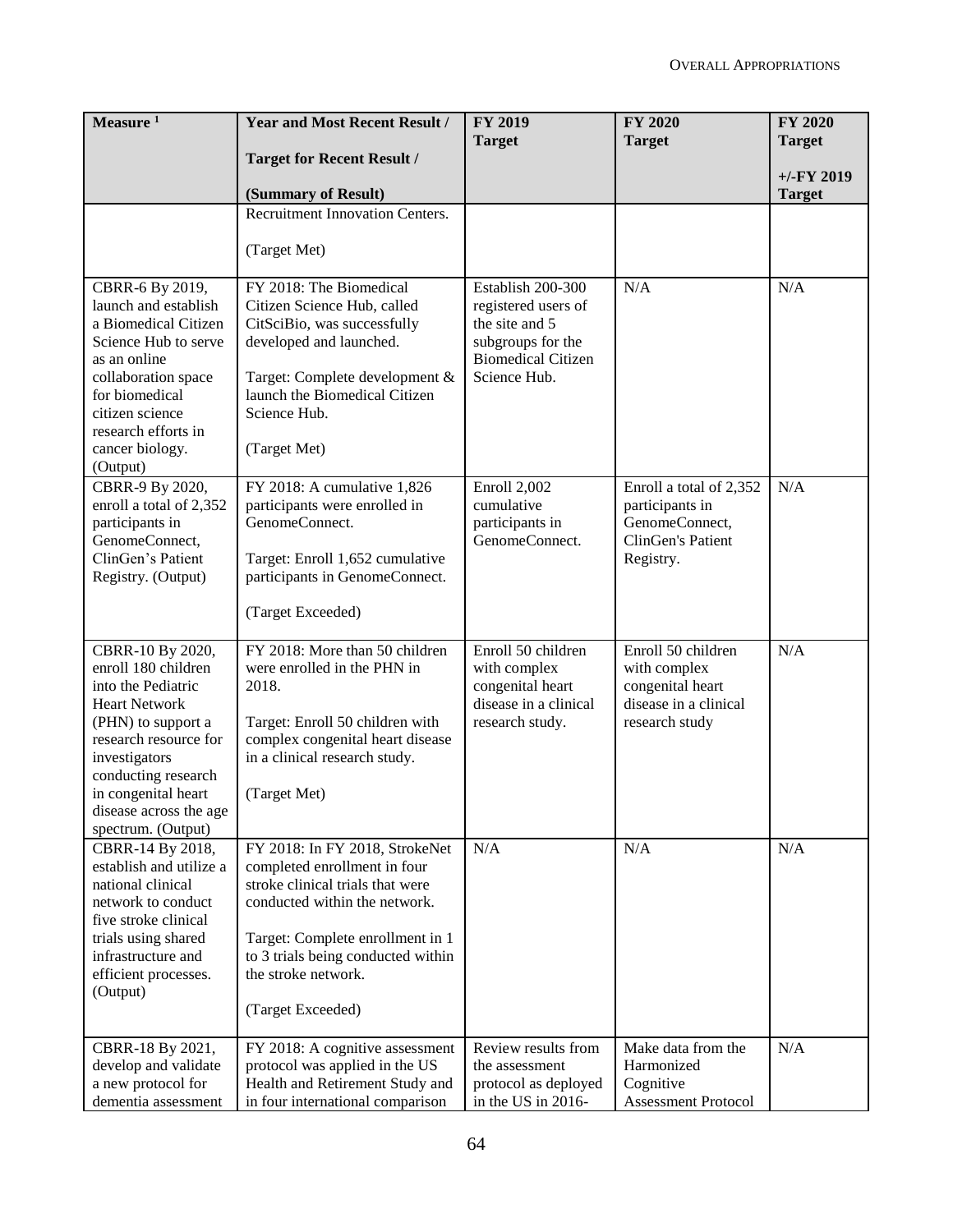| Measure <sup>1</sup>                                                                                                                                                                                                                                                                                                 | <b>Year and Most Recent Result /</b>                                                                                                                                                                                                                                                                                                                                                                                                           | <b>FY 2019</b><br><b>Target</b>                                                                                                                                                                                                                        | <b>FY 2020</b><br><b>Target</b>                                                                                 | <b>FY 2020</b><br><b>Target</b> |
|----------------------------------------------------------------------------------------------------------------------------------------------------------------------------------------------------------------------------------------------------------------------------------------------------------------------|------------------------------------------------------------------------------------------------------------------------------------------------------------------------------------------------------------------------------------------------------------------------------------------------------------------------------------------------------------------------------------------------------------------------------------------------|--------------------------------------------------------------------------------------------------------------------------------------------------------------------------------------------------------------------------------------------------------|-----------------------------------------------------------------------------------------------------------------|---------------------------------|
|                                                                                                                                                                                                                                                                                                                      | <b>Target for Recent Result /</b><br>(Summary of Result)                                                                                                                                                                                                                                                                                                                                                                                       |                                                                                                                                                                                                                                                        |                                                                                                                 | $+/-$ FY 2019<br><b>Target</b>  |
| for use in large<br>nationally<br>representative<br>samples. (Outcome)                                                                                                                                                                                                                                               | studies. Data have been collected<br>and are being scored.<br>Target: Evaluate data from the<br>initial administration of a<br>harmonized cognitive assessment<br>protocol in a representative US<br>sample.<br>(Target Met)                                                                                                                                                                                                                   | 2017 and in other<br>countries in 2017<br>and 2018. Refine<br>protocol as needed to<br>increase sensitivity<br>and specificity.                                                                                                                        | (HCAP) publicly<br>available to the<br>research community<br>and initiate a follow-<br>up study to the<br>HCAP. |                                 |
| CBRR-19 By 2019,<br>identify and<br>characterize 1900<br>immune epitopes<br>from infectious<br>pathogens and<br>allergens for deposit<br>into the Immune<br><b>Epitope Database</b><br>(www.iedb.org) to<br>accelerate<br>development of more<br>effective vaccines<br>and immune-based<br>therapeutics.<br>(Output) | FY 2018: 2,406 T cell and 207 B<br>cell epitopes from infectious<br>disease pathogens and 249 T cell<br>epitopes from allergens were<br>identified and characterized.<br>Target: Identify and characterize<br>600 T cell and 200 B cell<br>epitopes from infectious<br>pathogens and 100 T cells<br>epitopes from allergens to<br>accelerate development of more<br>effective vaccines and immune-<br>based therapeutics.<br>(Target Exceeded) | Identify and<br>characterize 650 T<br>cell and 250 B cell<br>epitopes from<br>infectious pathogens<br>and 100 T cells<br>epitopes from<br>allergens to<br>accelerate<br>development of more<br>effective vaccines<br>and immune-based<br>therapeutics. | N/A                                                                                                             | N/A                             |
| CBRR-20 By 2020,<br>advance the<br>preclinical<br>development of ten<br>candidate products<br>(e.g., vaccines,<br>therapeutics) to<br>combat infectious<br>diseases. (Outcome)                                                                                                                                       | FY 2018: The development of<br>three vaccine or therapeutic<br>candidate products was advanced<br>in FY 2018.<br>Target: Advance the preclinical<br>development of three vaccine<br>and/or therapeutic candidate<br>products.<br>(Target Met)                                                                                                                                                                                                  | Advance the<br>preclinical<br>development of three<br>vaccine and/or<br>therapeutic candidate<br>products.                                                                                                                                             | Advance the<br>preclinical<br>development of four<br>vaccine and/or<br>therapeutic candidate<br>products.       | N/A                             |
| CBRR-21 By 2020,<br>establish and<br>implement a national<br>collaborative Pilot<br>and Feasibility (P&F)<br>program that utilizes<br>specialized<br>equipment, and<br>expertise in<br>nonmalignant                                                                                                                  | FY 2018: Five Partner P&F<br>Projects were supported in FY<br>2018.<br>Target: Support 2 Pilot and<br>Feasibility (P&F) projects<br>involving collaboration between<br>2 hematology Centers at different<br>institutions.                                                                                                                                                                                                                      | Support 2 P&F<br>projects involving<br>collaboration outside<br>the hematology<br>Centers.                                                                                                                                                             | Support 4 P&F<br>projects involving<br>collaboration outside<br>the hematology<br>Centers.                      | N/A                             |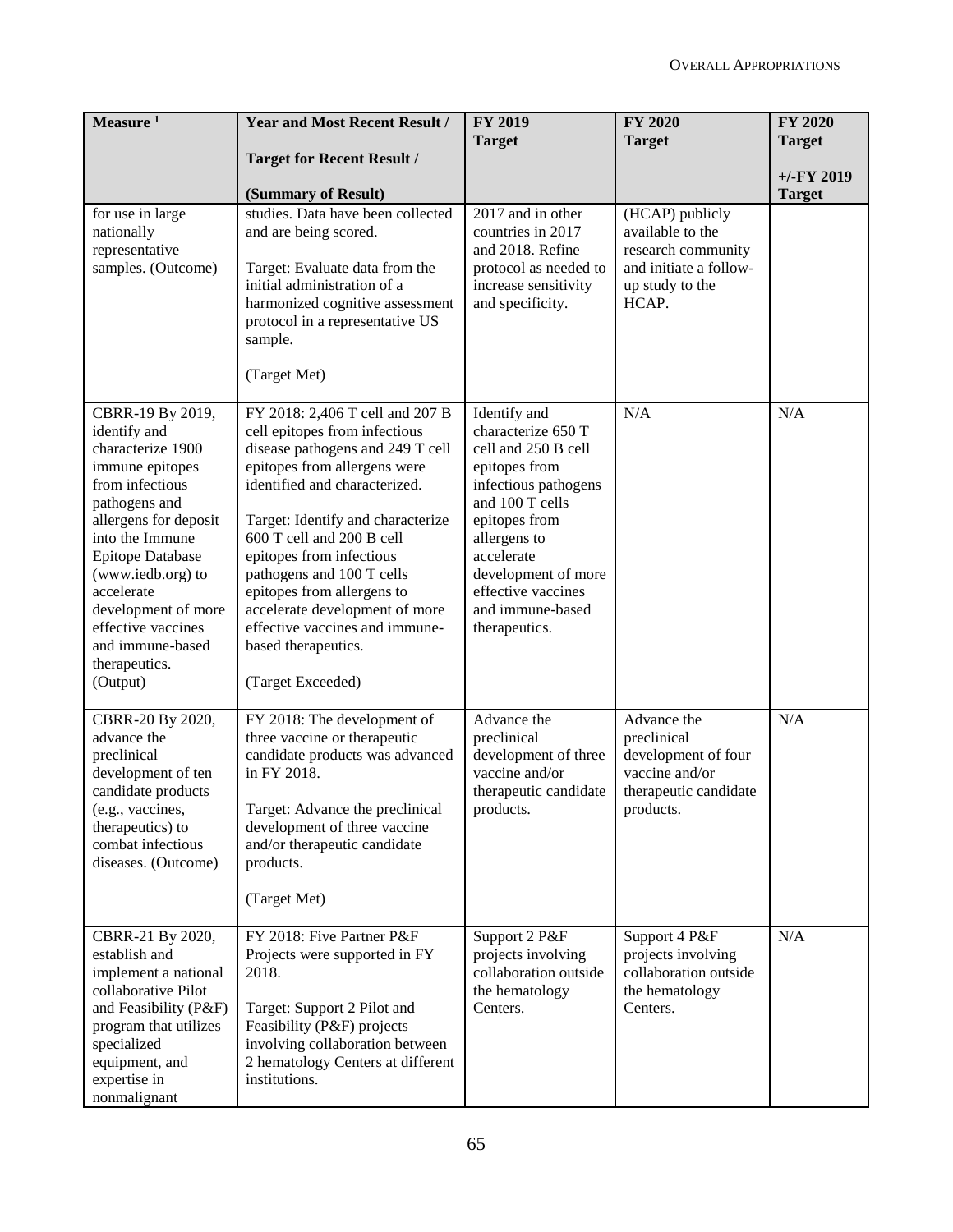| Measure $1$                                                                                                                                                                                                                                                                                                               | <b>Year and Most Recent Result /</b>                                                                                                                                                                                                                                                                                                                                                                                         | <b>FY 2019</b><br><b>Target</b>                                                                                                                                                                                                         | <b>FY 2020</b><br><b>Target</b>                                                          | <b>FY 2020</b><br><b>Target</b> |
|---------------------------------------------------------------------------------------------------------------------------------------------------------------------------------------------------------------------------------------------------------------------------------------------------------------------------|------------------------------------------------------------------------------------------------------------------------------------------------------------------------------------------------------------------------------------------------------------------------------------------------------------------------------------------------------------------------------------------------------------------------------|-----------------------------------------------------------------------------------------------------------------------------------------------------------------------------------------------------------------------------------------|------------------------------------------------------------------------------------------|---------------------------------|
|                                                                                                                                                                                                                                                                                                                           | <b>Target for Recent Result /</b>                                                                                                                                                                                                                                                                                                                                                                                            |                                                                                                                                                                                                                                         |                                                                                          |                                 |
|                                                                                                                                                                                                                                                                                                                           | (Summary of Result)                                                                                                                                                                                                                                                                                                                                                                                                          |                                                                                                                                                                                                                                         |                                                                                          | $+/-FY$ 2019<br><b>Target</b>   |
| hematology that are<br>available through the<br>Cooperative Centers<br>of Excellence in<br>Hematology<br>(CCEH). (Output)                                                                                                                                                                                                 | (Target Met)                                                                                                                                                                                                                                                                                                                                                                                                                 |                                                                                                                                                                                                                                         |                                                                                          |                                 |
| CBRR-22 By 2020,<br>establish a reference<br>map that will serve as<br>the framework to<br>understand the<br>development of the<br>human urinary tract.<br>(Outcome)                                                                                                                                                      | FY 2018: 20 datasets were<br>released that establish the<br>framework for an atlas of the<br>human prostate.<br>Target: Release 10 datasets that<br>establish the framework for<br>human atlases of the kidney,<br>urinary outflow tract, and/or<br>prostate.<br>(Target Exceeded)                                                                                                                                           | Identify and map at<br>least 5 specific cell<br>types or subtypes<br>within the kidney,<br>urinary outflow tract,<br>and/or prostate.                                                                                                   | Generate and release<br>the human/mouse<br>comparative atlases<br>to the general public. | N/A                             |
| CBRR-23 By 2019,<br>provide access to<br>laboratory and data<br>analytical services<br>and a data repository<br>that will allow the<br>NIH extramural<br>research community<br>the capability to add<br>or expand the<br>inclusion of<br>environmental<br>exposure analysis in<br>children's health<br>research. (Output) | FY 2018: NIH supported 25<br>projects (approximately 36,000<br>sample analyses) at different<br>stages of the project pipeline.<br>Target: Support at least 20-40<br>studies (or about 20,000 sample<br>analyses) in a project<br>management pipeline from<br>application development and<br>review to laboratory and data<br>analysis.<br>(Target Met)                                                                      | Support analysis for<br>at least 10 additional<br>studies (or about<br>10,000 sample<br>analyses) and make<br>the results from<br>about 10 studies or<br>10,000 sample<br>analyses available to<br>the broader scientific<br>community. | N/A                                                                                      | N/A                             |
| CBRR-24 By 2019,<br>pilot test and assess<br>alternative funding<br>mechanisms such as<br>program-focused<br>awards. (Output)                                                                                                                                                                                             | FY 2018: Since inception of the<br>Maximizing Investigators'<br>Research Award (MIRA)<br>program, there have been 944<br>MIRA-eligible established<br>investigators, 306 of whom<br>submitted applications, and 231<br>of whom received awards.<br>Target: Building on the results of<br>the initial pilot program, expand<br>the percentage of investigators<br>involved in program-focused<br>awards by 5% above baseline. | Expand by 5% the<br>proportion of<br>NIGMS-supported<br>investigators funded<br>by active R01-<br>equivalent awards<br>who are MIRA<br>recipients.                                                                                      | N/A                                                                                      | N/A                             |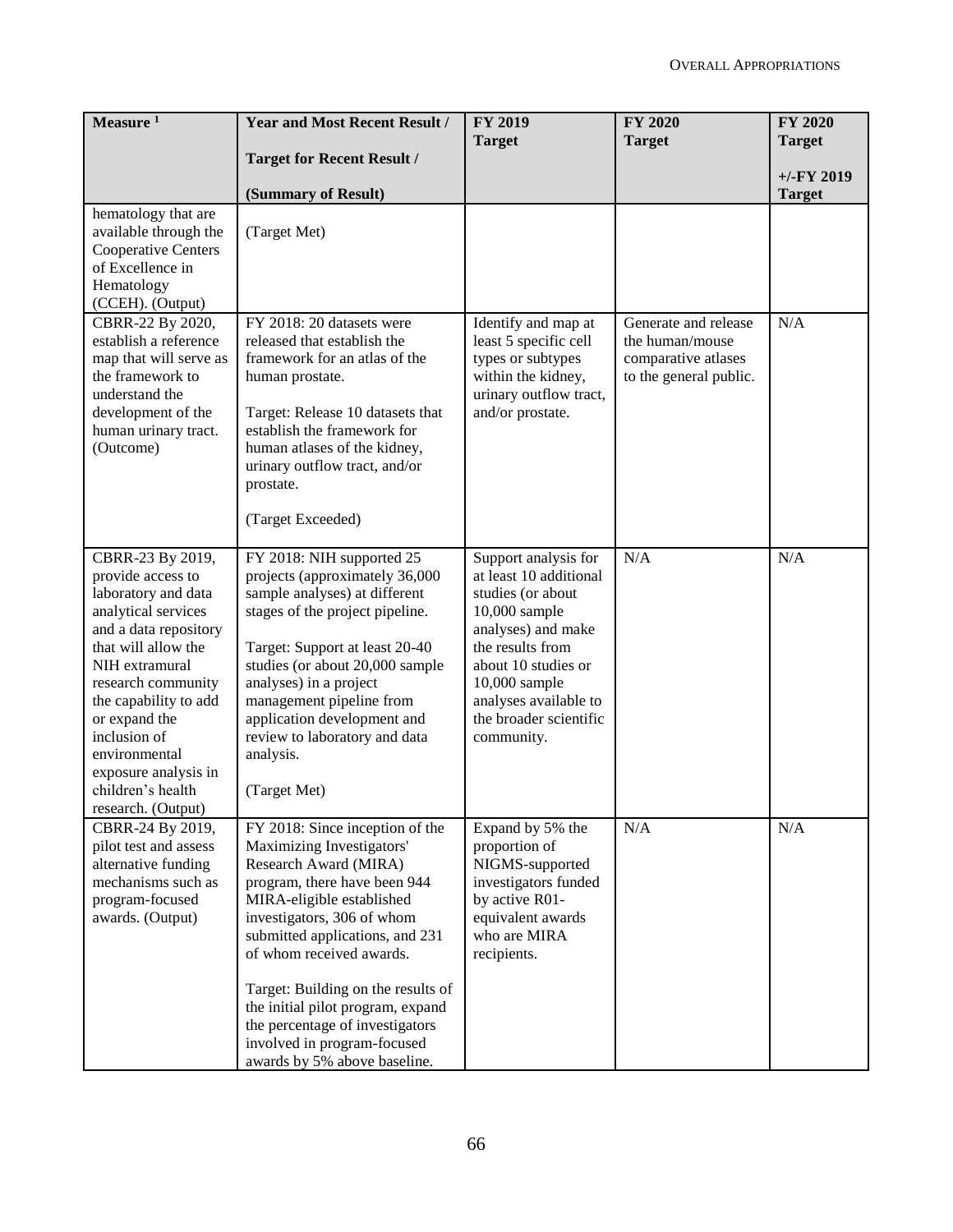| Measure $1$                           | <b>Year and Most Recent Result /</b>                               | <b>FY 2019</b>                  | <b>FY 2020</b>                       | <b>FY 2020</b> |
|---------------------------------------|--------------------------------------------------------------------|---------------------------------|--------------------------------------|----------------|
|                                       | <b>Target for Recent Result /</b>                                  | <b>Target</b>                   | <b>Target</b>                        | <b>Target</b>  |
|                                       |                                                                    |                                 |                                      | $+/-FY$ 2019   |
|                                       | (Summary of Result)                                                |                                 |                                      | <b>Target</b>  |
|                                       | (Target Exceeded)                                                  |                                 |                                      |                |
|                                       |                                                                    |                                 |                                      |                |
| CBRR-25 Increase                      | FY 2018: 3,706 mentored                                            | 3,522 career                    | 3,539 career                         | N/A            |
| the total number of                   | research career development                                        | experiences across              | experiences across all               |                |
| mentored research                     | experiences for trainees from                                      | all career stages.              | career stages                        |                |
| career development<br>experiences for | underrepresented backgrounds to<br>promote individual development  |                                 |                                      |                |
| trainees from diverse                 | and to prepare them for a range                                    |                                 |                                      |                |
| backgrounds,                          | of research-related careers were                                   |                                 |                                      |                |
| including groups                      | supported across all training                                      |                                 |                                      |                |
| underrepresented in                   | related stages, exceeding the                                      |                                 |                                      |                |
| biomedical research,                  | target.                                                            |                                 |                                      |                |
| to promote individual                 |                                                                    |                                 |                                      |                |
| development and to                    | Target: 3505 career experiences                                    |                                 |                                      |                |
| prepare them for a                    | across all career stages.                                          |                                 |                                      |                |
| range of research-                    |                                                                    |                                 |                                      |                |
| related careers.<br>(Output)          | (Target Exceeded)                                                  |                                 |                                      |                |
| <b>CBRR-26 Maintain</b>               | FY 2018: Approximately 1,450                                       | Sustain the number              | Sustain the number of                | N/A            |
| the yearly number of                  | undergraduate students                                             | of undergraduate                | undergraduate                        |                |
| undergraduate                         | participated in mentored research                                  | mentored research               | mentored research                    |                |
| students with                         | experiences, consistent with 2017                                  | experiences from                | experiences from                     |                |
| mentored research                     | level.                                                             | 2018 level.                     | 2019 level.                          |                |
| experiences through                   |                                                                    |                                 |                                      |                |
| the IDeA Networks                     | Target: Sustain the number of                                      |                                 |                                      |                |
| of Biomedical                         | undergraduate mentored research                                    |                                 |                                      |                |
| <b>Research Excellence</b>            | experiences from 2017 level.                                       |                                 |                                      |                |
| (INBRE) program in                    |                                                                    |                                 |                                      |                |
| order to sustain a<br>pipeline of     | (Target Met)                                                       |                                 |                                      |                |
| undergraduate                         |                                                                    |                                 |                                      |                |
| students who will                     |                                                                    |                                 |                                      |                |
| pursue health                         |                                                                    |                                 |                                      |                |
| research careers.                     |                                                                    |                                 |                                      |                |
| (Output)                              |                                                                    |                                 |                                      |                |
| CBRR-27 By 2020,                      | FY 2018: Concurrent validation                                     | Validate risk                   | Validate risk                        | N/A            |
| develop a suicide risk                | of the 3-item Patient Safety                                       | stratification                  | stratification                       |                |
| validated assessment                  | Screener for adults seen in                                        | approaches in                   | approaches in                        |                |
| tool that can easily be               | emergency care was conducted.                                      | emergency care                  | emergency care                       |                |
| implemented in                        |                                                                    | settings for youth              | settings for youth,                  |                |
| emergency care<br>settings. (Output)  | Target: Expand the validation of<br>assessment methods for risk of | who are at risk for<br>suicide. | and test clinical<br>decision-making |                |
|                                       | suicide among at least one                                         |                                 | approaches based on                  |                |
|                                       | subgroup (e.g., youth, adults;                                     |                                 | risk stratification.                 |                |
|                                       | persons who have experienced                                       |                                 |                                      |                |
|                                       | trauma) seen in emergency                                          |                                 |                                      |                |
|                                       | department.                                                        |                                 |                                      |                |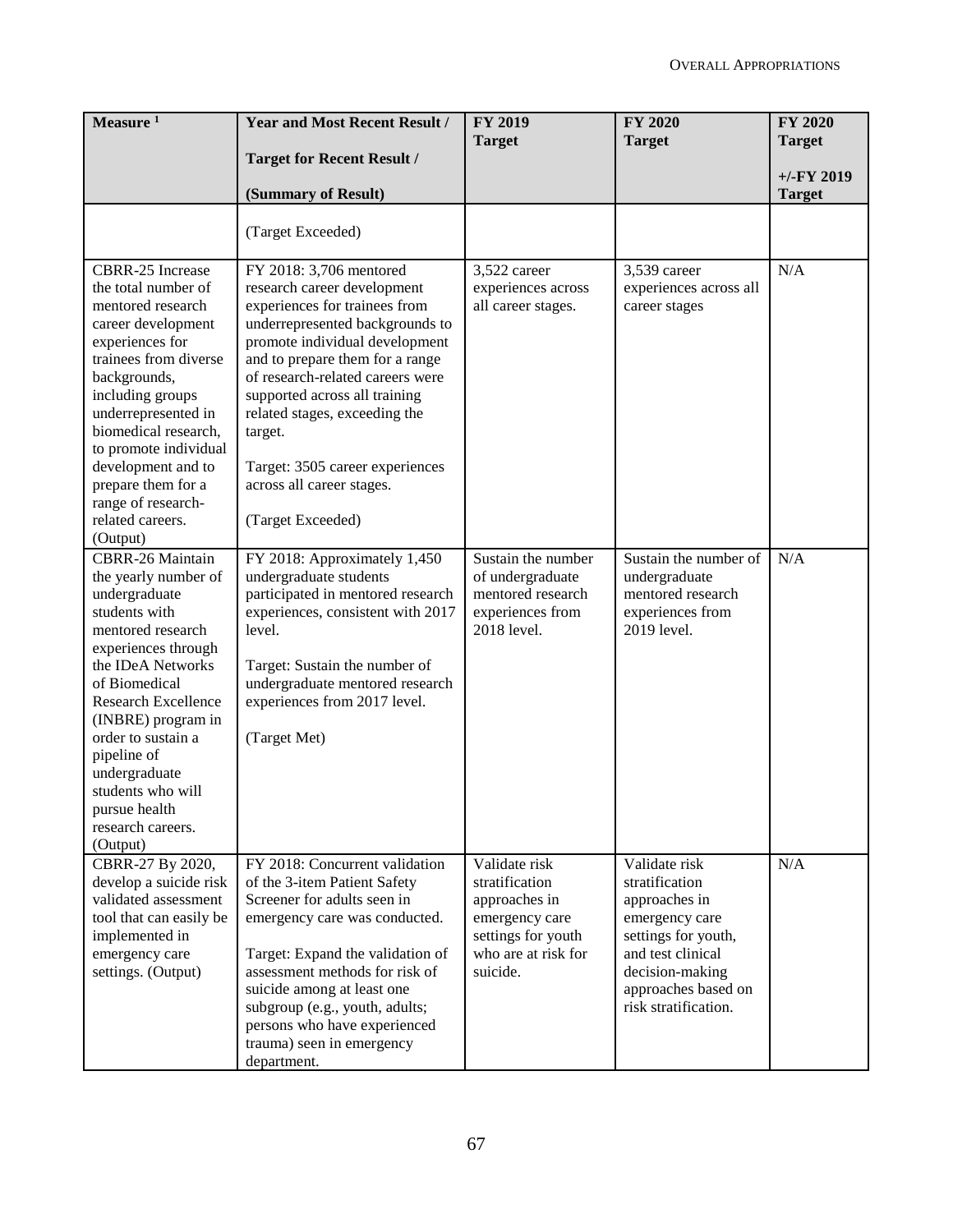| Measure $1$                                                                                                                                                                                                                                    | <b>Year and Most Recent Result /</b>                                                                                                                                                                                                                                                                                                                                                                 | <b>FY 2019</b><br><b>Target</b>                                                                                                                                                                         | FY 2020<br><b>Target</b>                                                                                                                                                                                | <b>FY 2020</b><br><b>Target</b> |
|------------------------------------------------------------------------------------------------------------------------------------------------------------------------------------------------------------------------------------------------|------------------------------------------------------------------------------------------------------------------------------------------------------------------------------------------------------------------------------------------------------------------------------------------------------------------------------------------------------------------------------------------------------|---------------------------------------------------------------------------------------------------------------------------------------------------------------------------------------------------------|---------------------------------------------------------------------------------------------------------------------------------------------------------------------------------------------------------|---------------------------------|
|                                                                                                                                                                                                                                                | <b>Target for Recent Result /</b><br>(Summary of Result)                                                                                                                                                                                                                                                                                                                                             |                                                                                                                                                                                                         |                                                                                                                                                                                                         | $+/-FY$ 2019<br><b>Target</b>   |
|                                                                                                                                                                                                                                                | (Target Met)                                                                                                                                                                                                                                                                                                                                                                                         |                                                                                                                                                                                                         |                                                                                                                                                                                                         |                                 |
| <b>CBRR-28 Collect</b><br>and distribute human<br>tissue samples and<br>molecular and<br>genetic data from<br>human tissues to the<br>scientific community<br>with the purpose of<br>supporting research<br>on brain and<br>behavior. (Output) | FY 2018: Brain tissue from 90<br>donors was obtained and tissue<br>was distributed to 23 researchers<br>studying mental or neurological<br>disorders.<br>Target: Collect brain tissue from<br>70 new donors and distribute<br>tissue samples or data derived<br>from tissue to 25 researchers<br>studying mental or neurological<br>disorders.<br>(Target Met)                                       | Collect brain tissue<br>from an additional<br>70 new donors and<br>distribute tissue<br>samples or data<br>derived from tissue<br>to 30 researchers<br>studying mental or<br>neurological<br>disorders. | Collect brain tissue<br>from an additional 70<br>new donors and<br>distribute tissue<br>samples or data<br>derived from tissue to<br>30 researchers<br>studying mental or<br>neurological<br>disorders. | N/A                             |
| CBRR-29 By 2020,<br>establish an<br>interactive<br>consortium to<br>facilitate efficient<br>data collection and<br>sharing for biomarker<br>studies of vascular<br>contribution to<br>cognitive impairment<br>and dementia<br>(VCID). (Output) | FY 2018: The Data Core<br>successfully planned the<br>infrastructure, provisioned the<br>necessary servers, and had test<br>data from multiple sites in the<br>consortium navigate the system<br>from upload to final storage of<br>the metadata.<br>Target: Establish the Data Core's<br>IT infrastructure for receiving<br>real time data entry from multiple<br>remote locations.<br>(Target Met) | Initiate multi-site<br>validation studies for<br>one candidate<br>biomarker.                                                                                                                            | Initiate multi-site<br>validation studies for<br>two additional<br>biomarker<br>candidates.                                                                                                             | N/A                             |
| CTR-1 By 2018,<br>increase the number<br>of SBIR/STTR<br>outreach events that<br>are targeted to groups<br>that are currently<br>underrepresented in<br>the NIH SBIR/STTR<br>portfolio. (Output)                                               | FY 2018: Outreach events were<br>conducted with 2 women-<br>targeted organizations and 3<br>minority-targeted organizations.<br>Target: Complete four outreach<br>events with either a minority-<br>targeted organization or program,<br>or a women-targeted organization<br>or program.<br>(Target Exceeded)                                                                                        | N/A                                                                                                                                                                                                     | N/A                                                                                                                                                                                                     | N/A                             |
| CTR-5 By 2018,<br>increase the number<br>of computer-indexed                                                                                                                                                                                   | FY 2018: The number of<br>computer-indexed MEDLINE<br>journals was increased by 66                                                                                                                                                                                                                                                                                                                   | N/A                                                                                                                                                                                                     | N/A                                                                                                                                                                                                     | N/A                             |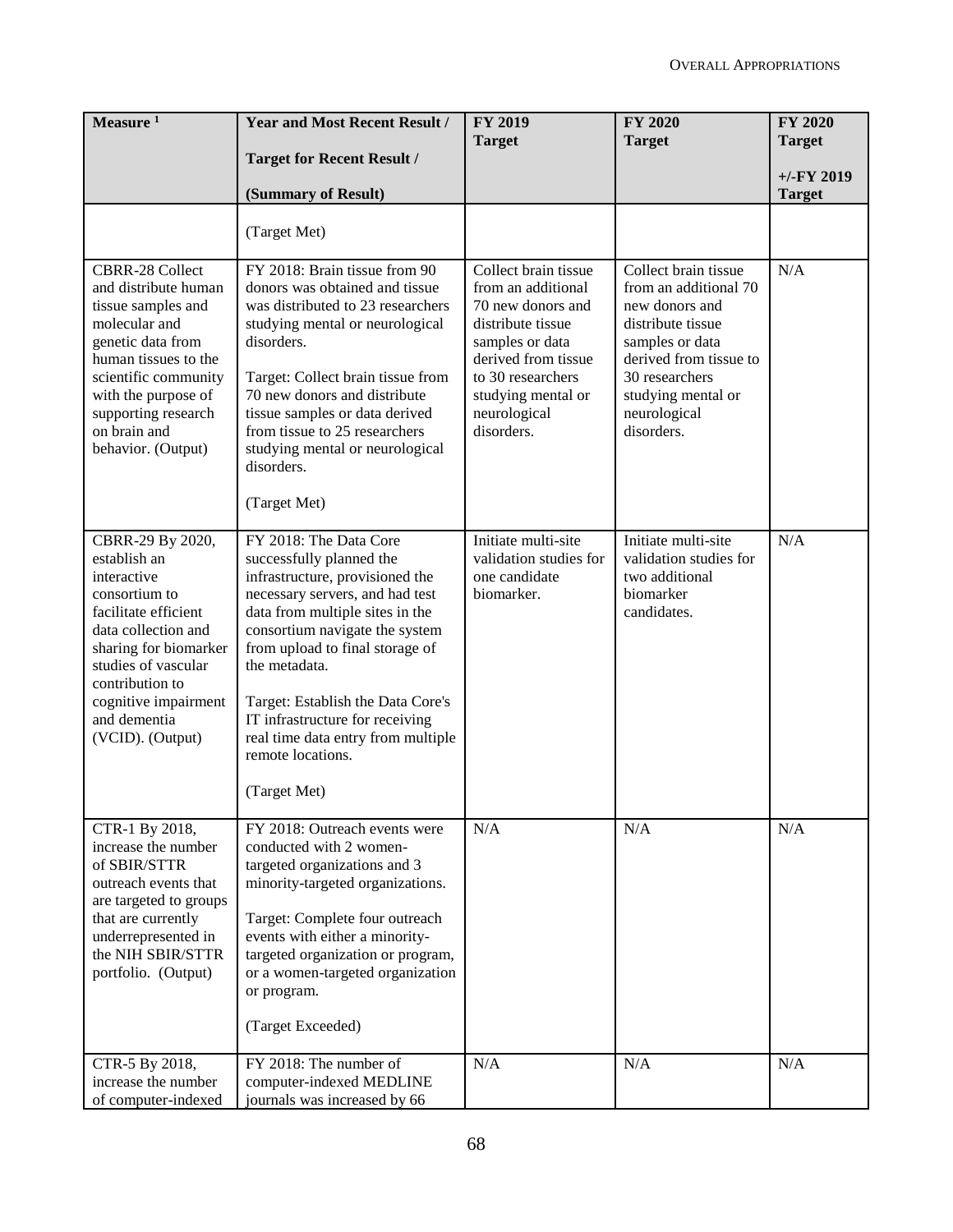| Measure $1$                               | <b>Year and Most Recent Result /</b>                                | <b>FY 2019</b>                        | <b>FY 2020</b>                           | <b>FY 2020</b> |
|-------------------------------------------|---------------------------------------------------------------------|---------------------------------------|------------------------------------------|----------------|
|                                           | <b>Target for Recent Result /</b>                                   | <b>Target</b>                         | <b>Target</b>                            | <b>Target</b>  |
|                                           |                                                                     |                                       |                                          | $+/-FY$ 2019   |
|                                           | (Summary of Result)                                                 |                                       |                                          | <b>Target</b>  |
| MEDLINE journals                          | titles, thereby increasing                                          |                                       |                                          |                |
| by 469 titles, thereby                    | indexing efficiency for                                             |                                       |                                          |                |
| increasing indexing                       | MEDLINE.                                                            |                                       |                                          |                |
| efficiency for                            |                                                                     |                                       |                                          |                |
| MEDLINE. (Output)                         | Target: Increase the number of<br>journals indexed automatically    |                                       |                                          |                |
|                                           | by the Medical Text Indexer First                                   |                                       |                                          |                |
|                                           | Line (MTIFL) process by 60                                          |                                       |                                          |                |
|                                           | titles over the previous year.                                      |                                       |                                          |                |
|                                           |                                                                     |                                       |                                          |                |
|                                           | (Target Exceeded)                                                   |                                       |                                          |                |
| CTR-6 By 2018,                            | FY 2018: NIH deployed the                                           | N/A                                   | N/A                                      | N/A            |
| improve NIH's                             | electronic Human Subjects                                           |                                       |                                          |                |
| ability to identify                       | System (HSS), which allows<br>collection of inclusion data at       |                                       |                                          |                |
| outcomes that result<br>from NIH funded   | award closeout in a structured                                      |                                       |                                          |                |
| research projects and                     | format.                                                             |                                       |                                          |                |
| reports to the public                     |                                                                     |                                       |                                          |                |
| on research                               | Target: By 2018, implement                                          |                                       |                                          |                |
| outcomes. (Outcome)                       | system improvements to collect                                      |                                       |                                          |                |
|                                           | inclusion data (i.e., race, gender,<br>etc.) at award closeout in a |                                       |                                          |                |
|                                           | structured format.                                                  |                                       |                                          |                |
|                                           |                                                                     |                                       |                                          |                |
|                                           | (Target Met)                                                        |                                       |                                          |                |
| CTR-7 By 2022,                            | FY 2018: Stakeholders were                                          | Analyze completed                     | Analyze completed                        | N/A            |
| engage a national                         | convened to discuss how to move                                     | webinars and                          | webinars and                             |                |
| community in the                          | the National Action Plan towards                                    | meeting, and brief                    | meetings, and brief                      |                |
| development,<br>dissemination, and        | implementation in rural<br>communities.                             | stakeholders on<br><b>Action Plan</b> | stakeholders on<br>Action Plan progress. |                |
| implementation of a                       |                                                                     | progress.                             |                                          |                |
| comprehensive                             | Target: Conduct annual                                              |                                       |                                          |                |
| national strategy to                      | implementation progress                                             |                                       |                                          |                |
| address the burden of                     | webinars/meetings with                                              |                                       |                                          |                |
| Chronic Obstructive                       | stakeholders.                                                       |                                       |                                          |                |
| <b>Pulmonary Disease</b><br>(COPD) in the | (Target Met)                                                        |                                       |                                          |                |
| US. (Output)                              |                                                                     |                                       |                                          |                |
| CTR-8 By 2020,                            | FY 2018: NIH developed a                                            | By 2019, develop a                    | By 2020, develop a                       | N/A            |
| improve the breadth                       | metric to capture unique                                            | central public report                 | central standard                         |                |
| of available metrics                      | individuals who apply for various                                   | displaying NIH                        | report to describe                       |                |
| used to assess the                        | extramural grants such as the                                       | Institute/Center-                     | NIH research                             |                |
| number of scientists                      | R21 or R01-equivalents over a                                       | specific award data                   | investments to                           |                |
| seeking research<br>awards from NIH,      | five-year period.                                                   | on investigator-<br>initiated R01/R37 | organizations<br>receiving R01-          |                |
| and report on these                       | Target: By 2018, develop a                                          | grants.                               | equivalent and                           |                |
| expanded measures                         | metric that captures the unique                                     |                                       | Research Project                         |                |
| to both inform                            | number of individuals who apply                                     |                                       | Grant support                            |                |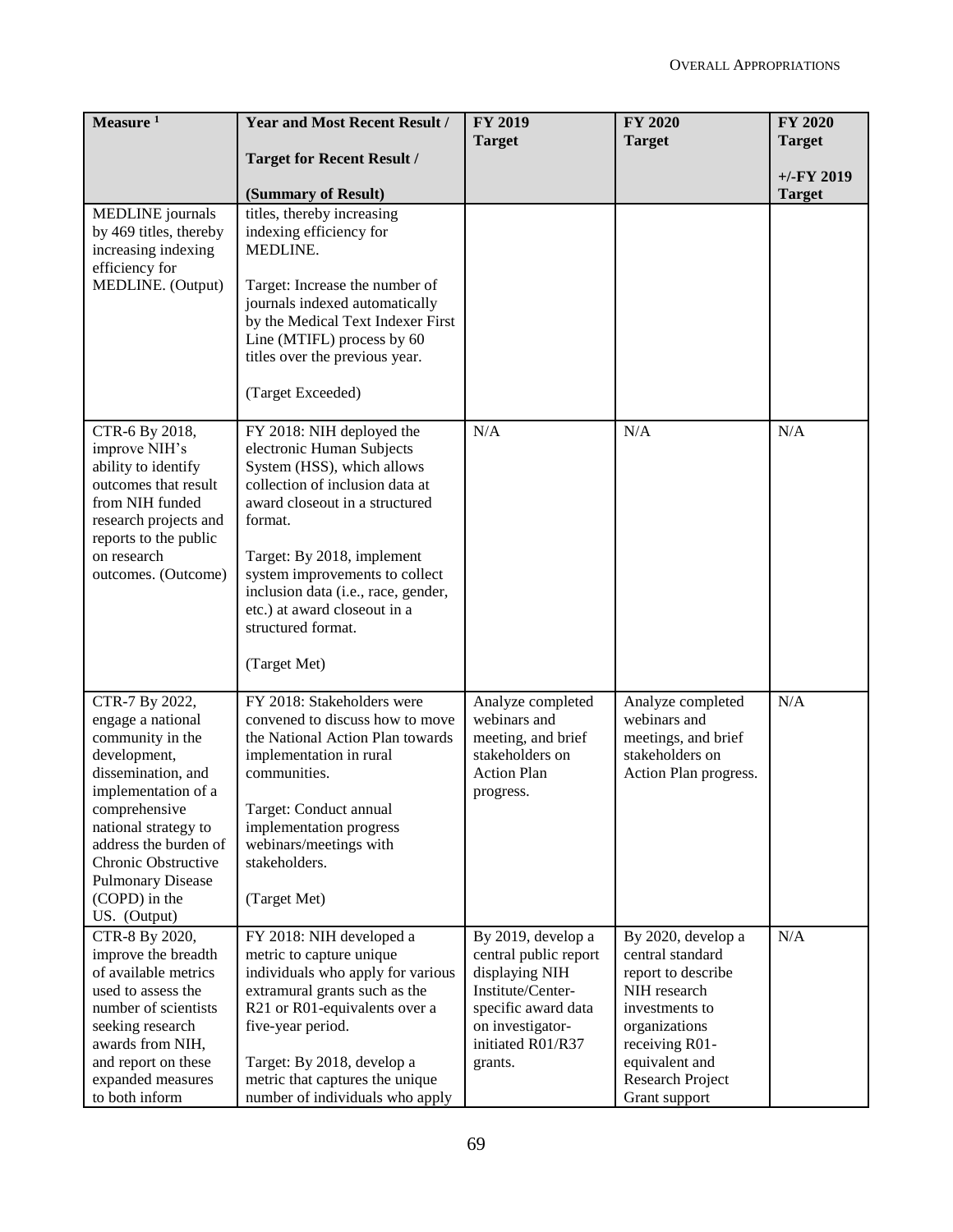| Measure $1$                              | <b>Year and Most Recent Result /</b>                                 | <b>FY 2019</b>                        | <b>FY 2020</b>           | <b>FY 2020</b> |
|------------------------------------------|----------------------------------------------------------------------|---------------------------------------|--------------------------|----------------|
|                                          | <b>Target for Recent Result /</b>                                    | <b>Target</b>                         | <b>Target</b>            | <b>Target</b>  |
|                                          |                                                                      |                                       |                          | $+/-FY$ 2019   |
|                                          | (Summary of Result)                                                  |                                       |                          | <b>Target</b>  |
| agency funding<br>decisions, and         | for and receive NIH funding over<br>a five-year time period.         |                                       | according to<br>Carnegie |                |
| promote transparency                     |                                                                      |                                       | Classification and       |                |
| regarding the                            | (Target Met)                                                         |                                       | Funding                  |                |
| agency's funding<br>strategies. (Output) |                                                                      |                                       | Institute/Center.        |                |
| MPO-2 Provide                            | FY 2018: Assessments of the                                          | Examine [EX] key                      | N/A                      | N/A            |
| opportunities for                        | revised Executive Leadership                                         | area to enhance                       |                          |                |
| enhanced leadership                      | Program (ExLP) program                                               | leadership skills                     |                          |                |
| skills to meet the<br>challenges of      | indicate that the program changes<br>have been successful to date.   | Examine the<br>Management             |                          |                |
| workforce                                |                                                                      | Seminar Series as a                   |                          |                |
| management and/or                        | Target: Assess [AS] results of                                       | method for engaging                   |                          |                |
| individual                               | implementation *NIH will assess<br>the outcomes of the Executive     | and encouraging                       |                          |                |
| advancements.<br>(Output)                | Leadership Program (ExLP) to                                         | leadership in high-<br>performing NIH |                          |                |
|                                          | determine whether it is effective                                    | employees.                            |                          |                |
|                                          | in meeting its long-term goals,                                      |                                       |                          |                |
|                                          | and validate whether the program<br>should continue with its current |                                       |                          |                |
|                                          | content [IM 2017/AS 2018]                                            |                                       |                          |                |
|                                          | (Target Met)                                                         |                                       |                          |                |
|                                          |                                                                      |                                       |                          |                |
|                                          | FY 2018: NIH created a pilot<br>best-practices toolkit for           |                                       |                          |                |
|                                          | implementation. However, NIH                                         |                                       |                          |                |
|                                          | experienced limited hiring and                                       |                                       |                          |                |
|                                          | new supervisors all transitioned                                     |                                       |                          |                |
|                                          | from existing positions within<br>NIH, so usage of the toolkits has  |                                       |                          |                |
|                                          | been minimal thus far.                                               |                                       |                          |                |
|                                          | Target: Implement [IM]                                               |                                       |                          |                |
|                                          | recommendation from prior year                                       |                                       |                          |                |
|                                          | assessments *NIH will<br>implement best practices in                 |                                       |                          |                |
|                                          | supervisory onboarding to                                            |                                       |                          |                |
|                                          | determine how to best prepare                                        |                                       |                          |                |
|                                          | new NIH supervisors for their                                        |                                       |                          |                |
|                                          | roles and ensure that they are<br>engaged and committed to NIH.      |                                       |                          |                |
|                                          | [IM 2018/AS 2019]                                                    |                                       |                          |                |
|                                          | (Target Met)                                                         |                                       |                          |                |
|                                          | FY 2018: Upon examining the                                          |                                       |                          |                |
|                                          | results, technical rather than<br>leadership skills were deemed      |                                       |                          |                |
|                                          | most needed at this time.                                            |                                       |                          |                |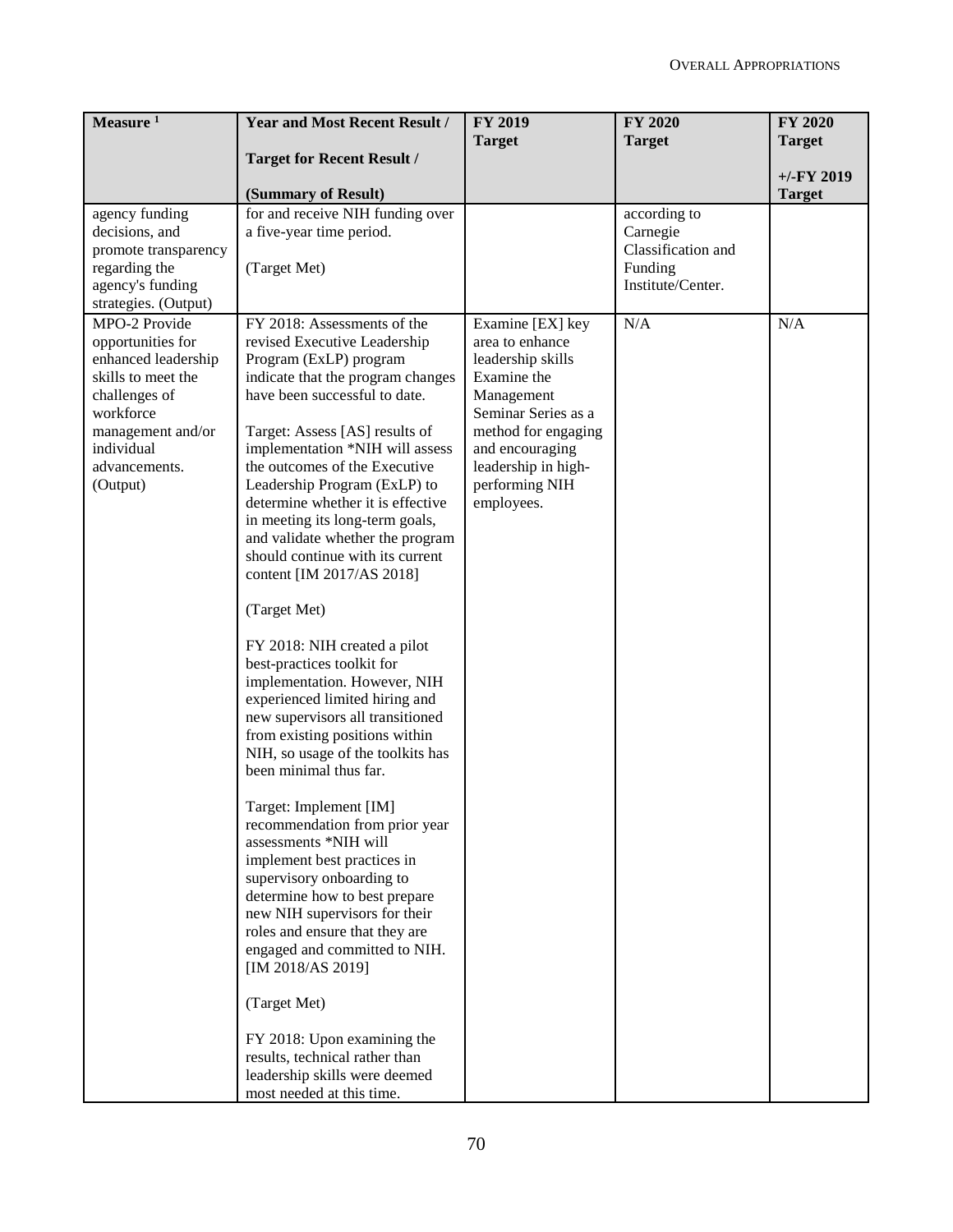| <b>Target for Recent Result /</b><br>(Summary of Result)<br>Interventions were enacted in the<br>budget (560) series, and a model<br>was built that could be used for<br>longer-term leadership                                                                                                                                                                                                                                                                                                                                                                                                                                                                                                                                                                              | <b>Target</b>                                                                                                                                                                                            | <b>Target</b>                                                                                                                                                                                                                                      | <b>Target</b><br>$+/-FY$ 2019 |
|------------------------------------------------------------------------------------------------------------------------------------------------------------------------------------------------------------------------------------------------------------------------------------------------------------------------------------------------------------------------------------------------------------------------------------------------------------------------------------------------------------------------------------------------------------------------------------------------------------------------------------------------------------------------------------------------------------------------------------------------------------------------------|----------------------------------------------------------------------------------------------------------------------------------------------------------------------------------------------------------|----------------------------------------------------------------------------------------------------------------------------------------------------------------------------------------------------------------------------------------------------|-------------------------------|
|                                                                                                                                                                                                                                                                                                                                                                                                                                                                                                                                                                                                                                                                                                                                                                              |                                                                                                                                                                                                          |                                                                                                                                                                                                                                                    |                               |
|                                                                                                                                                                                                                                                                                                                                                                                                                                                                                                                                                                                                                                                                                                                                                                              |                                                                                                                                                                                                          |                                                                                                                                                                                                                                                    |                               |
|                                                                                                                                                                                                                                                                                                                                                                                                                                                                                                                                                                                                                                                                                                                                                                              |                                                                                                                                                                                                          |                                                                                                                                                                                                                                                    | <b>Target</b>                 |
| development in any targeted job<br>Target: Examine [EX] key area<br>to enhance leadership skills<br>*NIH workforce trends to target<br>junior-level programs to job<br>series with the largest anticipated<br>risk in filling future leadership<br>positions. [IM 2019/AS 2020]<br>(Target Met)                                                                                                                                                                                                                                                                                                                                                                                                                                                                              |                                                                                                                                                                                                          |                                                                                                                                                                                                                                                    |                               |
|                                                                                                                                                                                                                                                                                                                                                                                                                                                                                                                                                                                                                                                                                                                                                                              |                                                                                                                                                                                                          |                                                                                                                                                                                                                                                    |                               |
| FY 2018: Expansion of the NIH<br>Pathways Program enhanced<br>NIH's scientific workforce by 57<br>student trainees and was 22% of<br>the Pathways population hired.<br>Target: Assess [AS] results of<br>implementation *Assess the<br>expansion of the Pathways<br>Program to STEM career path for<br>focused students and in support<br>of succession planning efforts.<br>[IM 2017] [AS 2018]<br>(Target Met)<br>FY 2018: Results of analysis are<br>still being considered as the<br>effort to include SMEs took a<br>significant amount of time.<br>Target: Implement [IM] key area<br>to enhance recruitment<br>*Implement the creation of a<br>program that incorporates SMEs<br>during the recruitment process, as<br>appropriate. [IM 2018] [AS<br>(Target Not Met) | Examine [EX] key<br>area to enhance<br>recruitment Examine<br>recruitment activities<br>to identify the most<br>opportune times<br>throughout the year<br>for NIH to recruit for<br>varying occupations. | Examine (EX) key<br>area to enhance<br>recruitment.<br>Examine use of the<br>shared recruitment<br>approach, using data<br>gathered in first year<br>of full-time practice,<br>to determine if hiring<br>goals are being met.<br>[IM 2021/AS 2022] | N/A                           |
|                                                                                                                                                                                                                                                                                                                                                                                                                                                                                                                                                                                                                                                                                                                                                                              | FY 2018: A survey regarding the<br>use of the Human Resources                                                                                                                                            |                                                                                                                                                                                                                                                    |                               |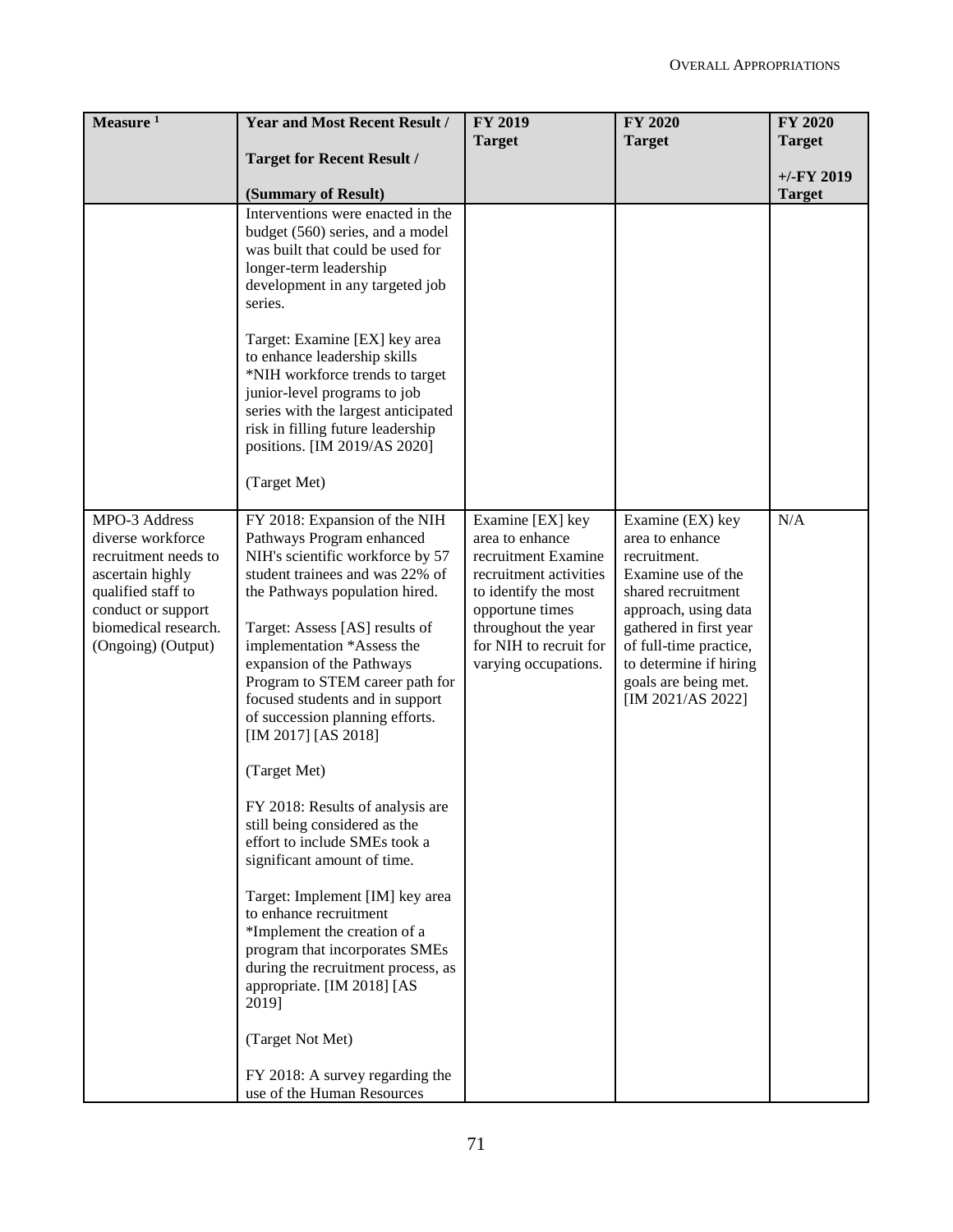| Measure $1$                                | <b>Year and Most Recent Result /</b>                              | <b>FY 2019</b>                        | <b>FY 2020</b>                        | <b>FY 2020</b> |
|--------------------------------------------|-------------------------------------------------------------------|---------------------------------------|---------------------------------------|----------------|
|                                            |                                                                   | <b>Target</b>                         | <b>Target</b>                         | <b>Target</b>  |
|                                            | <b>Target for Recent Result /</b>                                 |                                       |                                       | $+/-FY$ 2019   |
|                                            | (Summary of Result)                                               |                                       |                                       | <b>Target</b>  |
|                                            | <b>Classification and Recruitment</b>                             |                                       |                                       |                |
|                                            | Documents System (HR                                              |                                       |                                       |                |
|                                            | CARDS) was disseminated to                                        |                                       |                                       |                |
|                                            | HR Specialists and<br>administrative staff across NIH             |                                       |                                       |                |
|                                            | who recently were involved in a                                   |                                       |                                       |                |
|                                            | recruitment. Overall, 78% of the                                  |                                       |                                       |                |
|                                            | respondents were satisfied with                                   |                                       |                                       |                |
|                                            | the system and the content.                                       |                                       |                                       |                |
|                                            | Target: Examine [EX] key area                                     |                                       |                                       |                |
|                                            | to enhance recruitment *NIH will                                  |                                       |                                       |                |
|                                            | examine HR CARDS to                                               |                                       |                                       |                |
|                                            | determine whether it is effective<br>in meeting program goals and |                                       |                                       |                |
|                                            | streamlining the efficient use of                                 |                                       |                                       |                |
|                                            | standard HR packages. [IM                                         |                                       |                                       |                |
|                                            | 2019/AS 2020]                                                     |                                       |                                       |                |
|                                            | (Target Met)                                                      |                                       |                                       |                |
| MPO-4 Reallocate                           | FY 2018: 25% of Principal                                         | Conduct BSC                           | Conduct BSC                           | N/A            |
| laboratory resources                       | Investigators were reviewed                                       | reviews annually of                   | reviews annually of                   |                |
| based on external                          | resulting in approximately 25%                                    | 25% of Principal                      | 25% of Principal                      |                |
| reviews by Boards of<br>Scientific         | of resources recommended to be<br>reallocated.                    | Investigators to<br>assess quality of | Investigators to<br>assess quality of |                |
| Counselors. (Output)                       |                                                                   | science and prioritize                | science and prioritize                |                |
|                                            | Target: Conduct BSC reviews                                       | resources.                            | resources.                            |                |
|                                            | annually of 25% of Principal                                      |                                       |                                       |                |
|                                            | Investigators to assess quality of                                |                                       |                                       |                |
|                                            | science and prioritize resources.                                 |                                       |                                       |                |
|                                            | (Target Met)                                                      |                                       |                                       |                |
| MPO-5 Improve                              | FY 2018: The condition of the                                     | $Clwa = 79.51$                        | $Clwa = 77.78$                        | N/A            |
| facility conditions in                     | facilities portfolio reached a                                    |                                       |                                       |                |
| order to reach and                         | CIwa of 82.42.                                                    |                                       |                                       |                |
| maintain a Condition                       |                                                                   |                                       |                                       |                |
| Index (CI) weighted<br>average of 85 or    | Target: CIwa=80.86                                                |                                       |                                       |                |
| above (CIwa=85).                           | (Target Exceeded)                                                 |                                       |                                       |                |
| (Ongoing) (Output)                         |                                                                   |                                       |                                       |                |
| MPO-7 Manage all                           | FY 2018: Eleven (11) of the                                       | 23 Active Projects                    | 16 Active Projects                    | N/A            |
| Buildings and                              | fifteen (15) active funded                                        |                                       |                                       |                |
| Facilities (B&F) line                      | projects at the Facility Project                                  |                                       |                                       |                |
| item projects so it is<br>completed within | Approval Agreement (FPAA)<br>level threshold were effectively     |                                       |                                       |                |
| 100% of the final                          | managed to ensure completion                                      |                                       |                                       |                |
| approved project                           | within 100% of the final                                          |                                       |                                       |                |
|                                            | approved project cost.                                            |                                       |                                       |                |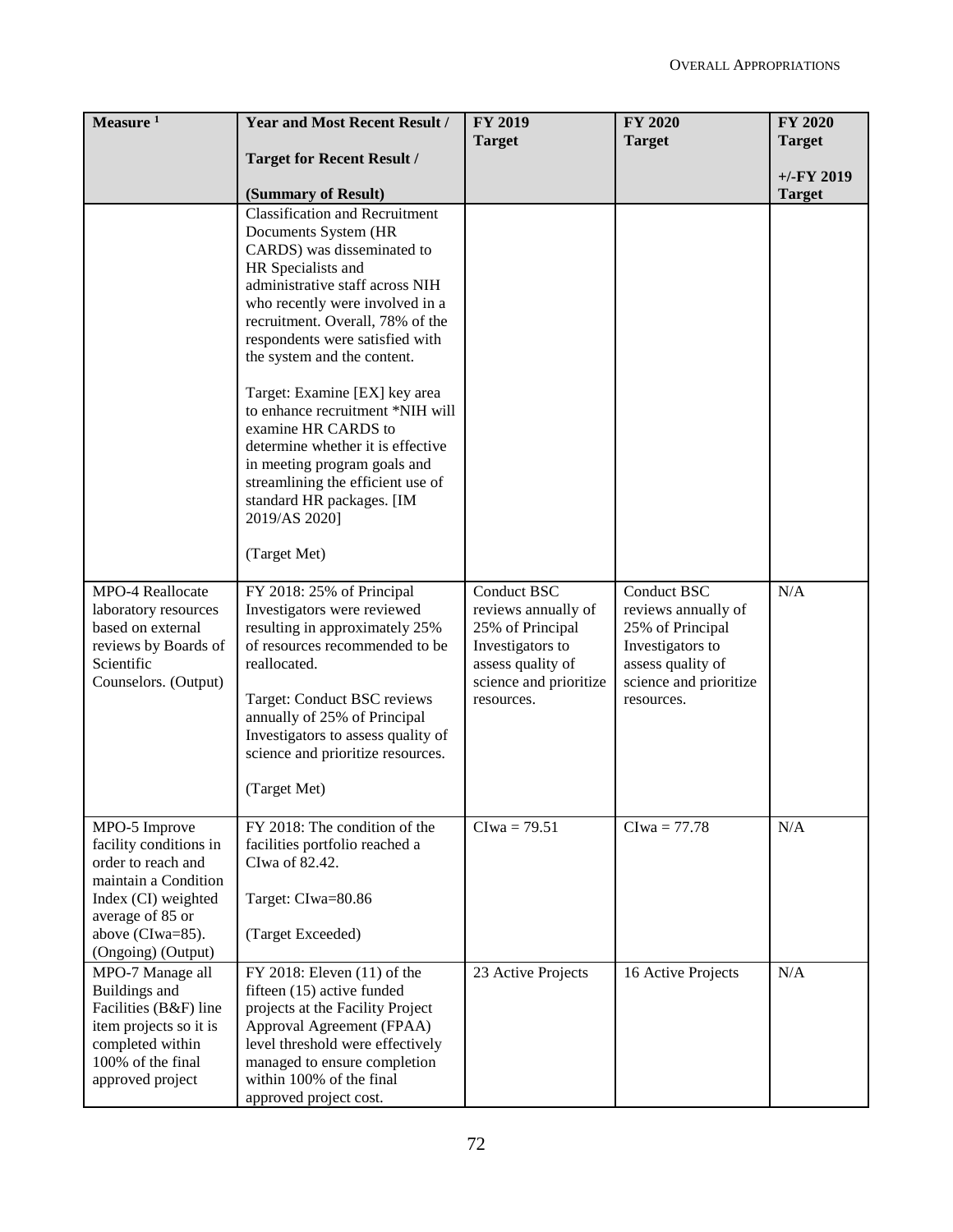| Measure <sup>1</sup>                                                                                                                                                                                                                                 | <b>Year and Most Recent Result /</b>                                                                                                                                                                                                                                                                                                                                                                                                                                                                                                                                  | <b>FY 2019</b><br><b>Target</b>                                                    | <b>FY 2020</b><br><b>Target</b>                                                    | <b>FY 2020</b><br><b>Target</b> |
|------------------------------------------------------------------------------------------------------------------------------------------------------------------------------------------------------------------------------------------------------|-----------------------------------------------------------------------------------------------------------------------------------------------------------------------------------------------------------------------------------------------------------------------------------------------------------------------------------------------------------------------------------------------------------------------------------------------------------------------------------------------------------------------------------------------------------------------|------------------------------------------------------------------------------------|------------------------------------------------------------------------------------|---------------------------------|
|                                                                                                                                                                                                                                                      | <b>Target for Recent Result /</b>                                                                                                                                                                                                                                                                                                                                                                                                                                                                                                                                     |                                                                                    |                                                                                    | $+/-FY$ 2019                    |
|                                                                                                                                                                                                                                                      | (Summary of Result)                                                                                                                                                                                                                                                                                                                                                                                                                                                                                                                                                   |                                                                                    |                                                                                    | <b>Target</b>                   |
| cost. (Ongoing)<br>(Output)                                                                                                                                                                                                                          | Target: 15 Active Projects<br>(Target Not Met)                                                                                                                                                                                                                                                                                                                                                                                                                                                                                                                        |                                                                                    |                                                                                    |                                 |
| MPO-8 Manage<br>design and<br>construction of<br>capital facility<br>projects funded by<br>B&F so that no more<br>than 10% of the<br>projects may<br>incorporate plus or<br>minus 10%<br>adjustments of the<br>approved scope.<br>(Ongoing) (Output) | FY 2018: NIH managed the<br>design and construction of eleven<br>$(11)$ of the fifteen $(15)$ funded<br>projects without a plus or minus<br>10% adjustment to the scope.<br>Target: 15 Active Projects<br>(Target Not Met)                                                                                                                                                                                                                                                                                                                                            | 23 Active Projects                                                                 | 16 Active Projects                                                                 | N/A                             |
| MPO-9 Utilize<br>performance-based<br>contracting (PBC).<br>(ongoing) (Output)                                                                                                                                                                       | FY 2018: Obligated 47% of<br>eligible service contracting<br>dollars to PBC.<br>Target: Obligate the FY 2018<br>goal of eligible service<br>contracting dollars to PBC.<br>(Target Met)                                                                                                                                                                                                                                                                                                                                                                               | Obligate the FY<br>2019 goal of eligible<br>service contracting<br>dollars to PBC. | Obligate the FY 2020<br>goal of eligible<br>service contracting<br>dollars to PBC. | N/A                             |
| MPO-10 Conduct<br>systematic<br>evaluations and pilot<br>studies to identify<br>strategies and future<br>needs for enhancing<br>the quality of peer<br>review and<br>improving efficiency.<br>(Output)                                               | FY 2018: Based on analyses of<br>historical measures and deep<br>institutional knowledge of peer<br>review policies and procedures,<br>NIH has developed a new<br>process to continuously evaluate<br>and maintain the quality and<br>efficiency of peer review at<br>NIH's Center for Scientific<br>Review. The procedures involve<br>both primary and secondary<br>research, evaluations by an<br>external committee of experts<br>from the scientific community<br>and evaluations by an internal<br>committee of NIH leaders.<br>Target: Design and test measures | Refine and test<br>measures of peer<br>review quality and<br>efficiency.           | N/A                                                                                | N/A                             |
|                                                                                                                                                                                                                                                      | of peer review quality and<br>efficiency.                                                                                                                                                                                                                                                                                                                                                                                                                                                                                                                             |                                                                                    |                                                                                    |                                 |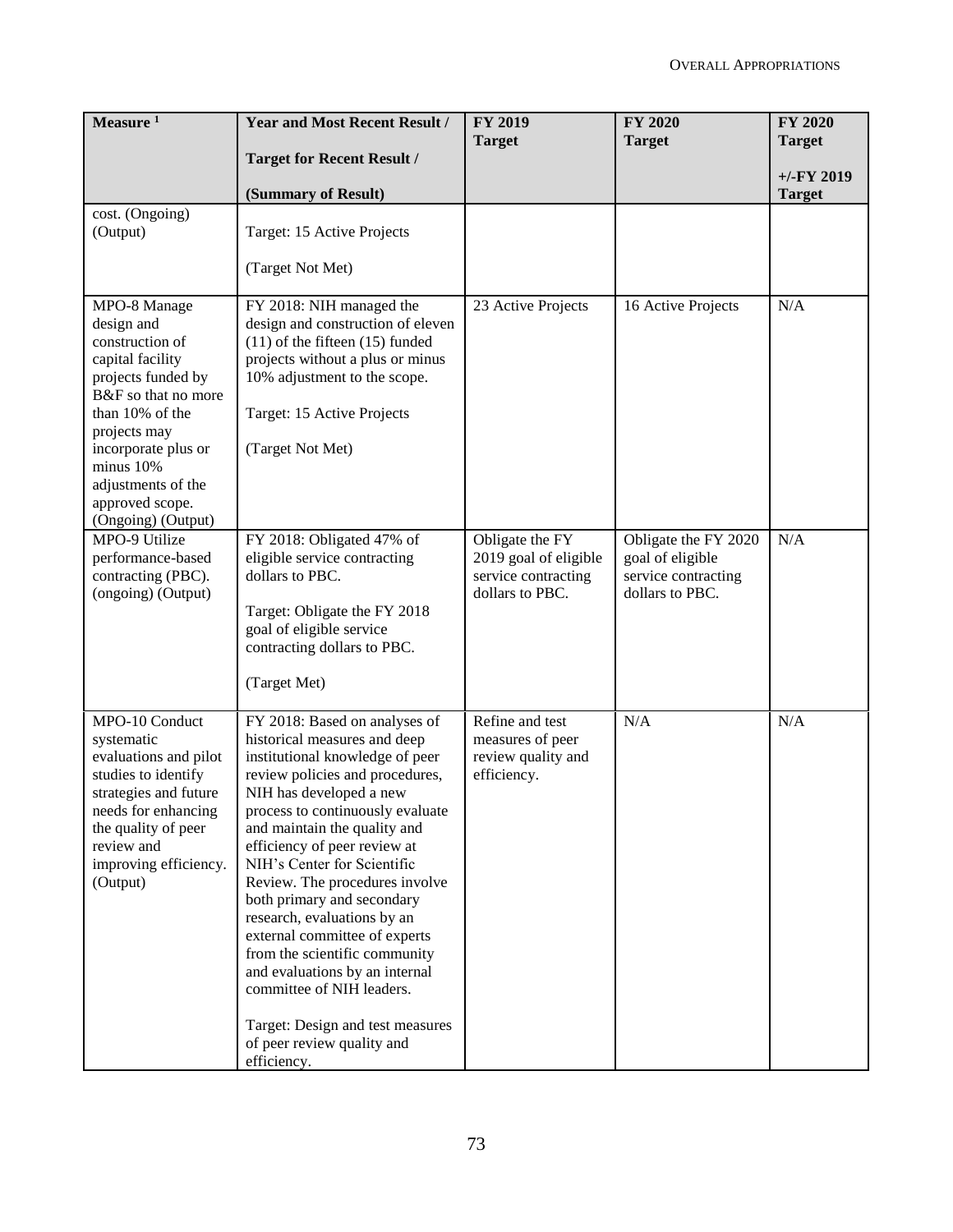| Measure $1$                                                                                                                                                                                                                            | <b>Year and Most Recent Result /</b><br><b>Target for Recent Result /</b>                                                                                                                                                                                                                                                                                                                                                                                                                                                                                                                                                                                                                                                                                 | <b>FY 2019</b><br><b>Target</b>                                                                                                                                                                                                                                                                              | <b>FY 2020</b><br><b>Target</b>                                                                                                                                                                  | <b>FY 2020</b><br><b>Target</b> |
|----------------------------------------------------------------------------------------------------------------------------------------------------------------------------------------------------------------------------------------|-----------------------------------------------------------------------------------------------------------------------------------------------------------------------------------------------------------------------------------------------------------------------------------------------------------------------------------------------------------------------------------------------------------------------------------------------------------------------------------------------------------------------------------------------------------------------------------------------------------------------------------------------------------------------------------------------------------------------------------------------------------|--------------------------------------------------------------------------------------------------------------------------------------------------------------------------------------------------------------------------------------------------------------------------------------------------------------|--------------------------------------------------------------------------------------------------------------------------------------------------------------------------------------------------|---------------------------------|
|                                                                                                                                                                                                                                        | (Summary of Result)                                                                                                                                                                                                                                                                                                                                                                                                                                                                                                                                                                                                                                                                                                                                       |                                                                                                                                                                                                                                                                                                              |                                                                                                                                                                                                  | $+/-FY$ 2019<br><b>Target</b>   |
|                                                                                                                                                                                                                                        | (Target Met)                                                                                                                                                                                                                                                                                                                                                                                                                                                                                                                                                                                                                                                                                                                                              |                                                                                                                                                                                                                                                                                                              |                                                                                                                                                                                                  |                                 |
| MPO-11 Verify 75%<br>of awarded state-of-<br>the-art instruments<br>are installed at NIH-<br>supported research<br>institutions across the<br>nation. (Output)                                                                         | FY 2018: Of the 106 active<br>awards, 96 instruments (91%)<br>were installed within 18 months<br>of the Notice of Award date.<br>Target: 70% of the awarded<br>state-of-the-art instruments are<br>acquired and installed at NIH-<br>supported research institutions 18<br>months after award.<br>(Target Exceeded)                                                                                                                                                                                                                                                                                                                                                                                                                                       | 75% of the awarded<br>state-of-the-art<br>instruments are<br>acquired and<br>installed at NIH-<br>supported research<br>institutions 18<br>months after award.                                                                                                                                               | Verify 75% of<br>awarded state-of-the-<br>art instruments are<br>installed at NIH-<br>supported research<br>institutions across the<br>nation 18 months<br>after award.                          | N/A                             |
| MPO-12 By 2020,<br>enhance the<br>management,<br>oversight, and<br>transparency of NIH-<br>funded clinical trials<br>through reforms to<br>clinical trials grant<br>applications, peer<br>review, and tracking<br>of awards. (Outcome) | FY 2018: Effective for<br>applications submitted for due<br>dates on or after January 25,<br>2018, NIH now requires all grant<br>applications with plans to<br>conduct clinical trials to be<br>submitted to a clinical trial FOA.<br>In addition, NIH announced<br>updated review criteria for<br>applications proposing clinical<br>trials and issued updated FOAs in<br>Fall 2017.<br>Target: Improve the quality and<br>strengthen peer review of clinical<br>trial applications by 1) requiring<br>that all clinical trial applications<br>be submitted to clinical trial-<br>specific funding opportunity<br>announcements (FOAs) and 2)<br>introducing new clinical trials-<br>specific review criteria to<br>enhance peer review.<br>(Target Met) | Enhance<br>transparency of NIH-<br>funded clinical trials<br>by establishing an<br>NIH policy that<br>expects all NIH-<br>funded clinical trials<br>to register and<br>submit results to<br>ClinicalTrials.gov<br>and by creating a<br>more robust process<br>for assuring<br>compliance with the<br>policy. | Deploy an enterprise-<br>wide system for<br>improved<br>stewardship of NIH-<br>funded clinical trials<br>that will enhance the<br>management and<br>oversight of NIH-<br>funded clinical trials. | N/A                             |

<sup>1</sup> Performance measures do not reflect measures for the Agency for Healthcare Research and Quality (AHRQ), activities of which are proposed to be consolidated into NIH in FY 2020 as the National Institute for Research on Safety and Quality (NIRSQ). For information on AHRQ performance measures, see the NIRSQ chapter of the NIH Congressional Justification.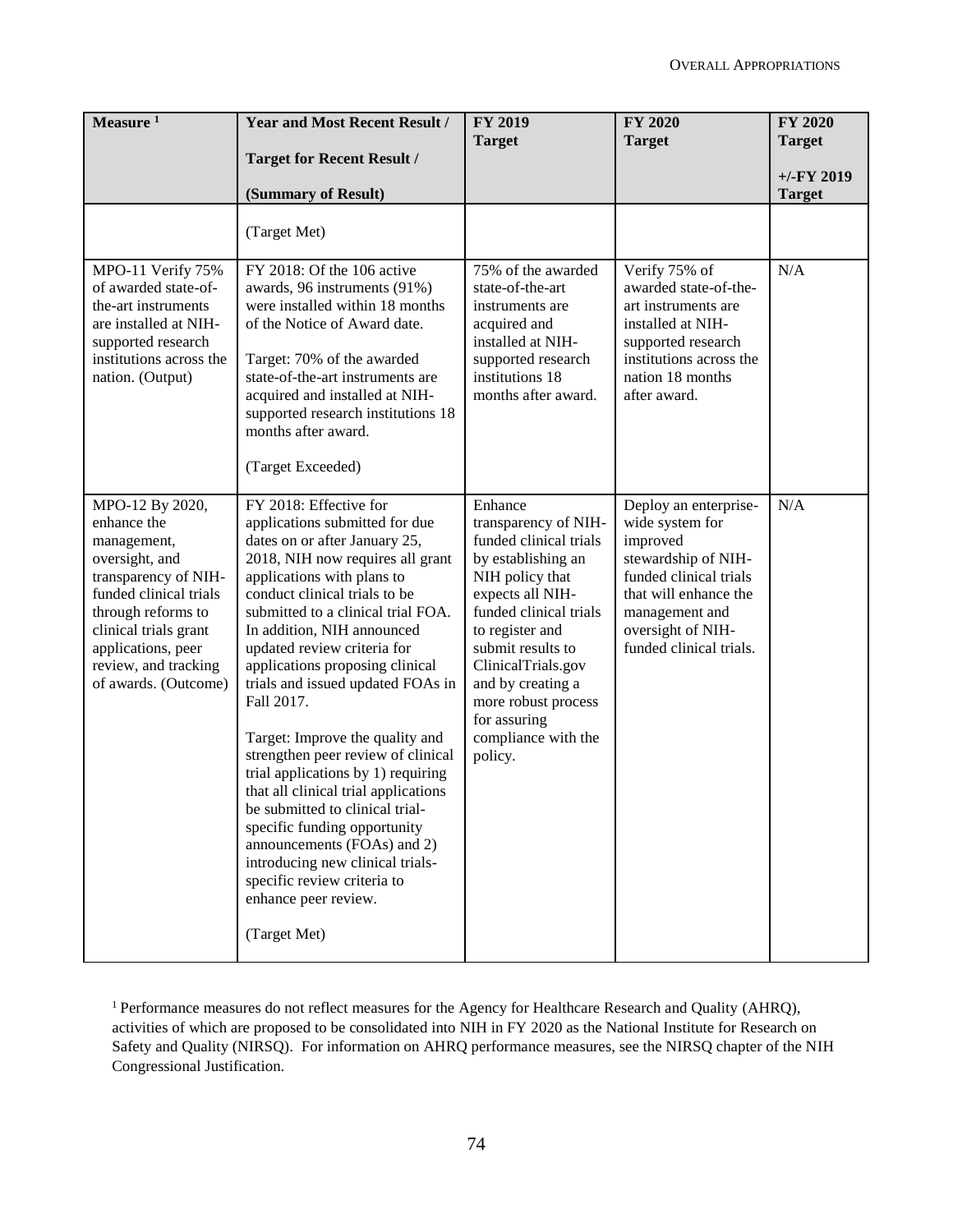## **Grants Awards Table**

|                                                           | <b>FY2018</b><br>Final<br>Allocation $3,4$ | <b>FY2019</b><br>Enacted <sup>3</sup> | <b>FY 2020</b><br>President's<br>Budget <sup>3,5</sup> |
|-----------------------------------------------------------|--------------------------------------------|---------------------------------------|--------------------------------------------------------|
| Number of Awards                                          | 47.414                                     | 49,720                                | 45,964                                                 |
| Average Award (in Whole \$s)                              | \$553,309                                  | \$558,271                             | \$521,547                                              |
| Range of Awards (in Whole $\$\mathrm{s}$ ) <sup>1,2</sup> | $$1,000$ to                                | $$1,000$ to                           | $$1,000$ to                                            |
|                                                           | \$38,535,606                               | \$43,696,035                          | \$35,918,115                                           |

 $1$  Award range excludes minimum values of zero to under \$1,000 related primarily to no-cost extensions and co-funded actions.

 $2 \text{ A}$  ward maximum estimates are based on an extrapolation from the most recent historical actual while accounting for expected budget policies applicable to each future fiscal year. The actual year-to-year fluctuations are roughly eight million dollars, plus or minus.

<sup>3</sup> Includes 21st Century Cures Act funding.

<sup>4</sup> Figures shown in the FY 2018 column include an estimated 598 awards expected to be made from FY 2018 two-year and no-year appropriations that were carried over into FY 2019.

 $<sup>5</sup>$  Figures for FY 2020 include the proposed consolidation of Agency for Healthcare Research and Quality</sup> (AHRQ) activities into NIH as the National Institute for Research on Safety and Quality (NIRSQ). Figures for FY 2018 and FY 2019 do not include AHRQ.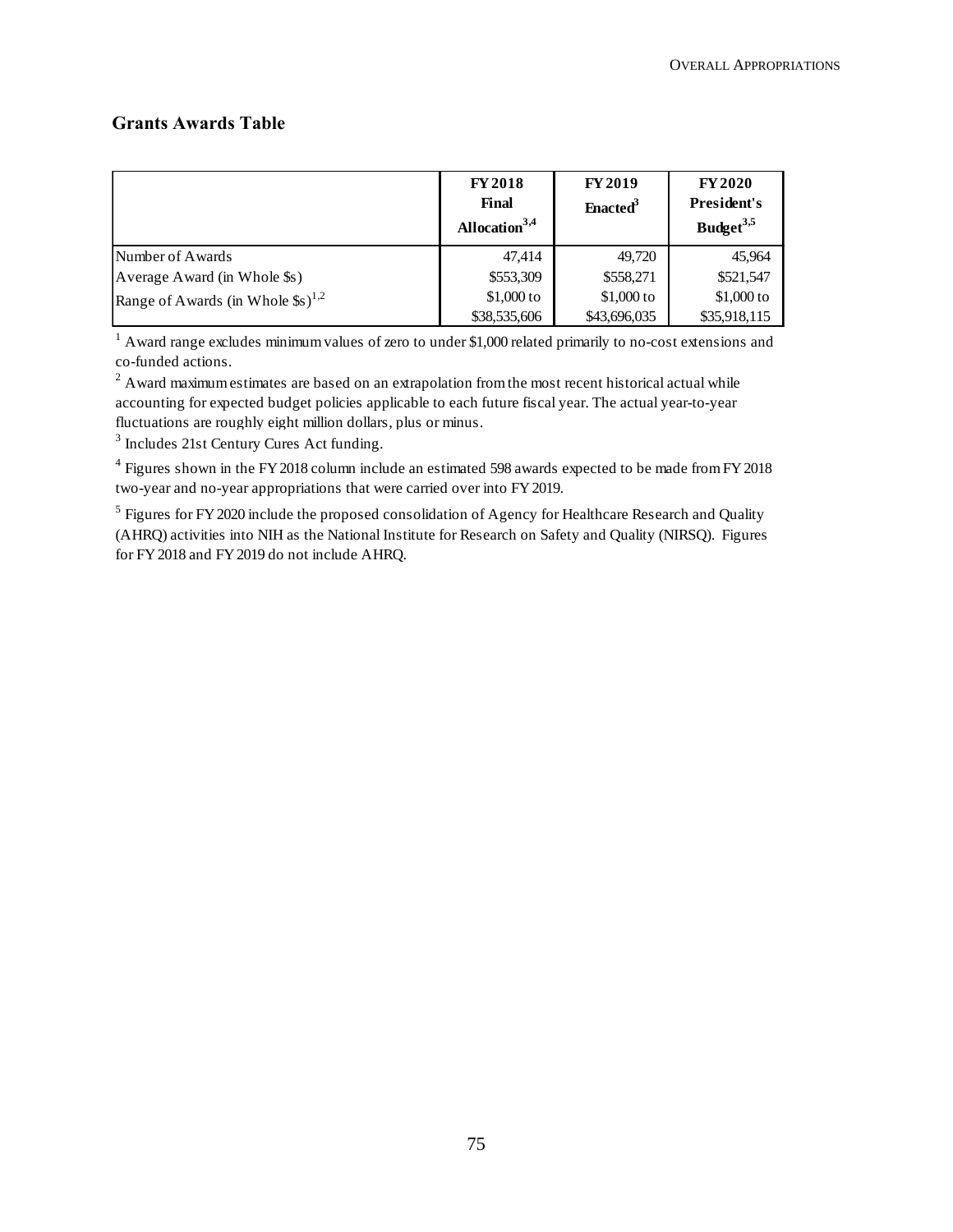## **Nonrecurring Expenses Fund Narrative**

|                           | $\sum$         |                 |                         |
|---------------------------|----------------|-----------------|-------------------------|
|                           | FY<br>$2018^2$ | FУ<br>20193,4,5 | FY<br>2020 <sup>6</sup> |
| Notification <sup>1</sup> | n/a            | \$96,000        | TRD                     |

#### Budget Summary (Dollars in Thousands)

## **Authorizing Legislation:**

| AuthorizationSection 223 of Division G of the Consolidated Appropriations Act, 2008 |
|-------------------------------------------------------------------------------------|
|                                                                                     |

## **Program Description and Accomplishments**

The Nonrecurring Expenses Fund (NEF) permits HHS to transfer unobligated balances of expired discretionary funds from FY 2008 and subsequent years into the NEF account. Congress authorized use of the funds for capital acquisitions necessary for the operation of the Department, specifically information technology (IT) and facilities infrastructure acquisitions.

In recent years, the NEF has provided funds for critical infrastructure needs for NIH buildings, structures, and facilities, as a supplement to the regular NIH Building and Facilities appropriations. The four projects, described below, received NEF funds in FY 2015 and FY 2016.

In FY 2016, the NEF granted NIH \$162.1 million for the Renovation of the E-Wing in the NIH Clinical Center (Building 10). The mission of NIH is to uncover new knowledge that leads to better health for everyone. It is a "bench to bed side" research and training mission requiring both hospital and biomedical research laboratory functions. The Clinical Center Complex on the Bethesda Campus is a group of facilities that collectively support this mission. Building 10 is a 59-year-old facility built over 2 years beginning in 1950 that provides clinical services, laboratories and supporting office space. The condition of Building 10 has impaired its ability to fully support its role in this mission-critical complex. Without major renovation of its infrastructure, NIH is at risk of:

- Impacting accreditation by "The Joint Commission" and "College of Anatomical Pathologists" relating to the close proximity of the Anatomical Pathology area located in the adjoining F wing;
- Failing to provide the necessary functional adjacency to the existing Institutes and the Center's outpatient clinics; and
- Causing the NIH to fail in fulfilling its mission.

In FY 2015, the NEF granted \$10.0 million for a new warehouse for the National Institute of Environmental Health Services (NIEHS) in Research Triangle Park, North Carolina. The